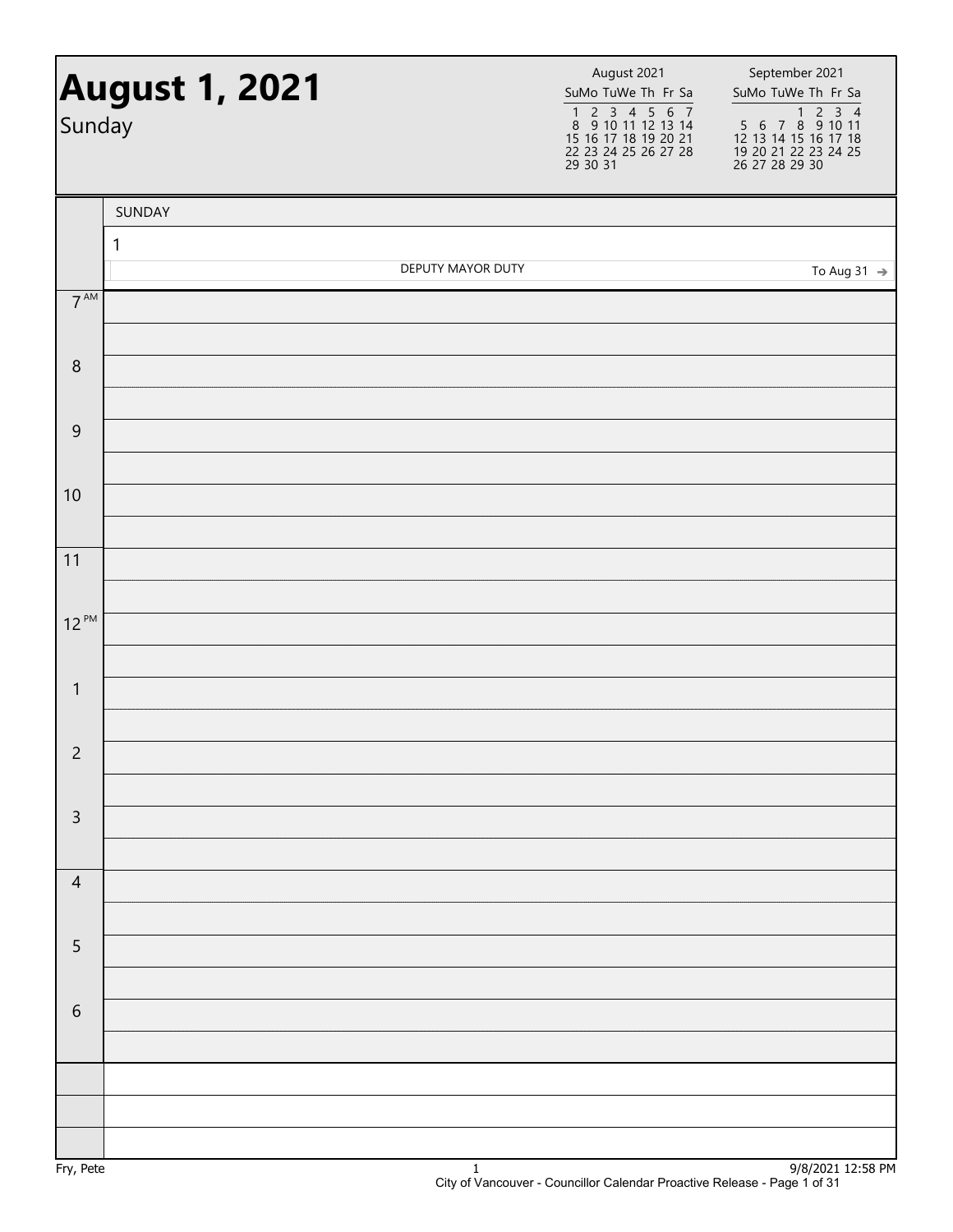| Monday          | <b>August 2, 2021</b>                                                                                                    | August 2021<br>SuMo TuWe Th Fr Sa<br>1 2 3 4 5 6 7<br>8 9 10 11 12 13 14<br>15 16 17 18 19 20 21<br>22 23 24 25 26 27 28<br>29 30 31 | September 2021<br>SuMo TuWe Th Fr Sa<br>$2 \t3 \t4$<br>$\mathbf{1}$<br>$5\ 6\ 7\ 8\ 9\ 10\ 11$<br>12 13 14 15 16 17 18<br>19 20 21 22 23 24 25<br>26 27 28 29 30 |
|-----------------|--------------------------------------------------------------------------------------------------------------------------|--------------------------------------------------------------------------------------------------------------------------------------|------------------------------------------------------------------------------------------------------------------------------------------------------------------|
|                 | <b>MONDAY</b>                                                                                                            |                                                                                                                                      |                                                                                                                                                                  |
|                 | $\overline{2}$                                                                                                           |                                                                                                                                      |                                                                                                                                                                  |
|                 | ← From Aug 1<br>PLEASE RESTART COMPUTER TODAY: To Prepare for Tomorrow's Council Meeting                                 | DEPUTY MAYOR DUTY                                                                                                                    | To Aug 31 $\rightarrow$                                                                                                                                          |
|                 | STAT - BC Day                                                                                                            |                                                                                                                                      |                                                                                                                                                                  |
| 7 <sup>AM</sup> |                                                                                                                          |                                                                                                                                      |                                                                                                                                                                  |
| 8               |                                                                                                                          |                                                                                                                                      |                                                                                                                                                                  |
| 9               | [EXT] Updated invitation: Caucus to Caucus BC Greens @ Monthly from 9am to 9:30am on the first Monday (PDT) (pete.fry@va |                                                                                                                                      |                                                                                                                                                                  |
| 10              | [EXT] Updated invitation: Council Caucus @ Weekly from 10am<br>to 12pm on Monday (PDT) (pete.fry@vancouver.ca)           |                                                                                                                                      |                                                                                                                                                                  |
|                 | s.22(1)                                                                                                                  |                                                                                                                                      |                                                                                                                                                                  |
| 11              | $O$ $\theta$                                                                                                             | West Point Grey Lawn Bowling Club 100th Anniversary<br>4376 W 6th at Trimble                                                         |                                                                                                                                                                  |
| $12^{PM}$       |                                                                                                                          |                                                                                                                                      |                                                                                                                                                                  |
| $\mathbf{1}$    |                                                                                                                          |                                                                                                                                      | $\eta$                                                                                                                                                           |
| $\overline{c}$  |                                                                                                                          |                                                                                                                                      |                                                                                                                                                                  |
| $\overline{3}$  | <b>Private Appointment</b>                                                                                               |                                                                                                                                      | $\mathbf{a}$                                                                                                                                                     |
| $\overline{4}$  |                                                                                                                          |                                                                                                                                      |                                                                                                                                                                  |
| 5               |                                                                                                                          |                                                                                                                                      |                                                                                                                                                                  |
| 6               |                                                                                                                          |                                                                                                                                      |                                                                                                                                                                  |
|                 |                                                                                                                          |                                                                                                                                      |                                                                                                                                                                  |
|                 |                                                                                                                          |                                                                                                                                      |                                                                                                                                                                  |
|                 |                                                                                                                          |                                                                                                                                      |                                                                                                                                                                  |
| Fry, Pete       | $\overline{2}$                                                                                                           |                                                                                                                                      | 9/8/2021 12:58 PM                                                                                                                                                |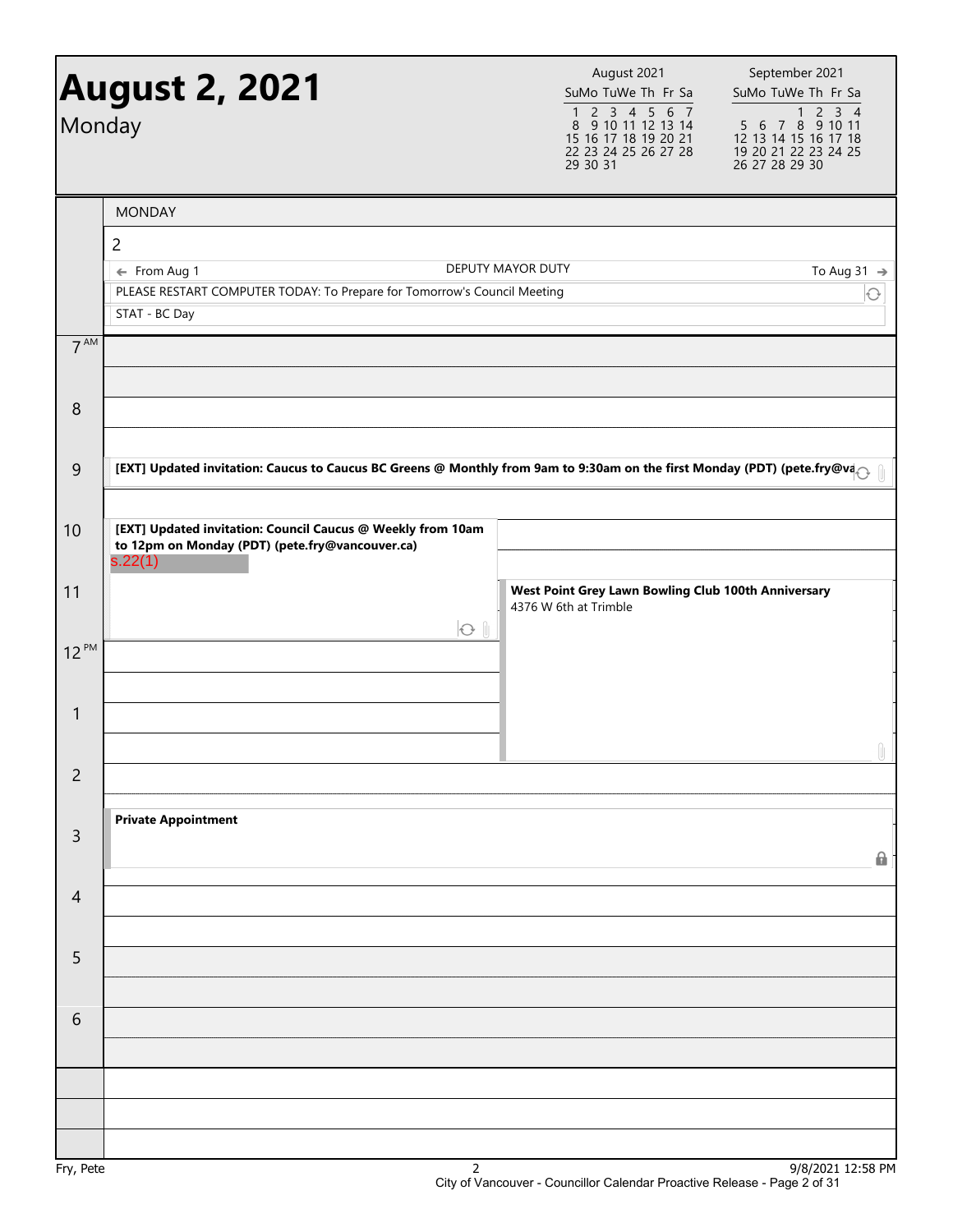| Tuesday         | <b>August 3, 2021</b>       |                   | August 2021<br>SuMo TuWe Th Fr Sa<br>1 2 3 4 5 6 7<br>8 9 10 11 12 13 14<br>15 16 17 18 19 20 21<br>22 23 24 25 26 27 28<br>29 30 31 | September 2021<br>SuMo TuWe Th Fr Sa<br>1 2 3 4<br>5 6 7 8 9 10 11<br>12 13 14 15 16 17 18<br>19 20 21 22 23 24 25<br>26 27 28 29 30 |
|-----------------|-----------------------------|-------------------|--------------------------------------------------------------------------------------------------------------------------------------|--------------------------------------------------------------------------------------------------------------------------------------|
|                 | TUESDAY                     |                   |                                                                                                                                      |                                                                                                                                      |
|                 | $\mathsf 3$<br>← From Aug 1 | DEPUTY MAYOR DUTY |                                                                                                                                      | To Aug 31 $\rightarrow$                                                                                                              |
| $7^{\text{AM}}$ |                             |                   |                                                                                                                                      |                                                                                                                                      |
|                 |                             |                   |                                                                                                                                      |                                                                                                                                      |
| $\,8\,$         |                             |                   |                                                                                                                                      |                                                                                                                                      |
| $\overline{9}$  |                             |                   |                                                                                                                                      |                                                                                                                                      |
|                 |                             |                   |                                                                                                                                      |                                                                                                                                      |
| 10              |                             |                   |                                                                                                                                      |                                                                                                                                      |
| 11              |                             |                   |                                                                                                                                      |                                                                                                                                      |
|                 |                             |                   |                                                                                                                                      |                                                                                                                                      |
| $12^{PM}$       |                             |                   |                                                                                                                                      |                                                                                                                                      |
| $\mathbf{1}$    |                             |                   |                                                                                                                                      |                                                                                                                                      |
|                 |                             |                   |                                                                                                                                      |                                                                                                                                      |
| $\overline{c}$  | <b>Private Appointment</b>  |                   |                                                                                                                                      |                                                                                                                                      |
|                 |                             |                   |                                                                                                                                      | 0                                                                                                                                    |
| $\mathsf 3$     |                             |                   |                                                                                                                                      |                                                                                                                                      |
| $\overline{4}$  |                             |                   |                                                                                                                                      |                                                                                                                                      |
|                 |                             |                   |                                                                                                                                      |                                                                                                                                      |
| 5               |                             |                   |                                                                                                                                      |                                                                                                                                      |
| $\sqrt{6}$      |                             |                   |                                                                                                                                      |                                                                                                                                      |
|                 |                             |                   |                                                                                                                                      |                                                                                                                                      |
|                 |                             |                   |                                                                                                                                      |                                                                                                                                      |
|                 |                             |                   |                                                                                                                                      |                                                                                                                                      |
| $D - F$         |                             | $\mathbf{r}$      |                                                                                                                                      | $0/0/2021$ 12.50 DM                                                                                                                  |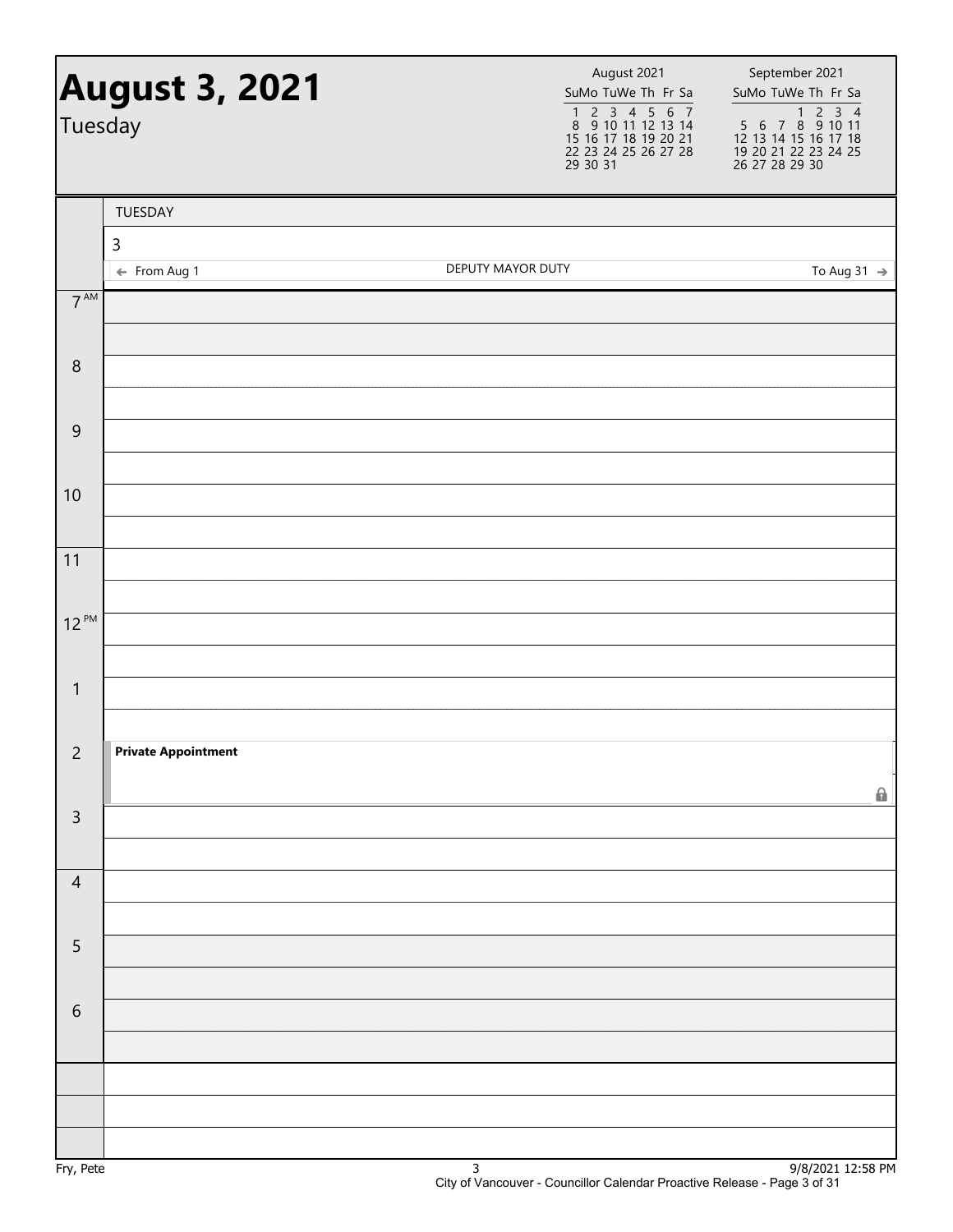## SuMo TuWe Th Fr Sa 1234567 8 9 10 11 12 13 14 15 16 17 18 19 20 21 22 23 24 25 26 27 28 29 30 31 August 2021 SuMo TuWe Th Fr Sa 1234 5 6 7 8 9 10 11 12 13 14 15 16 17 18 19 20 21 22 23 24 25 26 27 28 29 30 **August 4, 2021** August 2021 **August 2021** September 2021 Wednesday 7 AM 8 9 10 11 12 PM 1 2 3 4 5 6 **Daljit meet Justin McEllroy** WEDNESDAY 4 ← From Aug 1 DEPUTY MAYOR DUTY VMF Events (tickets) To Aug 31  $\rightarrow$ To Aug 22  $\rightarrow$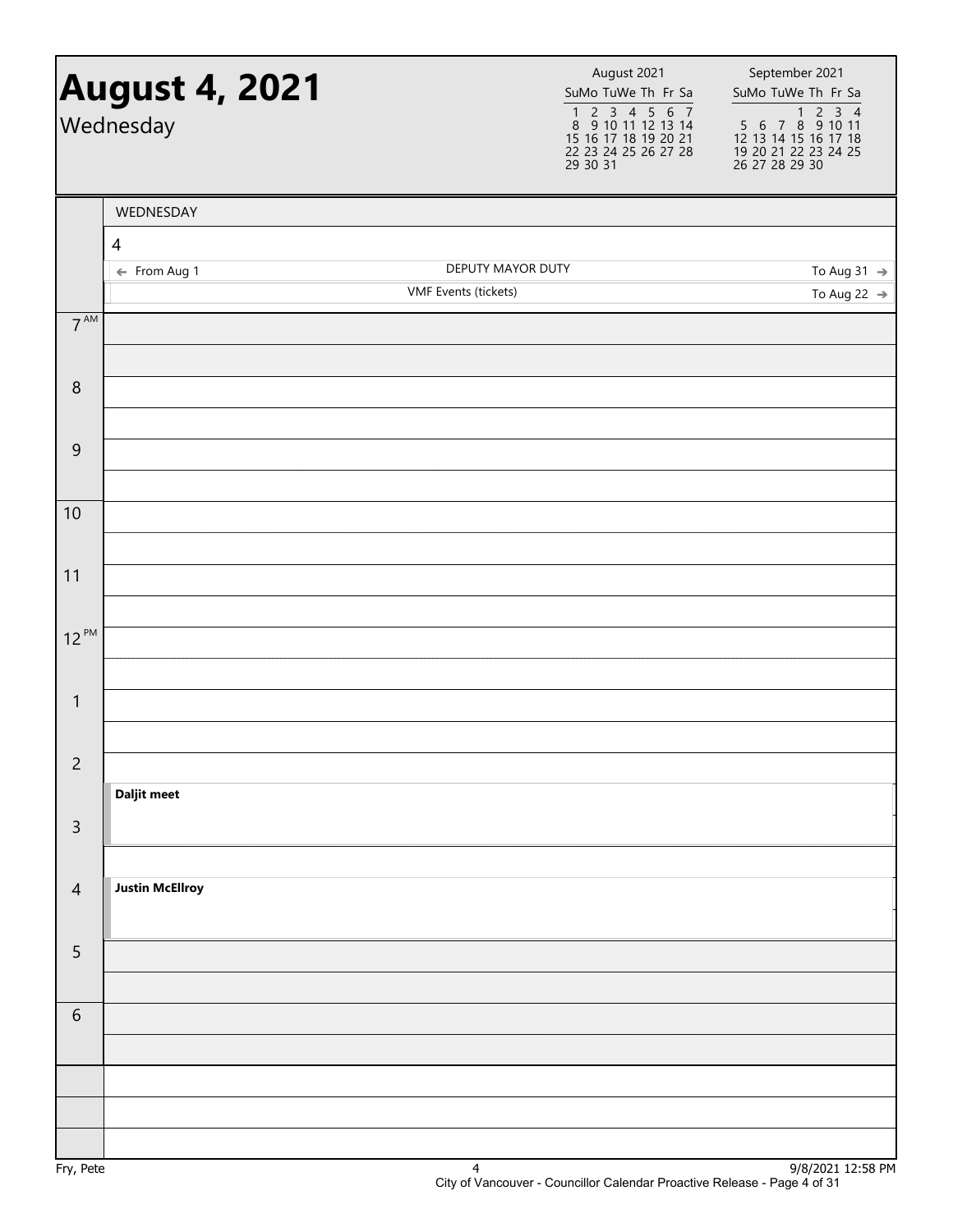|                 | <b>August 5, 2021</b><br>Thursday                                   | August 2021<br>SuMo TuWe Th Fr Sa<br>$\begin{array}{cccccc}\n1 & 2 & 3 & 4 & 5 & 6 & 7 \\ 8 & 9 & 10 & 11 & 12 & 13 & 14\n\end{array}$<br>15 16 17 18 19 20 21<br>22 23 24 25 26 27 28<br>29 30 31 | September 2021<br>SuMo TuWe Th Fr Sa<br>$\begin{array}{@{}c@{\hspace{1em}}c@{\hspace{1em}}c@{\hspace{1em}}c@{\hspace{1em}}c@{\hspace{1em}}c@{\hspace{1em}}c@{\hspace{1em}}c@{\hspace{1em}}c@{\hspace{1em}}c@{\hspace{1em}}c@{\hspace{1em}}c@{\hspace{1em}}c@{\hspace{1em}}c@{\hspace{1em}}c@{\hspace{1em}}c@{\hspace{1em}}c@{\hspace{1em}}c@{\hspace{1em}}c@{\hspace{1em}}c@{\hspace{1em}}c@{\hspace{1em}}c@{\hspace{1em}}c@{\hspace{1em}}c@{\hspace{$<br>12 13 14 15 16 17 18<br>19 20 21 22 23 24 25<br>26 27 28 29 30 |
|-----------------|---------------------------------------------------------------------|----------------------------------------------------------------------------------------------------------------------------------------------------------------------------------------------------|--------------------------------------------------------------------------------------------------------------------------------------------------------------------------------------------------------------------------------------------------------------------------------------------------------------------------------------------------------------------------------------------------------------------------------------------------------------------------------------------------------------------------|
|                 | THURSDAY                                                            |                                                                                                                                                                                                    |                                                                                                                                                                                                                                                                                                                                                                                                                                                                                                                          |
|                 | 5                                                                   |                                                                                                                                                                                                    |                                                                                                                                                                                                                                                                                                                                                                                                                                                                                                                          |
|                 | ← From Aug 1                                                        | DEPUTY MAYOR DUTY                                                                                                                                                                                  | To Aug 31 $\rightarrow$                                                                                                                                                                                                                                                                                                                                                                                                                                                                                                  |
|                 | $\leftarrow$ From Aug 4                                             | VMF Events (tickets)                                                                                                                                                                               | To Aug 22 $\rightarrow$                                                                                                                                                                                                                                                                                                                                                                                                                                                                                                  |
| 7 <sup>AM</sup> |                                                                     |                                                                                                                                                                                                    |                                                                                                                                                                                                                                                                                                                                                                                                                                                                                                                          |
| 8               |                                                                     |                                                                                                                                                                                                    |                                                                                                                                                                                                                                                                                                                                                                                                                                                                                                                          |
|                 |                                                                     |                                                                                                                                                                                                    |                                                                                                                                                                                                                                                                                                                                                                                                                                                                                                                          |
| 9               |                                                                     |                                                                                                                                                                                                    |                                                                                                                                                                                                                                                                                                                                                                                                                                                                                                                          |
| 10              | <b>Shon Yee Benevolent Assn.</b><br>408 Jackson Avenue<br>Fry, Pete |                                                                                                                                                                                                    |                                                                                                                                                                                                                                                                                                                                                                                                                                                                                                                          |
| 11              |                                                                     |                                                                                                                                                                                                    |                                                                                                                                                                                                                                                                                                                                                                                                                                                                                                                          |
| $12^{PM}$       |                                                                     |                                                                                                                                                                                                    |                                                                                                                                                                                                                                                                                                                                                                                                                                                                                                                          |
| $\mathbf{1}$    |                                                                     |                                                                                                                                                                                                    |                                                                                                                                                                                                                                                                                                                                                                                                                                                                                                                          |
| $\overline{c}$  | <b>Meeting Melanie S. et al</b><br>T+B Olympic Village              | <b>JOINT GREEN MEETINGS</b><br>TBD<br>Fry, Pete                                                                                                                                                    |                                                                                                                                                                                                                                                                                                                                                                                                                                                                                                                          |
| $\mathsf{3}$    |                                                                     |                                                                                                                                                                                                    |                                                                                                                                                                                                                                                                                                                                                                                                                                                                                                                          |
| $\overline{4}$  |                                                                     |                                                                                                                                                                                                    | $\bigodot$                                                                                                                                                                                                                                                                                                                                                                                                                                                                                                               |
|                 | Challenger Map check-in; Webex; Fry, Pete                           |                                                                                                                                                                                                    |                                                                                                                                                                                                                                                                                                                                                                                                                                                                                                                          |
| 5               | <b>Enemark Shaw/VMF Black Strathcona</b>                            |                                                                                                                                                                                                    |                                                                                                                                                                                                                                                                                                                                                                                                                                                                                                                          |
| $\sqrt{6}$      | TBD                                                                 |                                                                                                                                                                                                    |                                                                                                                                                                                                                                                                                                                                                                                                                                                                                                                          |
|                 |                                                                     |                                                                                                                                                                                                    |                                                                                                                                                                                                                                                                                                                                                                                                                                                                                                                          |
|                 |                                                                     |                                                                                                                                                                                                    |                                                                                                                                                                                                                                                                                                                                                                                                                                                                                                                          |
|                 |                                                                     |                                                                                                                                                                                                    |                                                                                                                                                                                                                                                                                                                                                                                                                                                                                                                          |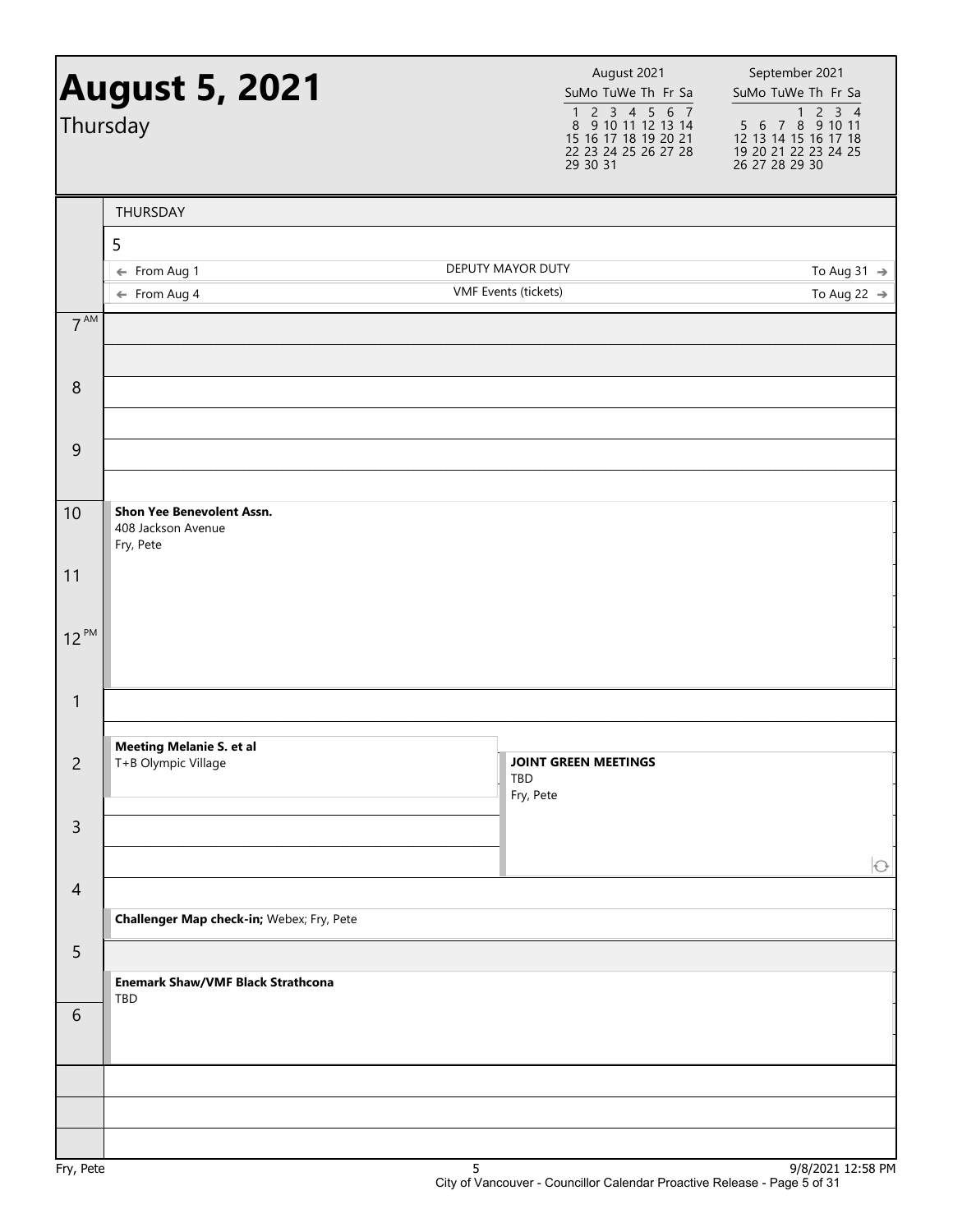| Friday          | <b>August 6, 2021</b>                   | August 2021<br>SuMo TuWe Th Fr Sa<br>$\begin{array}{cccccc} 1 & 2 & 3 & 4 & 5 & 6 & 7 \\ 8 & 9 & 10 & 11 & 12 & 13 & 14 \end{array}$<br>15 16 17 18 19 20 21<br>22 23 24 25 26 27 28<br>29 30 31 | September 2021<br>SuMo TuWe Th Fr Sa<br>1 2 3 4<br>5 6 7 8 9 10 11<br>12 13 14 15 16 17 18<br>19 20 21 22 23 24 25<br>26 27 28 29 30 |
|-----------------|-----------------------------------------|--------------------------------------------------------------------------------------------------------------------------------------------------------------------------------------------------|--------------------------------------------------------------------------------------------------------------------------------------|
|                 | <b>FRIDAY</b>                           |                                                                                                                                                                                                  |                                                                                                                                      |
|                 | $\boldsymbol{6}$                        |                                                                                                                                                                                                  |                                                                                                                                      |
|                 | ← From Aug 1<br>$\leftarrow$ From Aug 4 | DEPUTY MAYOR DUTY<br>VMF Events (tickets)                                                                                                                                                        | To Aug 31 $\rightarrow$<br>To Aug 22 $\rightarrow$                                                                                   |
|                 | Private Appointment                     |                                                                                                                                                                                                  | Ω.                                                                                                                                   |
| 7 <sup>AM</sup> |                                         |                                                                                                                                                                                                  |                                                                                                                                      |
|                 |                                         |                                                                                                                                                                                                  |                                                                                                                                      |
| $\,8\,$         |                                         |                                                                                                                                                                                                  |                                                                                                                                      |
|                 |                                         |                                                                                                                                                                                                  |                                                                                                                                      |
| $\mathsf 9$     |                                         |                                                                                                                                                                                                  |                                                                                                                                      |
| 10              |                                         |                                                                                                                                                                                                  |                                                                                                                                      |
|                 |                                         |                                                                                                                                                                                                  |                                                                                                                                      |
| 11              |                                         |                                                                                                                                                                                                  |                                                                                                                                      |
|                 |                                         |                                                                                                                                                                                                  |                                                                                                                                      |
| $12^{PM}$       |                                         |                                                                                                                                                                                                  |                                                                                                                                      |
|                 |                                         |                                                                                                                                                                                                  |                                                                                                                                      |
| $\mathbf{1}$    |                                         |                                                                                                                                                                                                  |                                                                                                                                      |
| $\overline{c}$  |                                         |                                                                                                                                                                                                  |                                                                                                                                      |
|                 |                                         |                                                                                                                                                                                                  |                                                                                                                                      |
| $\mathsf{3}$    |                                         |                                                                                                                                                                                                  |                                                                                                                                      |
|                 |                                         |                                                                                                                                                                                                  |                                                                                                                                      |
| $\overline{4}$  |                                         |                                                                                                                                                                                                  |                                                                                                                                      |
|                 |                                         |                                                                                                                                                                                                  |                                                                                                                                      |
| $\overline{5}$  |                                         |                                                                                                                                                                                                  |                                                                                                                                      |
| $\,$ 6 $\,$     |                                         |                                                                                                                                                                                                  |                                                                                                                                      |
|                 |                                         |                                                                                                                                                                                                  |                                                                                                                                      |
|                 |                                         |                                                                                                                                                                                                  |                                                                                                                                      |
|                 |                                         |                                                                                                                                                                                                  |                                                                                                                                      |
|                 |                                         |                                                                                                                                                                                                  |                                                                                                                                      |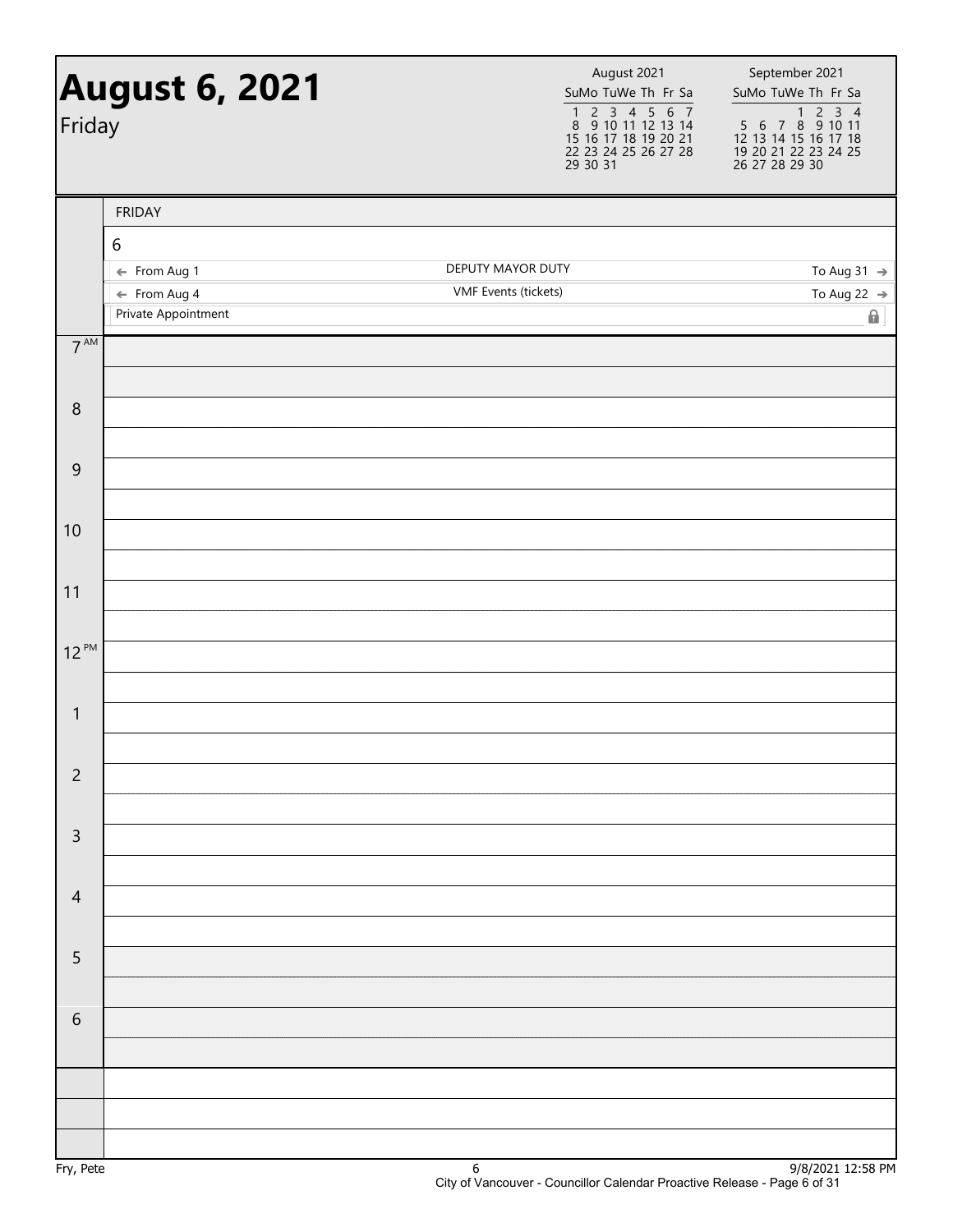|                 | <b>August 7, 2021</b><br>Saturday           | August 2021<br>SuMo TuWe Th Fr Sa<br>1 2 3 4 5 6 7<br>8 9 10 11 12 13 14<br>15 16 17 18 19 20 21<br>22 23 24 25 26 27 28<br>29 30 31 | September 2021<br>SuMo TuWe Th Fr Sa<br>5 6 7 8 9 10 11<br>12 13 14 15 16 17 18<br>19 20 21 22 23 24 25<br>26 27 28 29 30                                                   |
|-----------------|---------------------------------------------|--------------------------------------------------------------------------------------------------------------------------------------|-----------------------------------------------------------------------------------------------------------------------------------------------------------------------------|
|                 | SATURDAY                                    |                                                                                                                                      |                                                                                                                                                                             |
|                 | $\overline{7}$                              |                                                                                                                                      |                                                                                                                                                                             |
|                 | $\leftarrow$ From Aug 1                     | DEPUTY MAYOR DUTY<br><b>VMF</b> Events (tickets)                                                                                     | To Aug 31 $\rightarrow$                                                                                                                                                     |
| $7^{\text{AM}}$ | $\leftarrow$ From Aug 4                     |                                                                                                                                      | To Aug 22 $\rightarrow$                                                                                                                                                     |
|                 |                                             |                                                                                                                                      |                                                                                                                                                                             |
| $\, 8$          |                                             |                                                                                                                                      |                                                                                                                                                                             |
| $\overline{9}$  | <b>CHINATOWN CLEANUP</b><br>Chinatown Plaza |                                                                                                                                      |                                                                                                                                                                             |
| 10              |                                             |                                                                                                                                      |                                                                                                                                                                             |
| 11              |                                             |                                                                                                                                      |                                                                                                                                                                             |
| $12^{PM}$       |                                             |                                                                                                                                      | $[] \centering \includegraphics[width=0.47\textwidth]{figs/fig_10002} \caption{The 3D (blue) and the 4D (blue) are shown in the left and right.} \label{fig:fig:fig_10003}$ |
| $\mathbf{1}$    |                                             |                                                                                                                                      |                                                                                                                                                                             |
| $\overline{c}$  |                                             |                                                                                                                                      |                                                                                                                                                                             |
| $\mathsf{3}$    |                                             |                                                                                                                                      |                                                                                                                                                                             |
| $\overline{4}$  |                                             |                                                                                                                                      |                                                                                                                                                                             |
| $\overline{5}$  |                                             |                                                                                                                                      |                                                                                                                                                                             |
| $\sqrt{6}$      |                                             |                                                                                                                                      |                                                                                                                                                                             |
|                 |                                             |                                                                                                                                      |                                                                                                                                                                             |
|                 |                                             |                                                                                                                                      |                                                                                                                                                                             |
|                 |                                             |                                                                                                                                      | 101222                                                                                                                                                                      |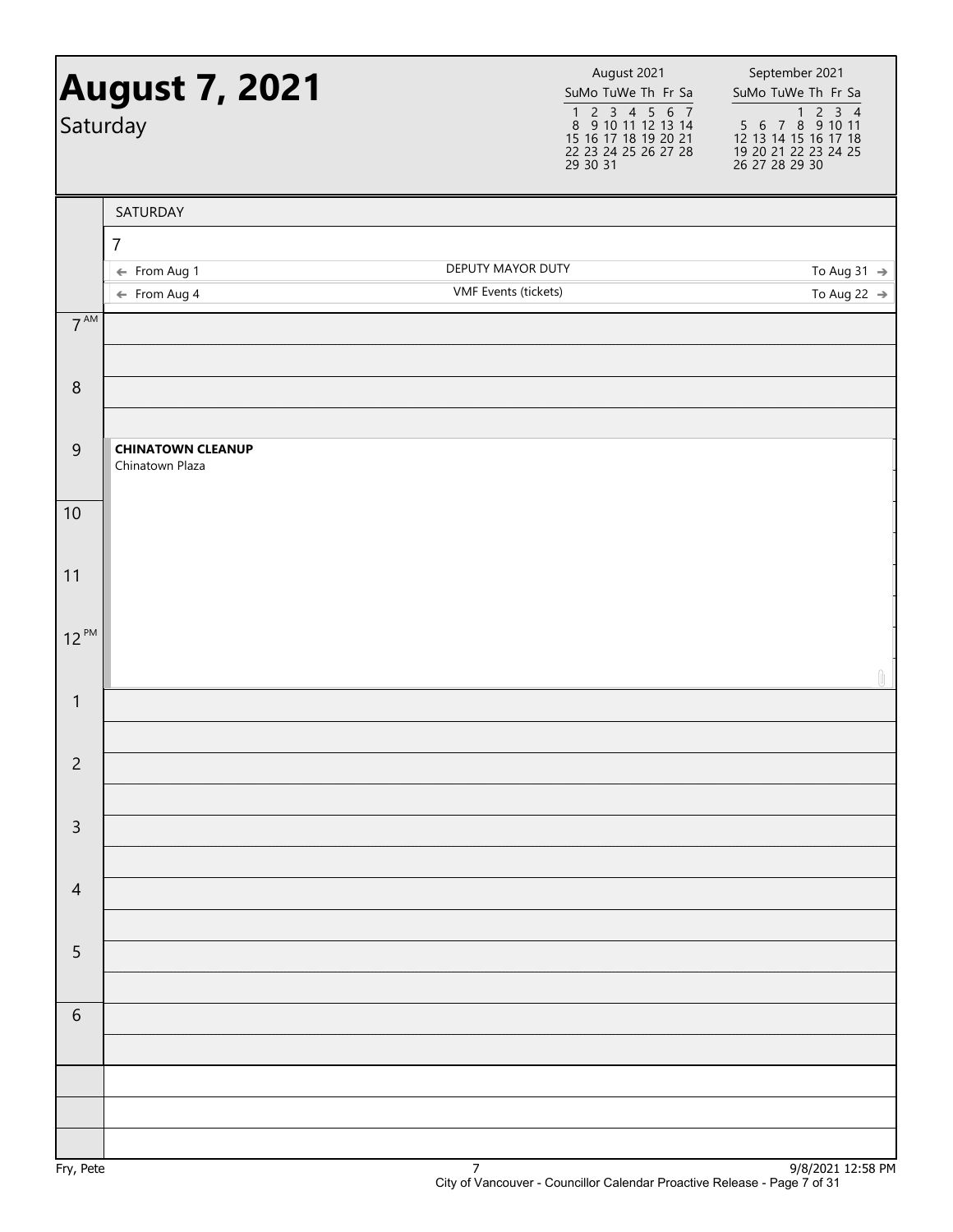| Sunday          | <b>August 8, 2021</b>                   | August 2021<br>SuMo TuWe Th Fr Sa<br>1 2 3 4 5 6 7<br>8 9 10 11 12 13 14<br>15 16 17 18 19 20 21<br>22 23 24 25 26 27 28<br>29 30 31 | September 2021<br>SuMo TuWe Th Fr Sa<br>1 2 3 4<br>5 6 7 8 9 10 11<br>12 13 14 15 16 17 18<br>19 20 21 22 23 24 25<br>26 27 28 29 30 |
|-----------------|-----------------------------------------|--------------------------------------------------------------------------------------------------------------------------------------|--------------------------------------------------------------------------------------------------------------------------------------|
|                 | SUNDAY                                  |                                                                                                                                      |                                                                                                                                      |
|                 | $\,8\,$                                 |                                                                                                                                      |                                                                                                                                      |
|                 | ← From Aug 1<br>$\leftarrow$ From Aug 4 | DEPUTY MAYOR DUTY<br><b>VMF</b> Events (tickets)                                                                                     | To Aug 31 $\rightarrow$<br>To Aug 22 $\rightarrow$                                                                                   |
| $7^{\text{AM}}$ |                                         |                                                                                                                                      |                                                                                                                                      |
| 8               |                                         |                                                                                                                                      |                                                                                                                                      |
|                 |                                         |                                                                                                                                      |                                                                                                                                      |
| 9               |                                         |                                                                                                                                      |                                                                                                                                      |
| 10              |                                         |                                                                                                                                      |                                                                                                                                      |
| 11              |                                         |                                                                                                                                      |                                                                                                                                      |
|                 |                                         |                                                                                                                                      |                                                                                                                                      |
| $12^{PM}$       |                                         |                                                                                                                                      |                                                                                                                                      |
| $\mathbf{1}$    |                                         |                                                                                                                                      |                                                                                                                                      |
| $\overline{c}$  |                                         |                                                                                                                                      |                                                                                                                                      |
|                 |                                         |                                                                                                                                      |                                                                                                                                      |
| 3               |                                         |                                                                                                                                      |                                                                                                                                      |
| $\overline{4}$  |                                         |                                                                                                                                      |                                                                                                                                      |
|                 |                                         |                                                                                                                                      |                                                                                                                                      |
| 5               |                                         |                                                                                                                                      |                                                                                                                                      |
| 6               |                                         |                                                                                                                                      |                                                                                                                                      |
|                 |                                         |                                                                                                                                      |                                                                                                                                      |
|                 |                                         |                                                                                                                                      |                                                                                                                                      |
|                 |                                         |                                                                                                                                      |                                                                                                                                      |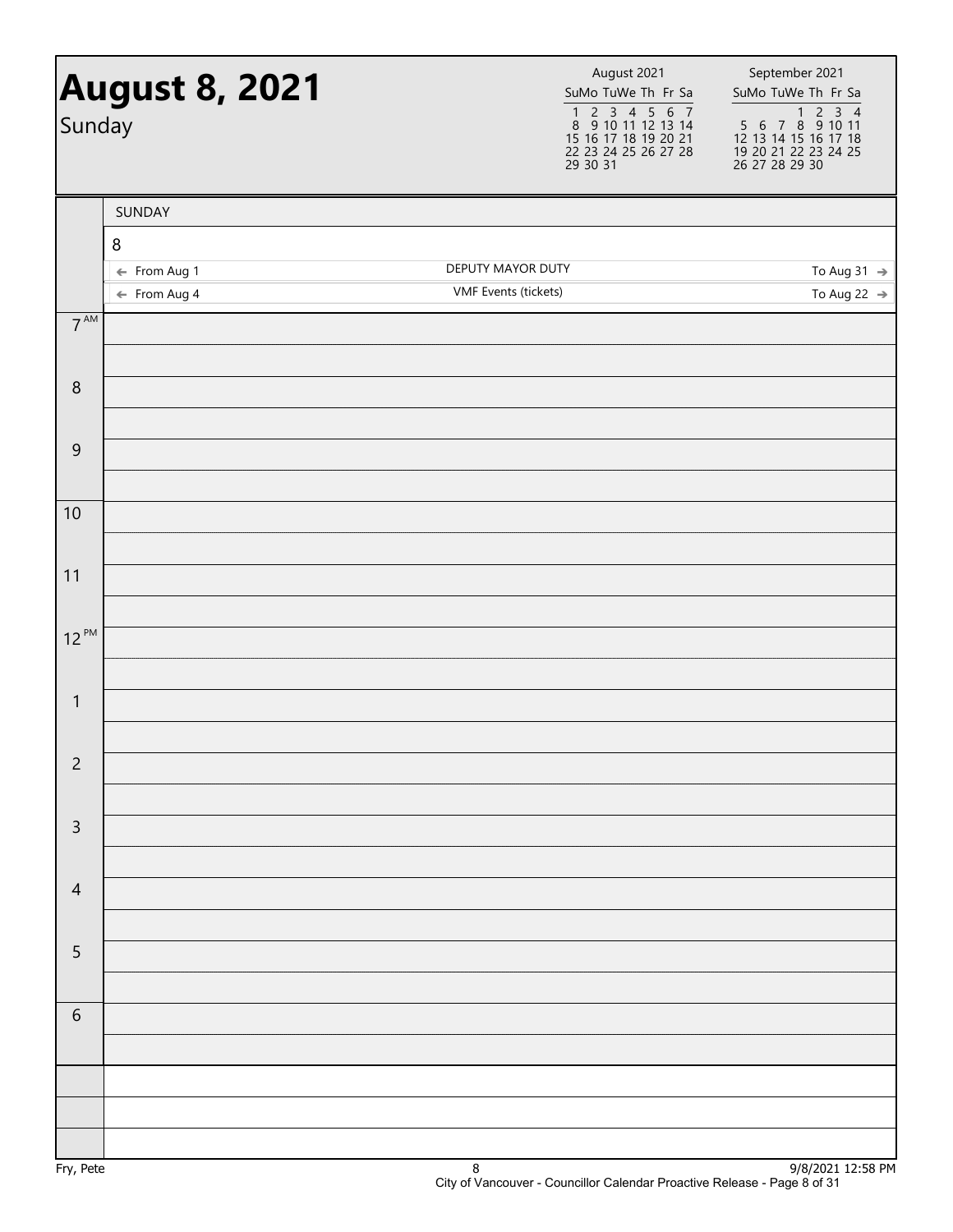| Monday          | <b>August 9, 2021</b>                                                           |                                                                                                            | August 2021<br>SuMo TuWe Th Fr Sa<br>1 2 3 4 5 6 7<br>8 9 10 11 12 13 14<br>15 16 17 18 19 20 21<br>22 23 24 25 26 27 28<br>29 30 31 | September 2021<br>SuMo TuWe Th Fr Sa<br>$\begin{array}{ c c c c c }\n\hline\n&1&2&3&4 \\ 5&6&7&8&9&10&11 \\ \hline\n&2&42&10&10&11\n\end{array}$<br>12 13 14 15 16 17 18<br>19 20 21 22 23 24 25<br>26 27 28 29 30 |
|-----------------|---------------------------------------------------------------------------------|------------------------------------------------------------------------------------------------------------|--------------------------------------------------------------------------------------------------------------------------------------|--------------------------------------------------------------------------------------------------------------------------------------------------------------------------------------------------------------------|
|                 | <b>MONDAY</b>                                                                   |                                                                                                            |                                                                                                                                      |                                                                                                                                                                                                                    |
|                 | 9                                                                               |                                                                                                            |                                                                                                                                      |                                                                                                                                                                                                                    |
|                 | ← From Aug 1<br>$\leftarrow$ From Aug 4                                         |                                                                                                            | <b>DEPUTY MAYOR DUTY</b><br>VMF Events (tickets)                                                                                     | To Aug 31 $\rightarrow$<br>To Aug 22 $\rightarrow$                                                                                                                                                                 |
|                 |                                                                                 | <b>MAYOR AWAY</b>                                                                                          |                                                                                                                                      | To Aug 13 $\rightarrow$                                                                                                                                                                                            |
| 7 <sup>AM</sup> |                                                                                 |                                                                                                            |                                                                                                                                      |                                                                                                                                                                                                                    |
| 8               |                                                                                 |                                                                                                            |                                                                                                                                      |                                                                                                                                                                                                                    |
| 9               | [EXT] Invitation: Caucus<br>meeting @ Monthly from 9am<br>to 11am on the second |                                                                                                            |                                                                                                                                      |                                                                                                                                                                                                                    |
| 10              | <b>Monday (PST)</b><br>(pete.fry@vancouver.ca)<br>s.22(1)<br>O <sub>0</sub>     | [EXT] Updated invitation:<br><b>Council Caucus @ Weekly</b><br>from 10am to 12pm on<br><b>Monday (PDT)</b> | <b>Invitation: Climate Caucus -</b><br>Monday Conference Call @<br>Climate Leadership Caucus                                         | <b>Karen Massiccoti ONE</b>                                                                                                                                                                                        |
| 11              |                                                                                 | (pete.fry@vancouver.ca)<br>s.22(1)<br>$O$ $\parallel$                                                      |                                                                                                                                      |                                                                                                                                                                                                                    |
| $12^{PM}$       |                                                                                 |                                                                                                            |                                                                                                                                      |                                                                                                                                                                                                                    |
| $\mathbf{1}$    |                                                                                 |                                                                                                            |                                                                                                                                      |                                                                                                                                                                                                                    |
| $\overline{c}$  |                                                                                 |                                                                                                            |                                                                                                                                      |                                                                                                                                                                                                                    |
| $\mathsf{3}$    |                                                                                 |                                                                                                            |                                                                                                                                      |                                                                                                                                                                                                                    |
| $\overline{4}$  |                                                                                 |                                                                                                            |                                                                                                                                      |                                                                                                                                                                                                                    |
| 5               |                                                                                 |                                                                                                            |                                                                                                                                      |                                                                                                                                                                                                                    |
| 6               |                                                                                 |                                                                                                            |                                                                                                                                      |                                                                                                                                                                                                                    |
|                 |                                                                                 |                                                                                                            |                                                                                                                                      |                                                                                                                                                                                                                    |
|                 |                                                                                 |                                                                                                            |                                                                                                                                      |                                                                                                                                                                                                                    |
|                 |                                                                                 |                                                                                                            |                                                                                                                                      |                                                                                                                                                                                                                    |
| EnI             |                                                                                 | $\Omega$                                                                                                   |                                                                                                                                      | $0/0/2021$ 12.50 DM                                                                                                                                                                                                |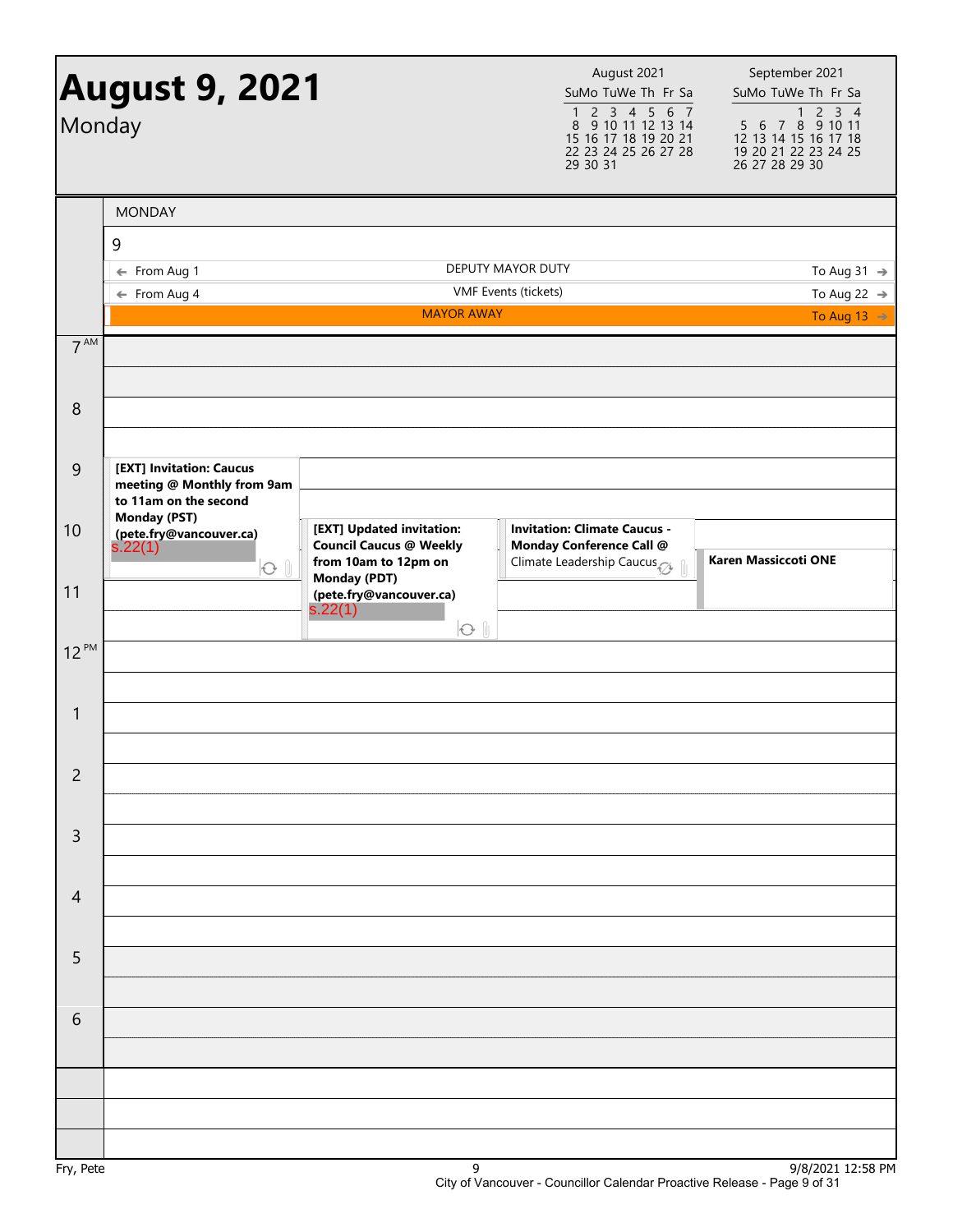| Tuesday         | <b>August 10, 2021</b>                  | August 2021<br>SuMo TuWe Th Fr Sa<br>$\begin{array}{cccccc} 1 & 2 & 3 & 4 & 5 & 6 & 7 \\ 8 & 9 & 10 & 11 & 12 & 13 & 14 \end{array}$<br>15 16 17 18 19 20 21<br>22 23 24 25 26 27 28<br>29 30 31 | September 2021<br>SuMo TuWe Th Fr Sa<br>$\begin{array}{@{}c@{\hspace{1em}}c@{\hspace{1em}}c@{\hspace{1em}}c@{\hspace{1em}}c@{\hspace{1em}}c@{\hspace{1em}}c@{\hspace{1em}}c@{\hspace{1em}}c@{\hspace{1em}}c@{\hspace{1em}}c@{\hspace{1em}}c@{\hspace{1em}}c@{\hspace{1em}}c@{\hspace{1em}}c@{\hspace{1em}}c@{\hspace{1em}}c@{\hspace{1em}}c@{\hspace{1em}}c@{\hspace{1em}}c@{\hspace{1em}}c@{\hspace{1em}}c@{\hspace{1em}}c@{\hspace{1em}}c@{\hspace{$<br>12 13 14 15 16 17 18<br>19 20 21 22 23 24 25<br>26 27 28 29 30 |
|-----------------|-----------------------------------------|--------------------------------------------------------------------------------------------------------------------------------------------------------------------------------------------------|--------------------------------------------------------------------------------------------------------------------------------------------------------------------------------------------------------------------------------------------------------------------------------------------------------------------------------------------------------------------------------------------------------------------------------------------------------------------------------------------------------------------------|
|                 | TUESDAY                                 |                                                                                                                                                                                                  |                                                                                                                                                                                                                                                                                                                                                                                                                                                                                                                          |
|                 | 10                                      |                                                                                                                                                                                                  |                                                                                                                                                                                                                                                                                                                                                                                                                                                                                                                          |
|                 | ← From Aug 1                            | DEPUTY MAYOR DUTY                                                                                                                                                                                | To Aug 31 $\rightarrow$                                                                                                                                                                                                                                                                                                                                                                                                                                                                                                  |
|                 | $\leftarrow$ From Aug 4<br>← From Aug 9 | VMF Events (tickets)<br><b>MAYOR AWAY</b>                                                                                                                                                        | To Aug 22 $\rightarrow$<br>To Aug 13 $\rightarrow$                                                                                                                                                                                                                                                                                                                                                                                                                                                                       |
| $7^{\text{AM}}$ |                                         |                                                                                                                                                                                                  |                                                                                                                                                                                                                                                                                                                                                                                                                                                                                                                          |
| $\,8\,$         |                                         |                                                                                                                                                                                                  |                                                                                                                                                                                                                                                                                                                                                                                                                                                                                                                          |
| $\mathsf 9$     |                                         |                                                                                                                                                                                                  |                                                                                                                                                                                                                                                                                                                                                                                                                                                                                                                          |
|                 |                                         |                                                                                                                                                                                                  |                                                                                                                                                                                                                                                                                                                                                                                                                                                                                                                          |
| 10              |                                         |                                                                                                                                                                                                  |                                                                                                                                                                                                                                                                                                                                                                                                                                                                                                                          |
| 11              |                                         |                                                                                                                                                                                                  |                                                                                                                                                                                                                                                                                                                                                                                                                                                                                                                          |
| $12^{PM}$       |                                         |                                                                                                                                                                                                  |                                                                                                                                                                                                                                                                                                                                                                                                                                                                                                                          |
| $\mathbf{1}$    | <b>RICKSHAW</b>                         | <b>HOLD Westend BIA</b>                                                                                                                                                                          |                                                                                                                                                                                                                                                                                                                                                                                                                                                                                                                          |
| $\overline{c}$  |                                         |                                                                                                                                                                                                  |                                                                                                                                                                                                                                                                                                                                                                                                                                                                                                                          |
| $\mathsf{3}$    |                                         |                                                                                                                                                                                                  |                                                                                                                                                                                                                                                                                                                                                                                                                                                                                                                          |
| $\overline{4}$  |                                         |                                                                                                                                                                                                  |                                                                                                                                                                                                                                                                                                                                                                                                                                                                                                                          |
| 5               |                                         |                                                                                                                                                                                                  |                                                                                                                                                                                                                                                                                                                                                                                                                                                                                                                          |
| $\sqrt{6}$      |                                         |                                                                                                                                                                                                  |                                                                                                                                                                                                                                                                                                                                                                                                                                                                                                                          |
|                 |                                         |                                                                                                                                                                                                  |                                                                                                                                                                                                                                                                                                                                                                                                                                                                                                                          |
|                 |                                         |                                                                                                                                                                                                  |                                                                                                                                                                                                                                                                                                                                                                                                                                                                                                                          |
|                 |                                         |                                                                                                                                                                                                  |                                                                                                                                                                                                                                                                                                                                                                                                                                                                                                                          |
| Fry, Pete       |                                         | $10\,$                                                                                                                                                                                           | 9/8/2021 12:58 PM                                                                                                                                                                                                                                                                                                                                                                                                                                                                                                        |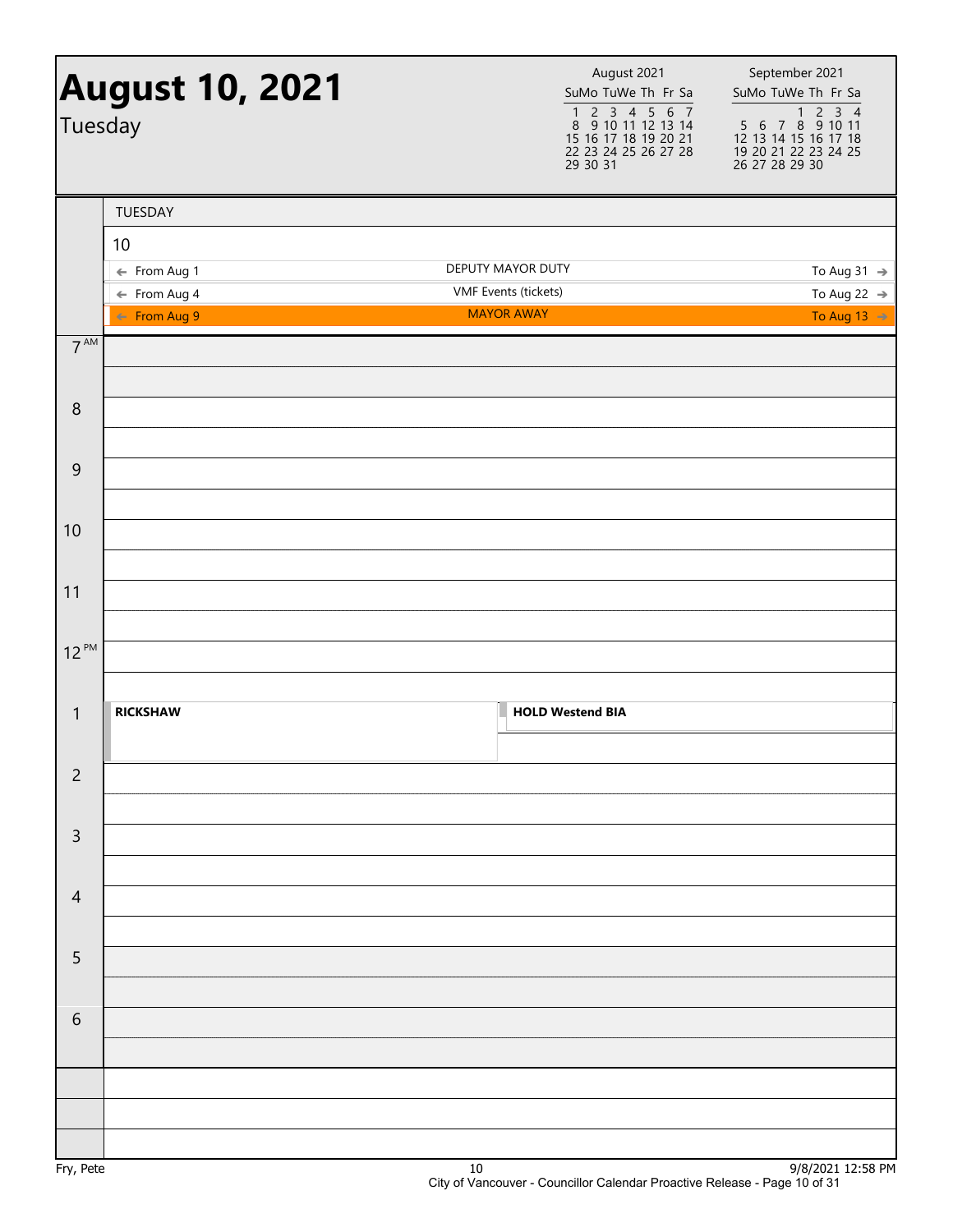|                  | <b>August 11, 2021</b><br>Wednesday                        | August 2021<br>SuMo TuWe Th Fr Sa<br>$\begin{array}{cccccc}\n1 & 2 & 3 & 4 & 5 & 6 & 7 \\ 8 & 9 & 10 & 11 & 12 & 13 & 14\n\end{array}$<br>15 16 17 18 19 20 21<br>22 23 24 25 26 27 28<br>29 30 31 | September 2021<br>SuMo TuWe Th Fr Sa<br>$\begin{array}{@{}c@{\hspace{1em}}c@{\hspace{1em}}c@{\hspace{1em}}c@{\hspace{1em}}c@{\hspace{1em}}c@{\hspace{1em}}c@{\hspace{1em}}c@{\hspace{1em}}c@{\hspace{1em}}c@{\hspace{1em}}c@{\hspace{1em}}c@{\hspace{1em}}c@{\hspace{1em}}c@{\hspace{1em}}c@{\hspace{1em}}c@{\hspace{1em}}c@{\hspace{1em}}c@{\hspace{1em}}c@{\hspace{1em}}c@{\hspace{1em}}c@{\hspace{1em}}c@{\hspace{1em}}c@{\hspace{1em}}c@{\hspace{$<br>12 13 14 15 16 17 18<br>19 20 21 22 23 24 25<br>26 27 28 29 30 |
|------------------|------------------------------------------------------------|----------------------------------------------------------------------------------------------------------------------------------------------------------------------------------------------------|--------------------------------------------------------------------------------------------------------------------------------------------------------------------------------------------------------------------------------------------------------------------------------------------------------------------------------------------------------------------------------------------------------------------------------------------------------------------------------------------------------------------------|
|                  | WEDNESDAY                                                  |                                                                                                                                                                                                    |                                                                                                                                                                                                                                                                                                                                                                                                                                                                                                                          |
|                  | 11                                                         |                                                                                                                                                                                                    |                                                                                                                                                                                                                                                                                                                                                                                                                                                                                                                          |
|                  | ← From Aug 1<br>$\leftarrow$ From Aug 4                    | DEPUTY MAYOR DUTY<br>VMF Events (tickets)                                                                                                                                                          | To Aug 31 $\rightarrow$<br>To Aug 22 $\rightarrow$                                                                                                                                                                                                                                                                                                                                                                                                                                                                       |
|                  | ← From Aug 9                                               | <b>MAYOR AWAY</b>                                                                                                                                                                                  | To Aug 13 $\Rightarrow$                                                                                                                                                                                                                                                                                                                                                                                                                                                                                                  |
| $7^{\text{AM}}$  |                                                            |                                                                                                                                                                                                    |                                                                                                                                                                                                                                                                                                                                                                                                                                                                                                                          |
|                  |                                                            |                                                                                                                                                                                                    |                                                                                                                                                                                                                                                                                                                                                                                                                                                                                                                          |
| $\boldsymbol{8}$ |                                                            |                                                                                                                                                                                                    |                                                                                                                                                                                                                                                                                                                                                                                                                                                                                                                          |
|                  |                                                            |                                                                                                                                                                                                    |                                                                                                                                                                                                                                                                                                                                                                                                                                                                                                                          |
| $\overline{9}$   | [EXT] Invitation: Sarah Fowler's Zoom Meeting @ Wed Aug 11 |                                                                                                                                                                                                    |                                                                                                                                                                                                                                                                                                                                                                                                                                                                                                                          |
|                  |                                                            | <b>Private Appointment</b>                                                                                                                                                                         |                                                                                                                                                                                                                                                                                                                                                                                                                                                                                                                          |
| 10               |                                                            |                                                                                                                                                                                                    | 6                                                                                                                                                                                                                                                                                                                                                                                                                                                                                                                        |
|                  |                                                            |                                                                                                                                                                                                    |                                                                                                                                                                                                                                                                                                                                                                                                                                                                                                                          |
| 11               |                                                            |                                                                                                                                                                                                    |                                                                                                                                                                                                                                                                                                                                                                                                                                                                                                                          |
|                  |                                                            |                                                                                                                                                                                                    |                                                                                                                                                                                                                                                                                                                                                                                                                                                                                                                          |
| $12^{PM}$        |                                                            |                                                                                                                                                                                                    |                                                                                                                                                                                                                                                                                                                                                                                                                                                                                                                          |
|                  |                                                            |                                                                                                                                                                                                    |                                                                                                                                                                                                                                                                                                                                                                                                                                                                                                                          |
| $\mathbf{1}$     |                                                            |                                                                                                                                                                                                    |                                                                                                                                                                                                                                                                                                                                                                                                                                                                                                                          |
|                  |                                                            |                                                                                                                                                                                                    |                                                                                                                                                                                                                                                                                                                                                                                                                                                                                                                          |
| $\overline{c}$   |                                                            |                                                                                                                                                                                                    |                                                                                                                                                                                                                                                                                                                                                                                                                                                                                                                          |
|                  |                                                            |                                                                                                                                                                                                    |                                                                                                                                                                                                                                                                                                                                                                                                                                                                                                                          |
| $\mathsf{3}$     |                                                            |                                                                                                                                                                                                    |                                                                                                                                                                                                                                                                                                                                                                                                                                                                                                                          |
|                  |                                                            |                                                                                                                                                                                                    |                                                                                                                                                                                                                                                                                                                                                                                                                                                                                                                          |
| $\overline{4}$   |                                                            |                                                                                                                                                                                                    |                                                                                                                                                                                                                                                                                                                                                                                                                                                                                                                          |
|                  |                                                            |                                                                                                                                                                                                    |                                                                                                                                                                                                                                                                                                                                                                                                                                                                                                                          |
| 5                |                                                            |                                                                                                                                                                                                    |                                                                                                                                                                                                                                                                                                                                                                                                                                                                                                                          |
|                  |                                                            |                                                                                                                                                                                                    |                                                                                                                                                                                                                                                                                                                                                                                                                                                                                                                          |
| $\sqrt{6}$       |                                                            |                                                                                                                                                                                                    |                                                                                                                                                                                                                                                                                                                                                                                                                                                                                                                          |
|                  |                                                            |                                                                                                                                                                                                    |                                                                                                                                                                                                                                                                                                                                                                                                                                                                                                                          |
|                  |                                                            |                                                                                                                                                                                                    |                                                                                                                                                                                                                                                                                                                                                                                                                                                                                                                          |
|                  |                                                            |                                                                                                                                                                                                    |                                                                                                                                                                                                                                                                                                                                                                                                                                                                                                                          |
|                  |                                                            |                                                                                                                                                                                                    |                                                                                                                                                                                                                                                                                                                                                                                                                                                                                                                          |
|                  |                                                            |                                                                                                                                                                                                    | 101222                                                                                                                                                                                                                                                                                                                                                                                                                                                                                                                   |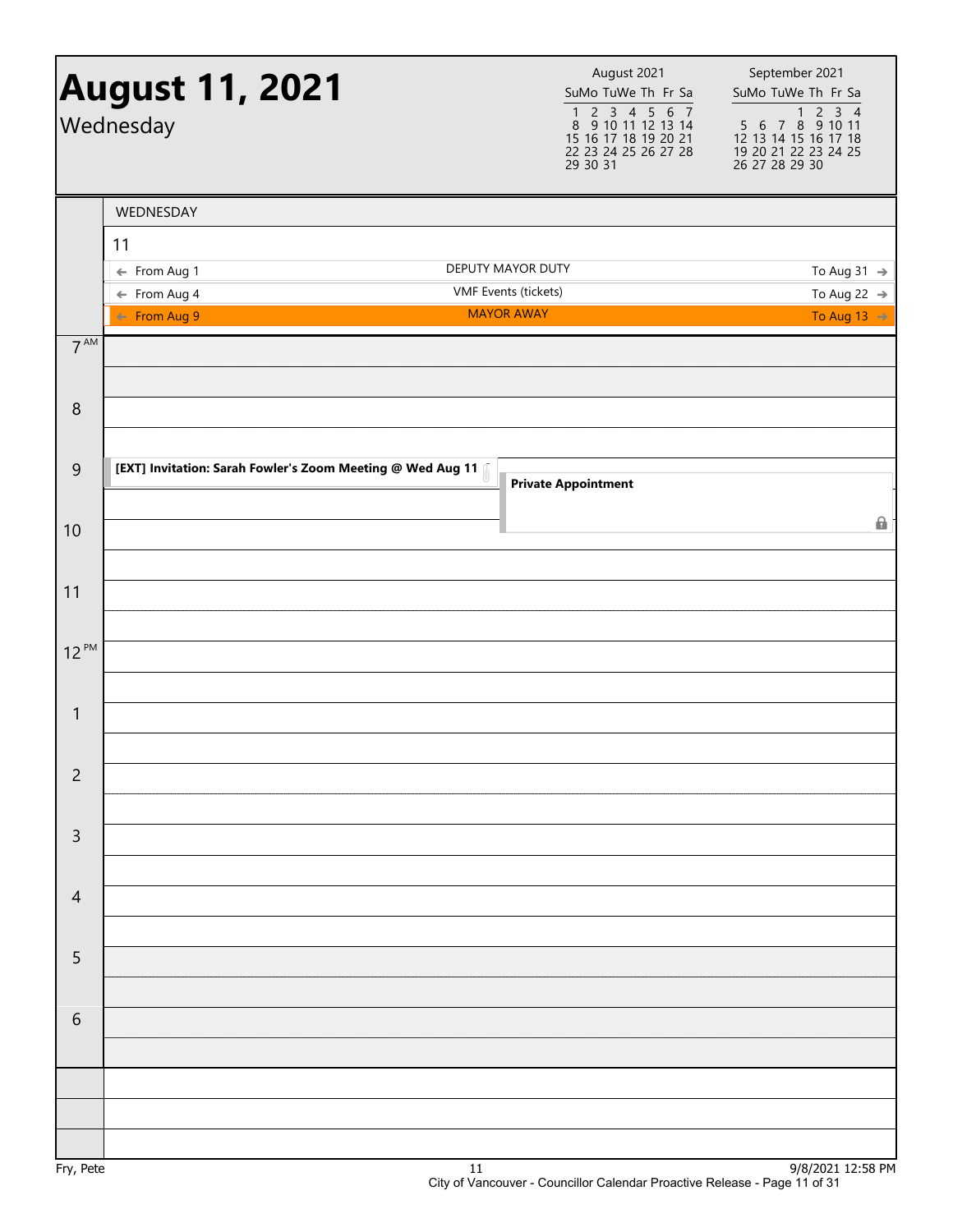|                 | <b>August 12, 2021</b><br>Thursday                                                                                                     |                                           | August 2021<br>SuMo TuWe Th Fr Sa<br>$2$ 3 4 5 6 7<br>$\mathbf{1}$<br>8 9 10 11 12 13 14<br>15 16 17 18 19 20 21<br>22 23 24 25 26 27 28<br>29 30 31 | September 2021<br>SuMo TuWe Th Fr Sa<br>$\begin{array}{@{}c@{\hspace{1em}}c@{\hspace{1em}}c@{\hspace{1em}}c@{\hspace{1em}}c@{\hspace{1em}}c@{\hspace{1em}}c@{\hspace{1em}}c@{\hspace{1em}}c@{\hspace{1em}}c@{\hspace{1em}}c@{\hspace{1em}}c@{\hspace{1em}}c@{\hspace{1em}}c@{\hspace{1em}}c@{\hspace{1em}}c@{\hspace{1em}}c@{\hspace{1em}}c@{\hspace{1em}}c@{\hspace{1em}}c@{\hspace{1em}}c@{\hspace{1em}}c@{\hspace{1em}}c@{\hspace{1em}}c@{\hspace{$<br>12 13 14 15 16 17 18<br>19 20 21 22 23 24 25<br>26 27 28 29 30 |
|-----------------|----------------------------------------------------------------------------------------------------------------------------------------|-------------------------------------------|------------------------------------------------------------------------------------------------------------------------------------------------------|--------------------------------------------------------------------------------------------------------------------------------------------------------------------------------------------------------------------------------------------------------------------------------------------------------------------------------------------------------------------------------------------------------------------------------------------------------------------------------------------------------------------------|
|                 | THURSDAY                                                                                                                               |                                           |                                                                                                                                                      |                                                                                                                                                                                                                                                                                                                                                                                                                                                                                                                          |
|                 | 12                                                                                                                                     |                                           |                                                                                                                                                      |                                                                                                                                                                                                                                                                                                                                                                                                                                                                                                                          |
|                 | ← From Aug 1                                                                                                                           | DEPUTY MAYOR DUTY                         |                                                                                                                                                      | To Aug 31 $\rightarrow$                                                                                                                                                                                                                                                                                                                                                                                                                                                                                                  |
|                 | $\leftarrow$ From Aug 4                                                                                                                | VMF Events (tickets)<br><b>MAYOR AWAY</b> |                                                                                                                                                      | To Aug 22 $\rightarrow$                                                                                                                                                                                                                                                                                                                                                                                                                                                                                                  |
|                 | $\leftarrow$ From Aug 9                                                                                                                |                                           |                                                                                                                                                      | To Aug 13 $\rightarrow$                                                                                                                                                                                                                                                                                                                                                                                                                                                                                                  |
| 7 <sup>AM</sup> |                                                                                                                                        |                                           |                                                                                                                                                      |                                                                                                                                                                                                                                                                                                                                                                                                                                                                                                                          |
| 8               | Work from office today                                                                                                                 |                                           |                                                                                                                                                      |                                                                                                                                                                                                                                                                                                                                                                                                                                                                                                                          |
| $\overline{9}$  |                                                                                                                                        |                                           |                                                                                                                                                      |                                                                                                                                                                                                                                                                                                                                                                                                                                                                                                                          |
|                 | Andrew from IT ; your office                                                                                                           |                                           |                                                                                                                                                      |                                                                                                                                                                                                                                                                                                                                                                                                                                                                                                                          |
| 10              |                                                                                                                                        |                                           |                                                                                                                                                      |                                                                                                                                                                                                                                                                                                                                                                                                                                                                                                                          |
|                 | <b>Private Appointment</b>                                                                                                             |                                           |                                                                                                                                                      |                                                                                                                                                                                                                                                                                                                                                                                                                                                                                                                          |
| 11              |                                                                                                                                        |                                           |                                                                                                                                                      |                                                                                                                                                                                                                                                                                                                                                                                                                                                                                                                          |
|                 |                                                                                                                                        |                                           |                                                                                                                                                      | 8                                                                                                                                                                                                                                                                                                                                                                                                                                                                                                                        |
| $12^{PM}$       | LUNCH W/ OK<br>Fry, Pete                                                                                                               |                                           |                                                                                                                                                      |                                                                                                                                                                                                                                                                                                                                                                                                                                                                                                                          |
| $\mathbf{1}$    |                                                                                                                                        |                                           |                                                                                                                                                      |                                                                                                                                                                                                                                                                                                                                                                                                                                                                                                                          |
|                 |                                                                                                                                        |                                           |                                                                                                                                                      |                                                                                                                                                                                                                                                                                                                                                                                                                                                                                                                          |
| $\overline{2}$  | <b>JOINT GREEN MEETINGS</b><br><b>TBD</b><br>Fry, Pete                                                                                 |                                           |                                                                                                                                                      |                                                                                                                                                                                                                                                                                                                                                                                                                                                                                                                          |
| $\mathsf{3}$    |                                                                                                                                        |                                           |                                                                                                                                                      |                                                                                                                                                                                                                                                                                                                                                                                                                                                                                                                          |
|                 |                                                                                                                                        |                                           |                                                                                                                                                      |                                                                                                                                                                                                                                                                                                                                                                                                                                                                                                                          |
| $\overline{4}$  | <b>SOLE Food farmer market</b>                                                                                                         |                                           |                                                                                                                                                      | $\bigcirc$                                                                                                                                                                                                                                                                                                                                                                                                                                                                                                               |
|                 |                                                                                                                                        |                                           | Challenger map check-in; Webex; Fry, Pete                                                                                                            |                                                                                                                                                                                                                                                                                                                                                                                                                                                                                                                          |
| 5               |                                                                                                                                        |                                           |                                                                                                                                                      |                                                                                                                                                                                                                                                                                                                                                                                                                                                                                                                          |
|                 |                                                                                                                                        |                                           |                                                                                                                                                      |                                                                                                                                                                                                                                                                                                                                                                                                                                                                                                                          |
|                 |                                                                                                                                        |                                           |                                                                                                                                                      |                                                                                                                                                                                                                                                                                                                                                                                                                                                                                                                          |
| 6               |                                                                                                                                        |                                           |                                                                                                                                                      |                                                                                                                                                                                                                                                                                                                                                                                                                                                                                                                          |
|                 |                                                                                                                                        |                                           |                                                                                                                                                      | $\overline{\phantom{a}}$                                                                                                                                                                                                                                                                                                                                                                                                                                                                                                 |
|                 | 8:15pm - 9:30pm [EXT] Invitation: GPV Board Meeting @ Monthly from 8:15pm to 9:30pm on the second Thursday (PST) (pete.fry@vancouver.c |                                           |                                                                                                                                                      |                                                                                                                                                                                                                                                                                                                                                                                                                                                                                                                          |
|                 |                                                                                                                                        |                                           |                                                                                                                                                      |                                                                                                                                                                                                                                                                                                                                                                                                                                                                                                                          |
|                 |                                                                                                                                        |                                           |                                                                                                                                                      |                                                                                                                                                                                                                                                                                                                                                                                                                                                                                                                          |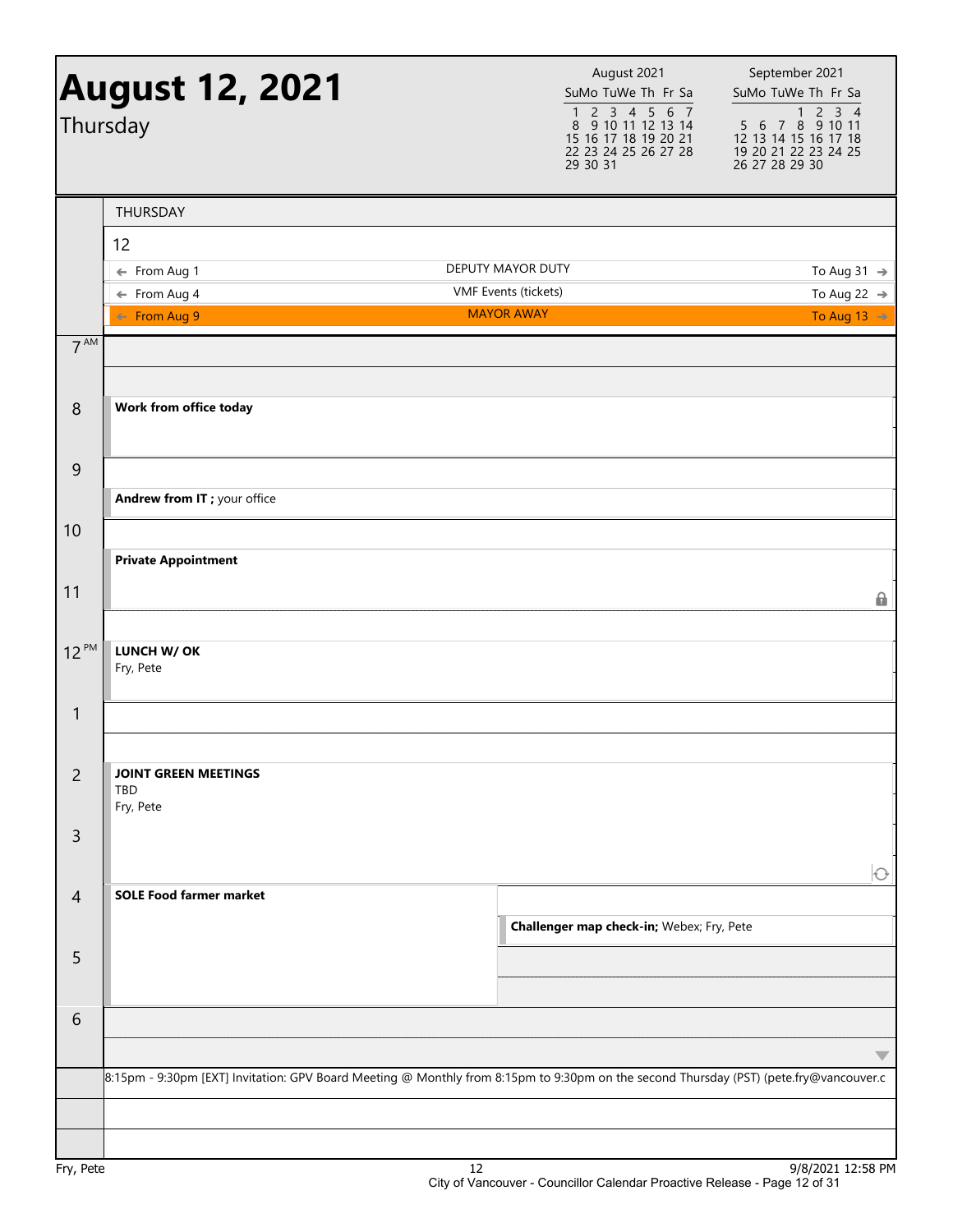| Friday          | <b>August 13, 2021</b>                  | August 2021<br>SuMo TuWe Th Fr Sa<br>$\begin{array}{cccccc}\n1 & 2 & 3 & 4 & 5 & 6 & 7 \\ 8 & 9 & 10 & 11 & 12 & 13 & 14\n\end{array}$<br>15 16 17 18 19 20 21<br>22 23 24 25 26 27 28<br>29 30 31 | September 2021<br>SuMo TuWe Th Fr Sa<br>1 2 3 4<br>5 6 7 8 9 10 11<br>12 13 14 15 16 17 18<br>19 20 21 22 23 24 25<br>26 27 28 29 30 |
|-----------------|-----------------------------------------|----------------------------------------------------------------------------------------------------------------------------------------------------------------------------------------------------|--------------------------------------------------------------------------------------------------------------------------------------|
|                 | <b>FRIDAY</b>                           |                                                                                                                                                                                                    |                                                                                                                                      |
|                 | 13                                      |                                                                                                                                                                                                    |                                                                                                                                      |
|                 | ← From Aug 1                            | DEPUTY MAYOR DUTY                                                                                                                                                                                  | To Aug 31 $\rightarrow$                                                                                                              |
|                 | $\leftarrow$ From Aug 4                 | VMF Events (tickets)                                                                                                                                                                               | To Aug 22 $\rightarrow$                                                                                                              |
|                 | ← From Aug 9                            | <b>MAYOR AWAY</b>                                                                                                                                                                                  |                                                                                                                                      |
| $7^{\text{AM}}$ |                                         |                                                                                                                                                                                                    |                                                                                                                                      |
| $\,8\,$         | <b>BOB AND LAURA - web</b><br>phonecall |                                                                                                                                                                                                    |                                                                                                                                      |
| $\mathsf 9$     |                                         |                                                                                                                                                                                                    |                                                                                                                                      |
| 10              |                                         |                                                                                                                                                                                                    |                                                                                                                                      |
| 11              |                                         |                                                                                                                                                                                                    |                                                                                                                                      |
| $12^{PM}$       |                                         |                                                                                                                                                                                                    |                                                                                                                                      |
| $\mathbf{1}$    | <b>Stephen Regan WEBIA</b><br>PAPIs     |                                                                                                                                                                                                    |                                                                                                                                      |
| $\overline{c}$  |                                         |                                                                                                                                                                                                    |                                                                                                                                      |
| $\mathsf{3}$    |                                         |                                                                                                                                                                                                    |                                                                                                                                      |
| $\overline{4}$  |                                         |                                                                                                                                                                                                    |                                                                                                                                      |
| 5               |                                         |                                                                                                                                                                                                    |                                                                                                                                      |
| $\,$ 6 $\,$     |                                         |                                                                                                                                                                                                    |                                                                                                                                      |
|                 |                                         |                                                                                                                                                                                                    |                                                                                                                                      |
|                 |                                         |                                                                                                                                                                                                    |                                                                                                                                      |
|                 |                                         |                                                                                                                                                                                                    |                                                                                                                                      |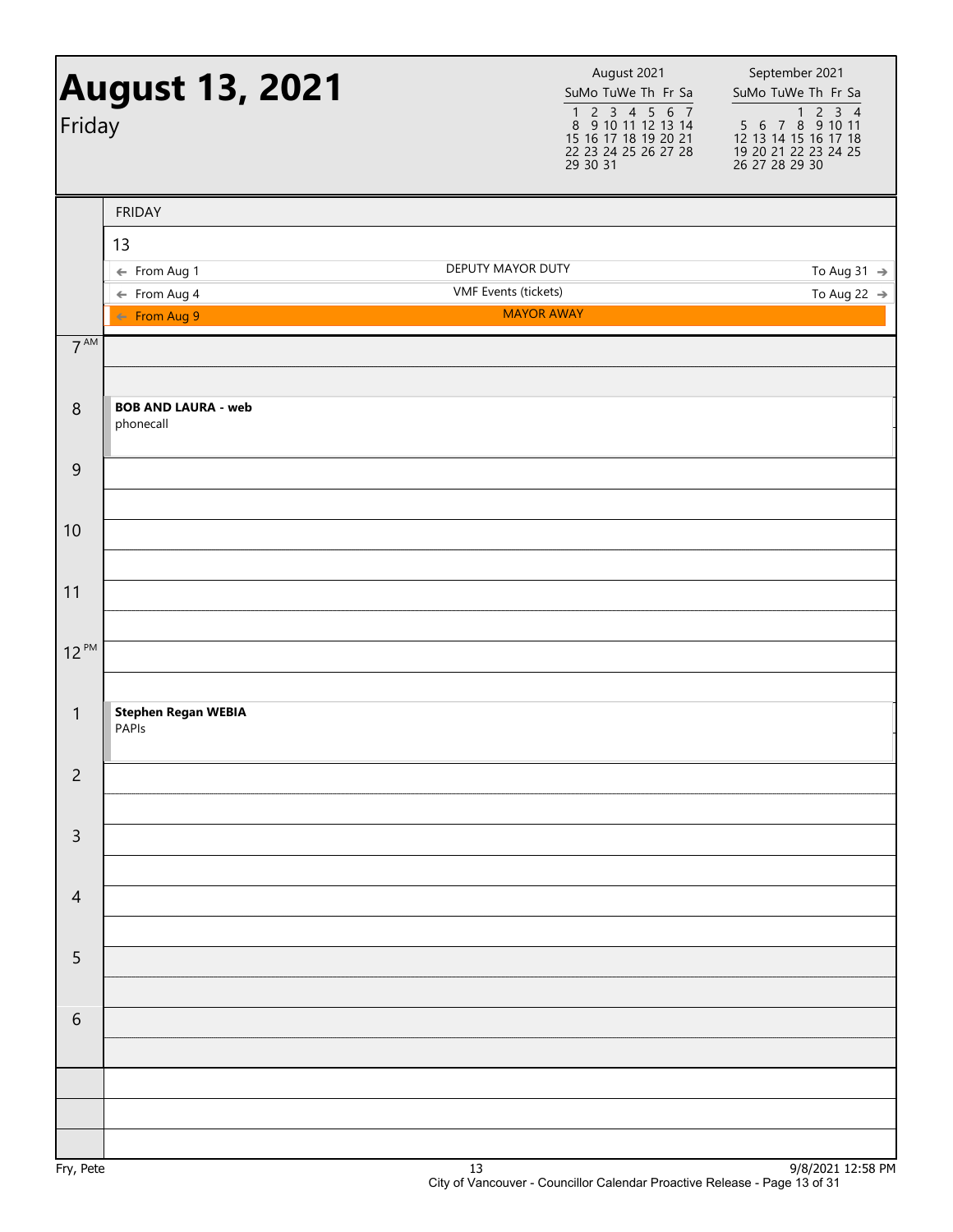|                 | <b>August 14, 2021</b><br>Saturday                       | August 2021<br>SuMo TuWe Th Fr Sa<br>$\begin{array}{cccccc} 1 & 2 & 3 & 4 & 5 & 6 & 7 \\ 8 & 9 & 10 & 11 & 12 & 13 & 14 \end{array}$<br>15 16 17 18 19 20 21<br>22 23 24 25 26 27 28<br>29 30 31 | September 2021<br>SuMo TuWe Th Fr Sa<br>1 2 3 4<br>5 6 7 8 9 10 11<br>12 13 14 15 16 17 18<br>19 20 21 22 23 24 25<br>26 27 28 29 30 |
|-----------------|----------------------------------------------------------|--------------------------------------------------------------------------------------------------------------------------------------------------------------------------------------------------|--------------------------------------------------------------------------------------------------------------------------------------|
|                 | SATURDAY                                                 |                                                                                                                                                                                                  |                                                                                                                                      |
|                 | 14                                                       |                                                                                                                                                                                                  |                                                                                                                                      |
|                 | ← From Aug 1                                             | DEPUTY MAYOR DUTY                                                                                                                                                                                | To Aug 31 $\rightarrow$                                                                                                              |
|                 | $\leftarrow$ From Aug 4                                  | <b>VMF</b> Events (tickets)                                                                                                                                                                      | To Aug 22 $\rightarrow$                                                                                                              |
| $7^{\text{AM}}$ |                                                          |                                                                                                                                                                                                  |                                                                                                                                      |
| $\,8\,$         |                                                          |                                                                                                                                                                                                  |                                                                                                                                      |
| $\overline{9}$  |                                                          |                                                                                                                                                                                                  |                                                                                                                                      |
|                 |                                                          |                                                                                                                                                                                                  |                                                                                                                                      |
| 10              |                                                          |                                                                                                                                                                                                  |                                                                                                                                      |
| 11              |                                                          |                                                                                                                                                                                                  |                                                                                                                                      |
| $12^{PM}$       | <b>HOLD FYI Ersatz cooling centre</b><br>Chinatown Plaza |                                                                                                                                                                                                  |                                                                                                                                      |
| $\mathbf{1}$    |                                                          |                                                                                                                                                                                                  |                                                                                                                                      |
| $\overline{c}$  |                                                          |                                                                                                                                                                                                  |                                                                                                                                      |
|                 |                                                          |                                                                                                                                                                                                  |                                                                                                                                      |
| $\mathsf{3}$    |                                                          |                                                                                                                                                                                                  |                                                                                                                                      |
| $\overline{4}$  |                                                          |                                                                                                                                                                                                  |                                                                                                                                      |
| 5               |                                                          |                                                                                                                                                                                                  |                                                                                                                                      |
| 6               |                                                          |                                                                                                                                                                                                  |                                                                                                                                      |
|                 |                                                          |                                                                                                                                                                                                  |                                                                                                                                      |
|                 |                                                          |                                                                                                                                                                                                  |                                                                                                                                      |
|                 |                                                          |                                                                                                                                                                                                  |                                                                                                                                      |
| Fry, Pete       |                                                          | 14                                                                                                                                                                                               | 9/8/2021 12:58 PM                                                                                                                    |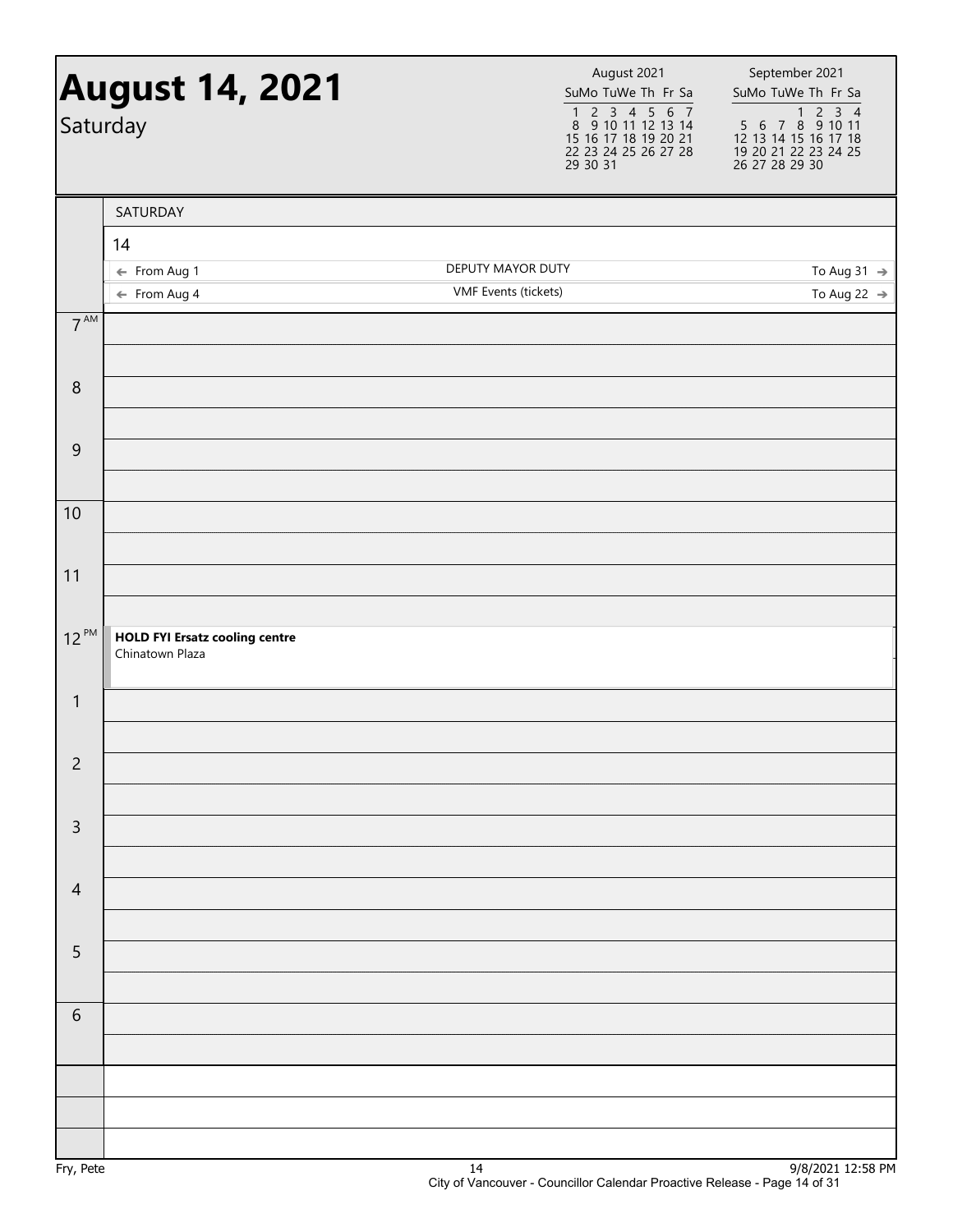| <b>August 15, 2021</b><br>Sunday |                                         | August 2021<br>SuMo TuWe Th Fr Sa<br>$\begin{array}{cccccc} 1 & 2 & 3 & 4 & 5 & 6 & 7 \\ 8 & 9 & 10 & 11 & 12 & 13 & 14 \end{array}$<br>15 16 17 18 19 20 21<br>22 23 24 25 26 27 28<br>29 30 31 | September 2021<br>SuMo TuWe Th Fr Sa               |
|----------------------------------|-----------------------------------------|--------------------------------------------------------------------------------------------------------------------------------------------------------------------------------------------------|----------------------------------------------------|
|                                  | SUNDAY                                  |                                                                                                                                                                                                  |                                                    |
|                                  | 15                                      |                                                                                                                                                                                                  |                                                    |
|                                  | ← From Aug 1<br>$\leftarrow$ From Aug 4 | DEPUTY MAYOR DUTY<br>VMF Events (tickets)                                                                                                                                                        | To Aug 31 $\rightarrow$<br>To Aug 22 $\rightarrow$ |
| $7^{AM}$                         |                                         |                                                                                                                                                                                                  |                                                    |
|                                  |                                         |                                                                                                                                                                                                  |                                                    |
| $\boldsymbol{8}$                 |                                         |                                                                                                                                                                                                  |                                                    |
|                                  |                                         |                                                                                                                                                                                                  |                                                    |
| $\overline{9}$                   |                                         |                                                                                                                                                                                                  |                                                    |
| 10                               |                                         |                                                                                                                                                                                                  |                                                    |
|                                  |                                         |                                                                                                                                                                                                  |                                                    |
| 11                               |                                         |                                                                                                                                                                                                  |                                                    |
| $12^{PM}$                        |                                         |                                                                                                                                                                                                  |                                                    |
|                                  |                                         |                                                                                                                                                                                                  |                                                    |
| $\mathbf{1}$                     |                                         |                                                                                                                                                                                                  |                                                    |
|                                  |                                         |                                                                                                                                                                                                  |                                                    |
| $\overline{c}$                   |                                         |                                                                                                                                                                                                  |                                                    |
| $\mathsf 3$                      |                                         |                                                                                                                                                                                                  |                                                    |
|                                  |                                         |                                                                                                                                                                                                  |                                                    |
| $\overline{4}$                   |                                         |                                                                                                                                                                                                  |                                                    |
| $\overline{5}$                   |                                         |                                                                                                                                                                                                  |                                                    |
|                                  |                                         |                                                                                                                                                                                                  |                                                    |
| $\sqrt{6}$                       |                                         |                                                                                                                                                                                                  |                                                    |
|                                  |                                         |                                                                                                                                                                                                  |                                                    |
|                                  |                                         |                                                                                                                                                                                                  |                                                    |
|                                  |                                         |                                                                                                                                                                                                  |                                                    |
|                                  |                                         |                                                                                                                                                                                                  | 0.00022                                            |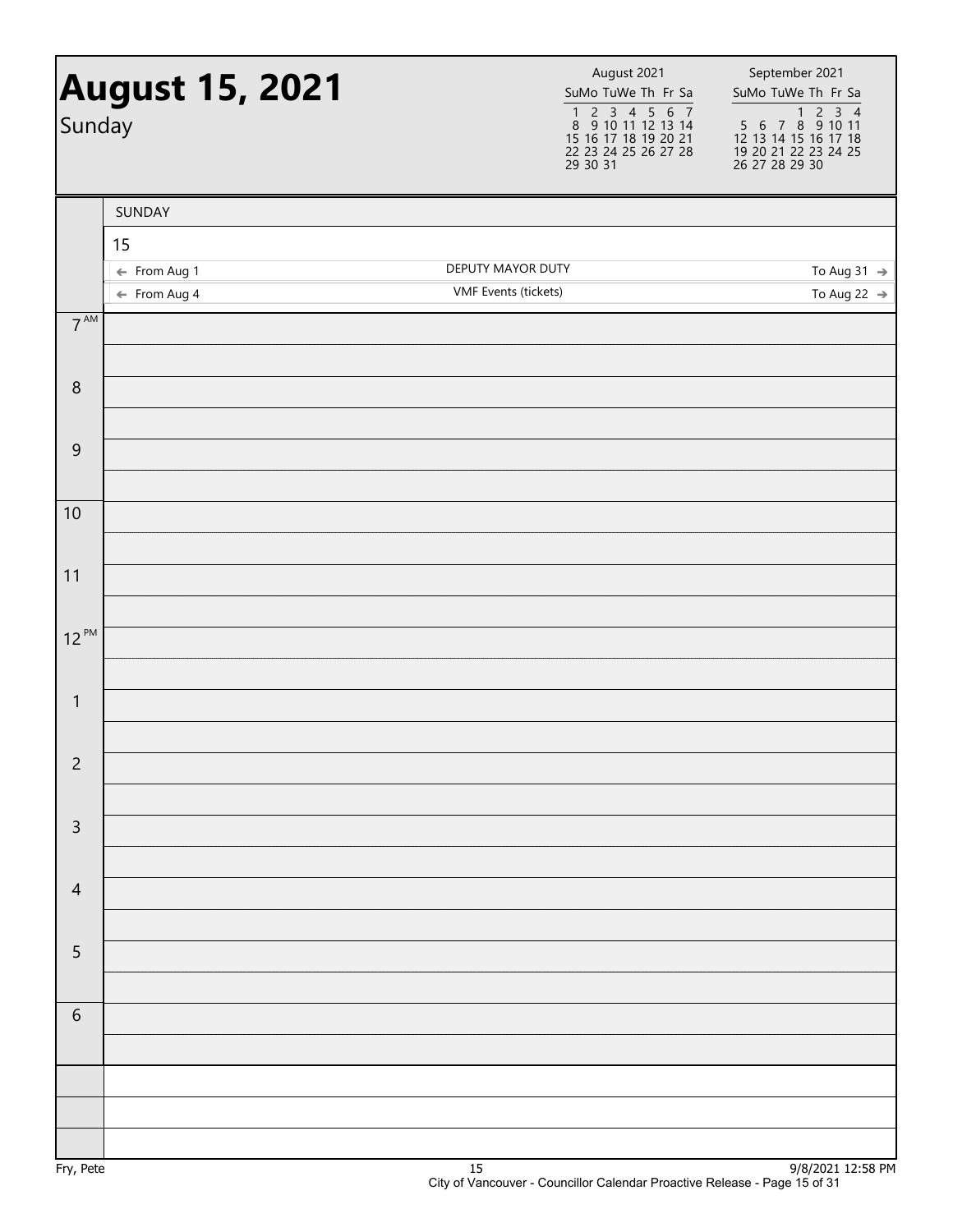| Monday          | <b>August 16, 2021</b>                                                                              | August 2021<br>SuMo TuWe Th Fr Sa<br>$\begin{array}{cccccc}\n1 & 2 & 3 & 4 & 5 & 6 & 7 \\ 8 & 9 & 10 & 11 & 12 & 13 & 14\n\end{array}$<br>15 16 17 18 19 20 21<br>22 23 24 25 26 27 28<br>29 30 31 | September 2021<br>SuMo TuWe Th Fr Sa<br>$5\ 6\ 7\ 8\ 9\ 10\ 11$<br>12 13 14 15 16 17 18<br>19 20 21 22 23 24 25<br>26 27 28 29 30 |
|-----------------|-----------------------------------------------------------------------------------------------------|----------------------------------------------------------------------------------------------------------------------------------------------------------------------------------------------------|-----------------------------------------------------------------------------------------------------------------------------------|
|                 | <b>MONDAY</b>                                                                                       |                                                                                                                                                                                                    |                                                                                                                                   |
|                 | 16                                                                                                  |                                                                                                                                                                                                    |                                                                                                                                   |
|                 | ← From Aug 1                                                                                        | DEPUTY MAYOR DUTY                                                                                                                                                                                  | To Aug 31 $\rightarrow$                                                                                                           |
|                 | $\leftarrow$ From Aug 4<br>PLEASE RESTART COMPUTER TODAY: To Prepare for Tomorrow's Council Meeting | VMF Events (tickets)                                                                                                                                                                               | To Aug 22 $\rightarrow$<br>$\bigodot$                                                                                             |
| 7 <sup>AM</sup> |                                                                                                     |                                                                                                                                                                                                    |                                                                                                                                   |
|                 |                                                                                                     |                                                                                                                                                                                                    |                                                                                                                                   |
| 8               |                                                                                                     |                                                                                                                                                                                                    |                                                                                                                                   |
| 9               | <b>CALL NATALYA</b>                                                                                 |                                                                                                                                                                                                    |                                                                                                                                   |
| 10              | s.22(1)                                                                                             | [EXT] Updated invitation: Council Caucus @ Weekly from 10am to 12pm on Monday (PDT) (pete.fry@vancouver.ca)                                                                                        |                                                                                                                                   |
| 11              |                                                                                                     |                                                                                                                                                                                                    | $\odot$ $\parallel$                                                                                                               |
| $12^{PM}$       |                                                                                                     |                                                                                                                                                                                                    |                                                                                                                                   |
| $\mathbf{1}$    |                                                                                                     | [EXT] Invitation: Tom Gierasimczuk x City Councillor Pete Fry @ Mon Aug 16, 2021 4pm - 4:30pm (EDT) (pete.fry@vancouver.ca);                                                                       |                                                                                                                                   |
| $\overline{c}$  |                                                                                                     |                                                                                                                                                                                                    |                                                                                                                                   |
| $\mathsf{3}$    |                                                                                                     |                                                                                                                                                                                                    |                                                                                                                                   |
| $\overline{4}$  |                                                                                                     |                                                                                                                                                                                                    |                                                                                                                                   |
| 5               |                                                                                                     |                                                                                                                                                                                                    |                                                                                                                                   |
| 6               |                                                                                                     |                                                                                                                                                                                                    |                                                                                                                                   |
|                 |                                                                                                     |                                                                                                                                                                                                    |                                                                                                                                   |
|                 |                                                                                                     |                                                                                                                                                                                                    |                                                                                                                                   |
|                 |                                                                                                     |                                                                                                                                                                                                    |                                                                                                                                   |
| Fry, Pete       |                                                                                                     | 16                                                                                                                                                                                                 | 9/8/2021 12:58 PM                                                                                                                 |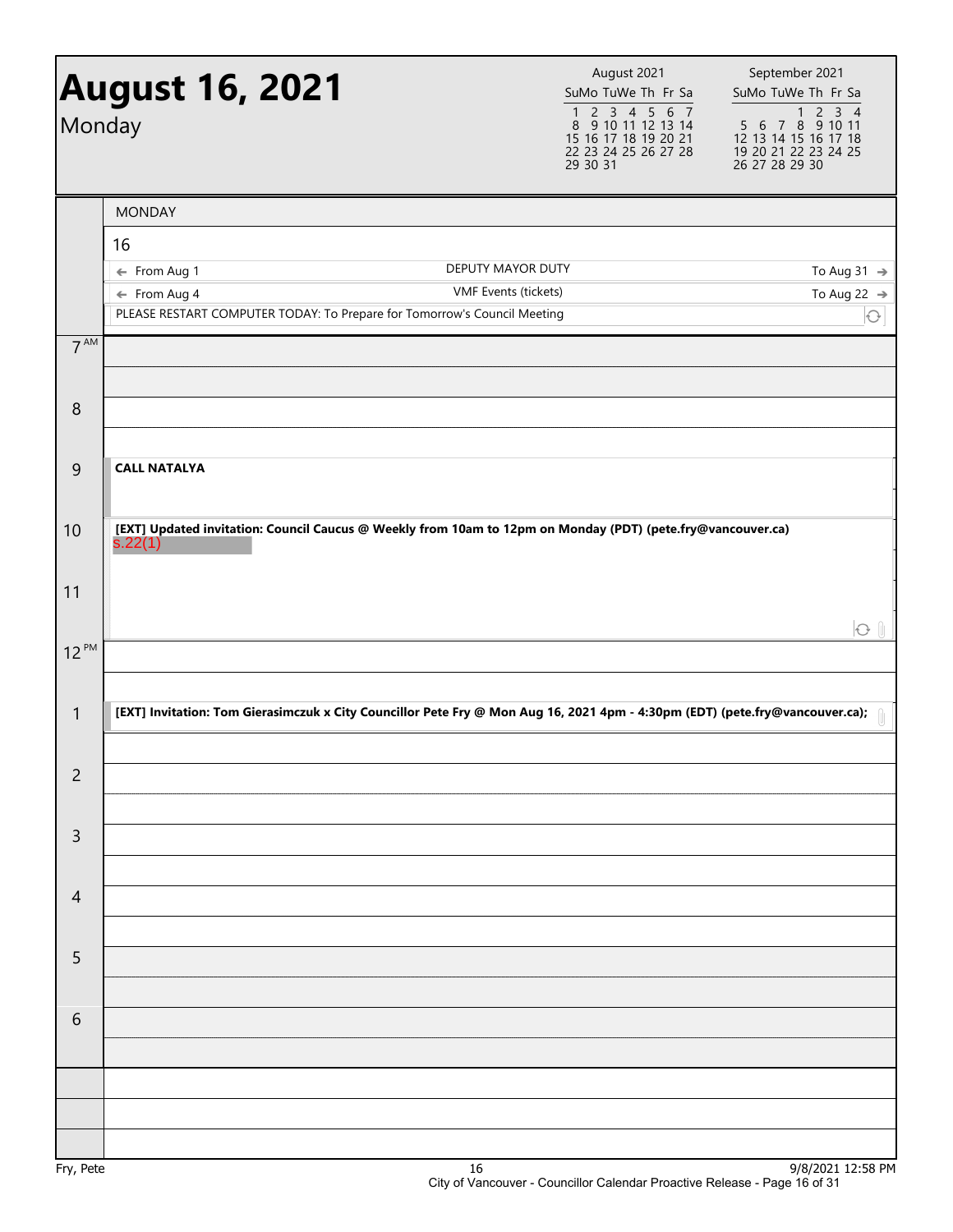| Tuesday         | <b>August 17, 2021</b>     |                                                                                                         | August 2021<br>SuMo TuWe Th Fr Sa<br>$\begin{array}{cccccc}\n1 & 2 & 3 & 4 & 5 & 6 & 7 \\ 8 & 9 & 10 & 11 & 12 & 13 & 14\n\end{array}$ | September 2021<br>SuMo TuWe Th Fr Sa<br>1 2 3 4<br>5 6 7 8 9 10 11 |
|-----------------|----------------------------|---------------------------------------------------------------------------------------------------------|----------------------------------------------------------------------------------------------------------------------------------------|--------------------------------------------------------------------|
|                 |                            |                                                                                                         | 15 16 17 18 19 20 21<br>22 23 24 25 26 27 28<br>29 30 31                                                                               | 12 13 14 15 16 17 18<br>19 20 21 22 23 24 25<br>26 27 28 29 30     |
|                 | TUESDAY                    |                                                                                                         |                                                                                                                                        |                                                                    |
|                 | 17                         |                                                                                                         |                                                                                                                                        |                                                                    |
|                 | ← From Aug 1               | DEPUTY MAYOR DUTY                                                                                       |                                                                                                                                        | To Aug 31 $\rightarrow$                                            |
|                 | $\leftarrow$ From Aug 4    | VMF Events (tickets)                                                                                    |                                                                                                                                        | To Aug 22 $\rightarrow$                                            |
| $7^{\text{AM}}$ |                            |                                                                                                         |                                                                                                                                        |                                                                    |
| 8               |                            |                                                                                                         |                                                                                                                                        |                                                                    |
| $\overline{9}$  |                            |                                                                                                         |                                                                                                                                        |                                                                    |
|                 |                            |                                                                                                         |                                                                                                                                        |                                                                    |
| 10              |                            |                                                                                                         |                                                                                                                                        |                                                                    |
| 11              |                            |                                                                                                         |                                                                                                                                        |                                                                    |
|                 | <b>Private Appointment</b> |                                                                                                         |                                                                                                                                        |                                                                    |
| $12^{PM}$       |                            |                                                                                                         |                                                                                                                                        | θ                                                                  |
| $\mathbf{1}$    | <b>Private Appointment</b> |                                                                                                         |                                                                                                                                        |                                                                    |
| $\overline{c}$  |                            |                                                                                                         |                                                                                                                                        | 0                                                                  |
|                 |                            |                                                                                                         |                                                                                                                                        |                                                                    |
| $\mathsf{3}$    |                            |                                                                                                         |                                                                                                                                        |                                                                    |
| $\overline{4}$  |                            | CityStudio/UBC MFRE Presentation to VCPC on local restaurants' pandemic recovery ; Zoom; Artibise, Yuri |                                                                                                                                        |                                                                    |
|                 |                            |                                                                                                         |                                                                                                                                        |                                                                    |
| 5               |                            |                                                                                                         |                                                                                                                                        |                                                                    |
| 6               |                            |                                                                                                         |                                                                                                                                        |                                                                    |
|                 |                            |                                                                                                         |                                                                                                                                        |                                                                    |
|                 |                            |                                                                                                         |                                                                                                                                        |                                                                    |
|                 |                            |                                                                                                         |                                                                                                                                        |                                                                    |
| Fry, Pete       |                            | 17                                                                                                      |                                                                                                                                        | 9/8/2021 12:58 PM                                                  |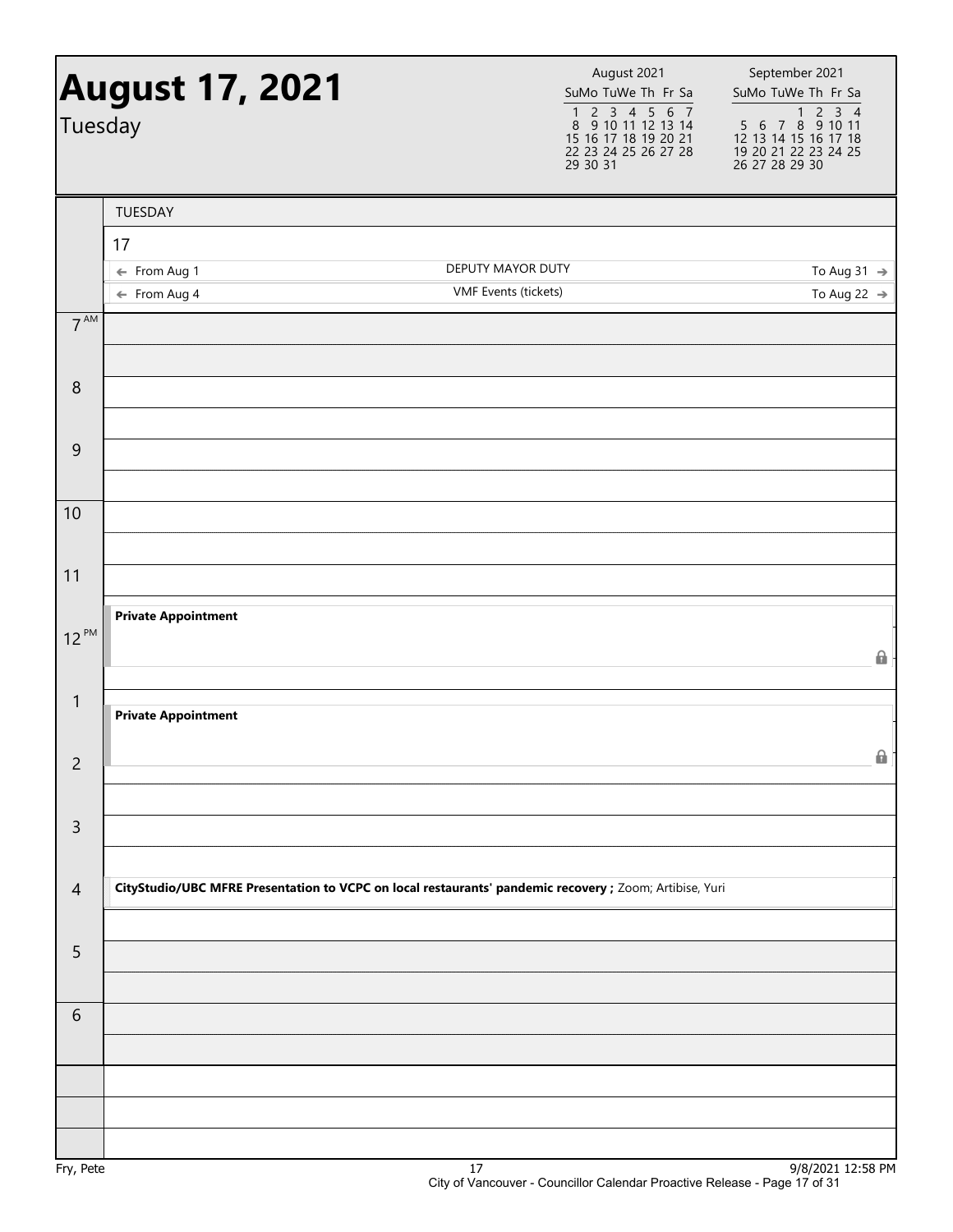|                | <b>August 18, 2021</b><br>Wednesday                                                                                            |                      | August 2021<br>SuMo TuWe Th Fr Sa<br>$\begin{array}{cccccc}\n1 & 2 & 3 & 4 & 5 & 6 & 7 \\ 8 & 9 & 10 & 11 & 12 & 13 & 14\n\end{array}$<br>15 16 17 18 19 20 21<br>22 23 24 25 26 27 28<br>29 30 31 | September 2021<br>SuMo TuWe Th Fr Sa<br>$\begin{array}{@{}c@{\hspace{1em}}c@{\hspace{1em}}c@{\hspace{1em}}c@{\hspace{1em}}c@{\hspace{1em}}c@{\hspace{1em}}c@{\hspace{1em}}c@{\hspace{1em}}c@{\hspace{1em}}c@{\hspace{1em}}c@{\hspace{1em}}c@{\hspace{1em}}c@{\hspace{1em}}c@{\hspace{1em}}c@{\hspace{1em}}c@{\hspace{1em}}c@{\hspace{1em}}c@{\hspace{1em}}c@{\hspace{1em}}c@{\hspace{1em}}c@{\hspace{1em}}c@{\hspace{1em}}c@{\hspace{1em}}c@{\hspace{$<br>12 13 14 15 16 17 18<br>19 20 21 22 23 24 25<br>26 27 28 29 30 |
|----------------|--------------------------------------------------------------------------------------------------------------------------------|----------------------|----------------------------------------------------------------------------------------------------------------------------------------------------------------------------------------------------|--------------------------------------------------------------------------------------------------------------------------------------------------------------------------------------------------------------------------------------------------------------------------------------------------------------------------------------------------------------------------------------------------------------------------------------------------------------------------------------------------------------------------|
|                | WEDNESDAY                                                                                                                      |                      |                                                                                                                                                                                                    |                                                                                                                                                                                                                                                                                                                                                                                                                                                                                                                          |
|                | 18                                                                                                                             |                      |                                                                                                                                                                                                    |                                                                                                                                                                                                                                                                                                                                                                                                                                                                                                                          |
|                | ← From Aug 1                                                                                                                   | DEPUTY MAYOR DUTY    |                                                                                                                                                                                                    | To Aug 31 $\rightarrow$                                                                                                                                                                                                                                                                                                                                                                                                                                                                                                  |
|                | $\leftarrow$ From Aug 4                                                                                                        | VMF Events (tickets) |                                                                                                                                                                                                    | To Aug 22 $\rightarrow$                                                                                                                                                                                                                                                                                                                                                                                                                                                                                                  |
| $7^{AM}$       |                                                                                                                                |                      |                                                                                                                                                                                                    |                                                                                                                                                                                                                                                                                                                                                                                                                                                                                                                          |
| 8              |                                                                                                                                |                      |                                                                                                                                                                                                    |                                                                                                                                                                                                                                                                                                                                                                                                                                                                                                                          |
|                |                                                                                                                                |                      |                                                                                                                                                                                                    |                                                                                                                                                                                                                                                                                                                                                                                                                                                                                                                          |
| $\overline{9}$ |                                                                                                                                |                      |                                                                                                                                                                                                    |                                                                                                                                                                                                                                                                                                                                                                                                                                                                                                                          |
| 10             |                                                                                                                                |                      |                                                                                                                                                                                                    |                                                                                                                                                                                                                                                                                                                                                                                                                                                                                                                          |
| 11             | <b>VCPC Executive/Councillor Fry Monthly Meeting</b><br>Council Office, 3rd Floor City Hall, 453 West 12th Avenue<br>Fry, Pete |                      |                                                                                                                                                                                                    | $\bigcirc$                                                                                                                                                                                                                                                                                                                                                                                                                                                                                                               |
| $12^{PM}$      |                                                                                                                                |                      |                                                                                                                                                                                                    |                                                                                                                                                                                                                                                                                                                                                                                                                                                                                                                          |
|                | <b>HOLD - Angela Collingwood BIA</b>                                                                                           |                      |                                                                                                                                                                                                    |                                                                                                                                                                                                                                                                                                                                                                                                                                                                                                                          |
| $\mathbf{1}$   | #300-3665 Kingsway at Boundary Rd                                                                                              |                      |                                                                                                                                                                                                    |                                                                                                                                                                                                                                                                                                                                                                                                                                                                                                                          |
| $\overline{c}$ |                                                                                                                                |                      |                                                                                                                                                                                                    |                                                                                                                                                                                                                                                                                                                                                                                                                                                                                                                          |
|                |                                                                                                                                |                      |                                                                                                                                                                                                    |                                                                                                                                                                                                                                                                                                                                                                                                                                                                                                                          |
| $\overline{3}$ |                                                                                                                                |                      |                                                                                                                                                                                                    |                                                                                                                                                                                                                                                                                                                                                                                                                                                                                                                          |
| $\overline{4}$ |                                                                                                                                |                      |                                                                                                                                                                                                    |                                                                                                                                                                                                                                                                                                                                                                                                                                                                                                                          |
| 5              |                                                                                                                                |                      |                                                                                                                                                                                                    |                                                                                                                                                                                                                                                                                                                                                                                                                                                                                                                          |
|                |                                                                                                                                |                      |                                                                                                                                                                                                    |                                                                                                                                                                                                                                                                                                                                                                                                                                                                                                                          |
| 6              |                                                                                                                                |                      |                                                                                                                                                                                                    |                                                                                                                                                                                                                                                                                                                                                                                                                                                                                                                          |
|                |                                                                                                                                |                      |                                                                                                                                                                                                    |                                                                                                                                                                                                                                                                                                                                                                                                                                                                                                                          |
|                |                                                                                                                                |                      |                                                                                                                                                                                                    |                                                                                                                                                                                                                                                                                                                                                                                                                                                                                                                          |
| Fry, Pete      |                                                                                                                                | 18                   |                                                                                                                                                                                                    | 9/8/2021 12:58 PM                                                                                                                                                                                                                                                                                                                                                                                                                                                                                                        |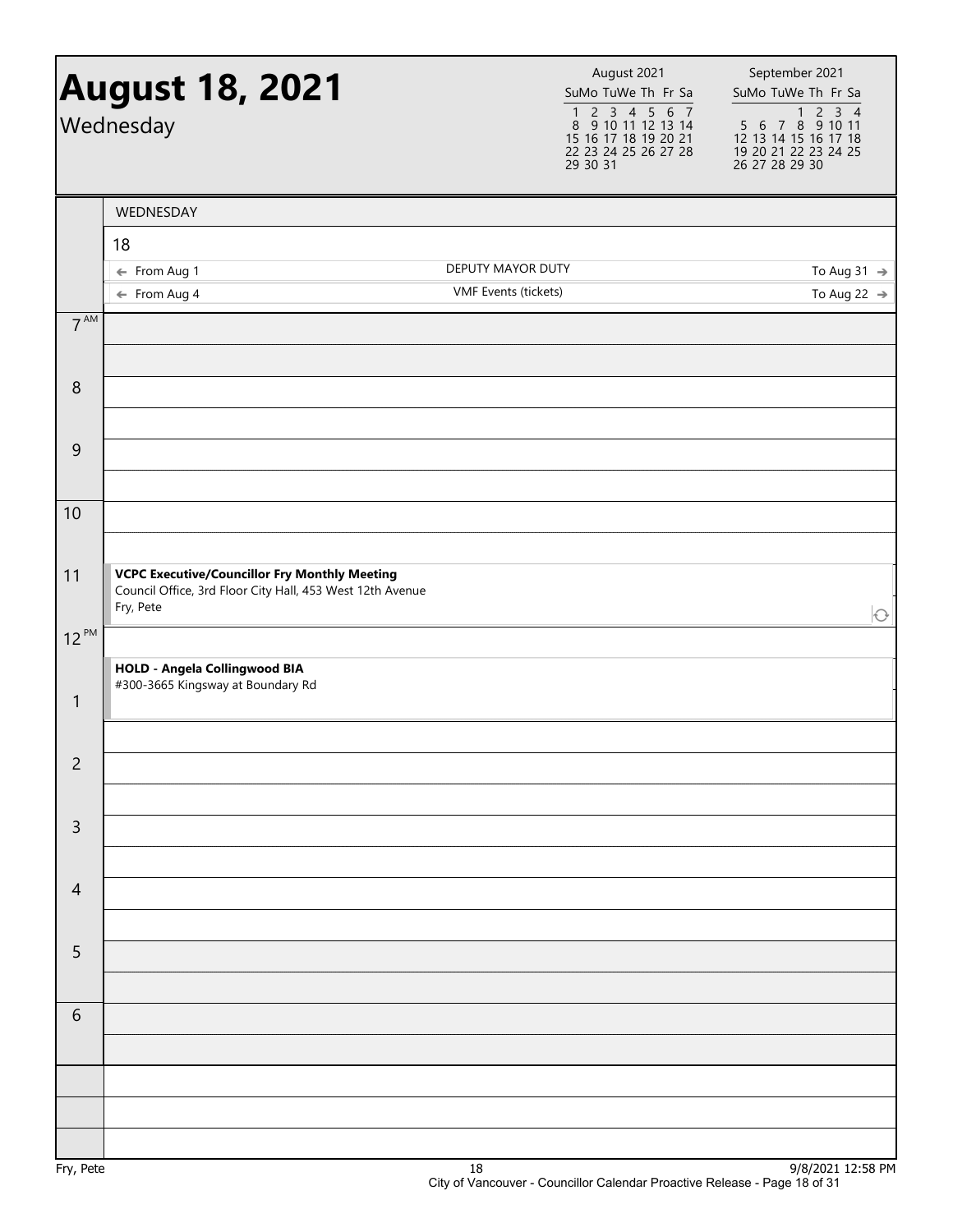|                  | <b>August 19, 2021</b><br>Thursday      |                                           | August 2021<br>SuMo TuWe Th Fr Sa<br>$\begin{array}{cccccc}\n1 & 2 & 3 & 4 & 5 & 6 & 7 \\ 8 & 9 & 10 & 11 & 12 & 13 & 14\n\end{array}$<br>15 16 17 18 19 20 21<br>22 23 24 25 26 27 28<br>29 30 31 | September 2021<br>SuMo TuWe Th Fr Sa<br>5 6 7 8 9 10 11<br>12 13 14 15 16 17 18<br>19 20 21 22 23 24 25<br>26 27 28 29 30 |
|------------------|-----------------------------------------|-------------------------------------------|----------------------------------------------------------------------------------------------------------------------------------------------------------------------------------------------------|---------------------------------------------------------------------------------------------------------------------------|
|                  | THURSDAY                                |                                           |                                                                                                                                                                                                    |                                                                                                                           |
|                  | 19                                      |                                           |                                                                                                                                                                                                    |                                                                                                                           |
|                  | ← From Aug 1<br>$\leftarrow$ From Aug 4 | DEPUTY MAYOR DUTY<br>VMF Events (tickets) |                                                                                                                                                                                                    | To Aug 31 $\rightarrow$<br>To Aug 22 $\rightarrow$                                                                        |
| 7 <sup>AM</sup>  |                                         |                                           |                                                                                                                                                                                                    |                                                                                                                           |
|                  |                                         |                                           |                                                                                                                                                                                                    |                                                                                                                           |
| $\,8\,$          |                                         |                                           |                                                                                                                                                                                                    |                                                                                                                           |
|                  | <b>Challenger Map unveil</b>            |                                           |                                                                                                                                                                                                    |                                                                                                                           |
| $\mathsf 9$      |                                         |                                           |                                                                                                                                                                                                    |                                                                                                                           |
| 10               |                                         |                                           |                                                                                                                                                                                                    |                                                                                                                           |
|                  |                                         |                                           |                                                                                                                                                                                                    |                                                                                                                           |
| 11               |                                         |                                           |                                                                                                                                                                                                    |                                                                                                                           |
| $12^{PM}$        |                                         |                                           |                                                                                                                                                                                                    |                                                                                                                           |
|                  |                                         |                                           |                                                                                                                                                                                                    |                                                                                                                           |
| $\mathbf{1}$     | <b>Sirius Hickling</b><br>phone         |                                           |                                                                                                                                                                                                    |                                                                                                                           |
| $\overline{c}$   | <b>JOINT GREEN MEETINGS</b>             |                                           | <b>Meeting of the Art Minds</b>                                                                                                                                                                    |                                                                                                                           |
|                  | TBD<br>Fry, Pete                        |                                           | Beaumont Studios (316 & 326 W 5th Avenue)<br>Fry, Pete                                                                                                                                             |                                                                                                                           |
| $\mathsf{3}$     |                                         |                                           |                                                                                                                                                                                                    |                                                                                                                           |
|                  |                                         | $\bigcirc$                                |                                                                                                                                                                                                    |                                                                                                                           |
| $\overline{4}$   | <b>SOLE Food farmer market</b>          |                                           |                                                                                                                                                                                                    |                                                                                                                           |
| 5                |                                         |                                           |                                                                                                                                                                                                    |                                                                                                                           |
|                  |                                         |                                           |                                                                                                                                                                                                    |                                                                                                                           |
| 6                |                                         |                                           |                                                                                                                                                                                                    |                                                                                                                           |
|                  |                                         |                                           |                                                                                                                                                                                                    |                                                                                                                           |
|                  |                                         |                                           |                                                                                                                                                                                                    |                                                                                                                           |
|                  |                                         |                                           |                                                                                                                                                                                                    |                                                                                                                           |
| D <sub>a</sub> i |                                         | $\overline{10}$                           |                                                                                                                                                                                                    | 0.001202132500M                                                                                                           |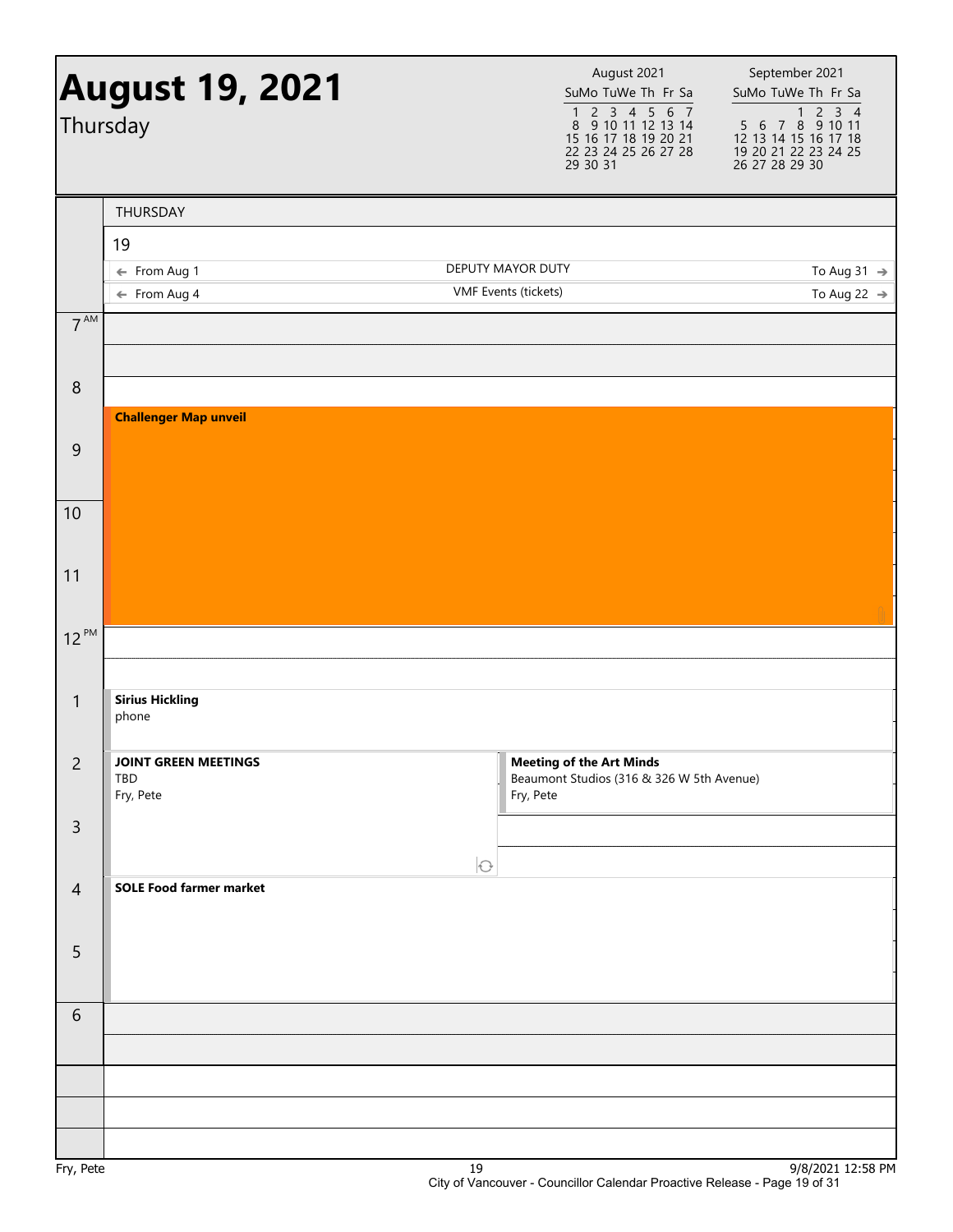|                 | <b>August 20, 2021</b><br>Friday        |                                           | September 2021<br>SuMo TuWe Th Fr Sa<br>SuMo TuWe Th Fr Sa<br>1 2 3 4<br>5 6 7 8 9 10 11<br>12 13 14 15 16 17 18<br>1 2 3 4 5 6 7<br>8 9 10 11 12 13 14<br>15 16 17 18 19 20 21<br>19 20 21 22 23 24 25<br>26 27 28 29 30<br>22 23 24 25 26 27 28<br>29 30 31 |
|-----------------|-----------------------------------------|-------------------------------------------|---------------------------------------------------------------------------------------------------------------------------------------------------------------------------------------------------------------------------------------------------------------|
|                 | <b>FRIDAY</b>                           |                                           |                                                                                                                                                                                                                                                               |
|                 | 20                                      |                                           |                                                                                                                                                                                                                                                               |
|                 | ← From Aug 1<br>$\leftarrow$ From Aug 4 | DEPUTY MAYOR DUTY<br>VMF Events (tickets) | To Aug 31 $\rightarrow$<br>To Aug 22 $\rightarrow$                                                                                                                                                                                                            |
| $7^{\text{AM}}$ |                                         |                                           |                                                                                                                                                                                                                                                               |
|                 |                                         |                                           |                                                                                                                                                                                                                                                               |
| $\, 8$          |                                         |                                           |                                                                                                                                                                                                                                                               |
|                 |                                         |                                           |                                                                                                                                                                                                                                                               |
| $\mathsf 9$     |                                         |                                           |                                                                                                                                                                                                                                                               |
| 10              |                                         |                                           |                                                                                                                                                                                                                                                               |
|                 |                                         |                                           |                                                                                                                                                                                                                                                               |
| 11              |                                         |                                           |                                                                                                                                                                                                                                                               |
|                 |                                         |                                           |                                                                                                                                                                                                                                                               |
| $12^{PM}$       |                                         |                                           |                                                                                                                                                                                                                                                               |
| $\mathbf{1}$    |                                         |                                           |                                                                                                                                                                                                                                                               |
|                 |                                         |                                           |                                                                                                                                                                                                                                                               |
| $\overline{c}$  |                                         |                                           |                                                                                                                                                                                                                                                               |
|                 |                                         |                                           |                                                                                                                                                                                                                                                               |
| $\mathsf{3}$    |                                         |                                           |                                                                                                                                                                                                                                                               |
| $\overline{4}$  |                                         |                                           |                                                                                                                                                                                                                                                               |
|                 |                                         |                                           |                                                                                                                                                                                                                                                               |
| 5               |                                         |                                           |                                                                                                                                                                                                                                                               |
| 6               |                                         |                                           |                                                                                                                                                                                                                                                               |
|                 |                                         |                                           |                                                                                                                                                                                                                                                               |
|                 |                                         |                                           |                                                                                                                                                                                                                                                               |
|                 |                                         |                                           |                                                                                                                                                                                                                                                               |
|                 |                                         |                                           |                                                                                                                                                                                                                                                               |
|                 |                                         |                                           |                                                                                                                                                                                                                                                               |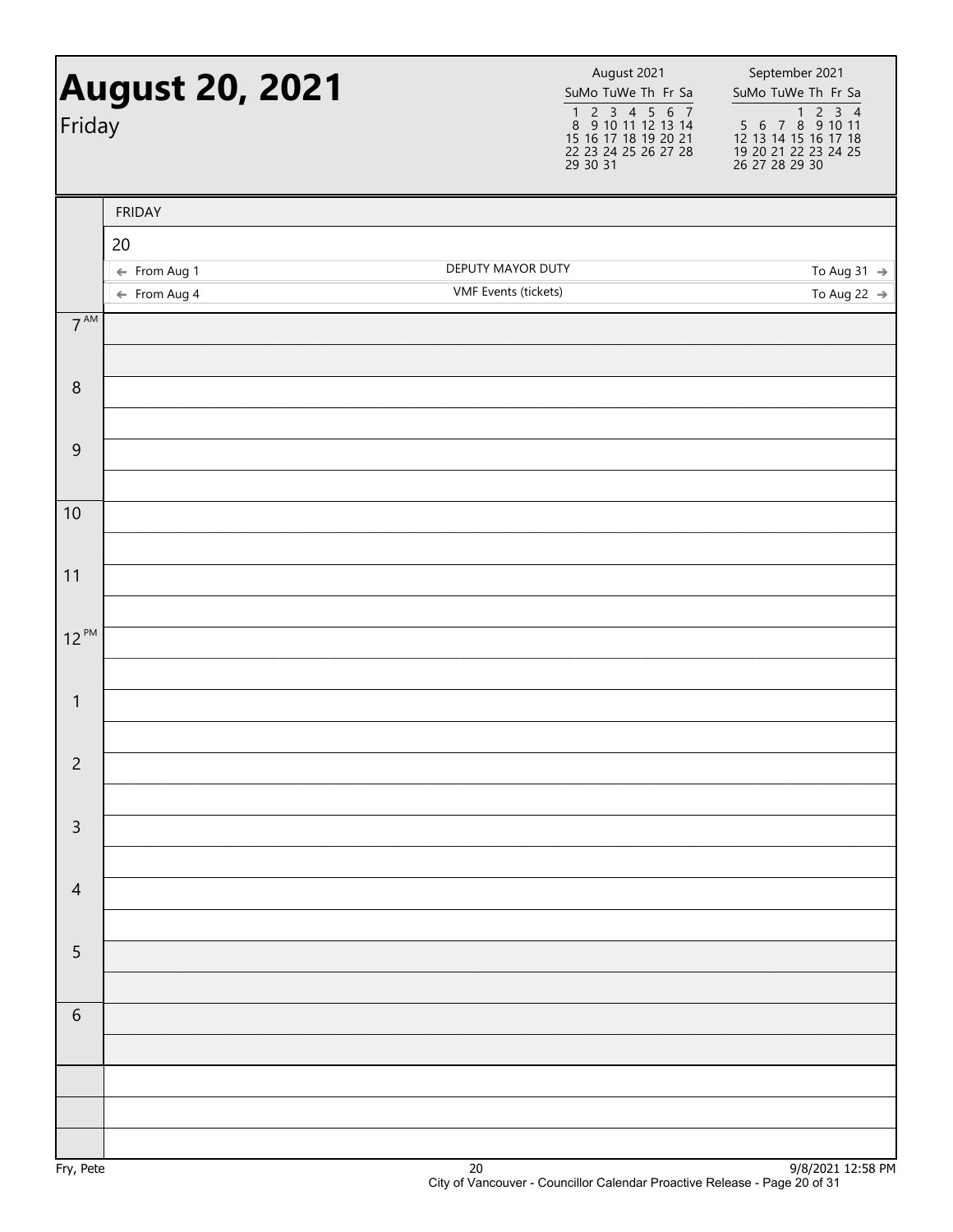|                 | <b>August 21, 2021</b><br>Saturday      | August 2021<br>SuMo TuWe Th Fr Sa<br>1 2 3 4 5 6 7<br>8 9 10 11 12 13 14<br>15 16 17 18 19 20 21<br>22 23 24 25 26 27 28<br>29 30 31 | September 2021<br>SuMo TuWe Th Fr Sa<br>1 2 3 4<br>5 6 7 8 9 10 11<br>12 13 14 15 16 17 18<br>19 20 21 22 23 24 25<br>26 27 28 29 30 |
|-----------------|-----------------------------------------|--------------------------------------------------------------------------------------------------------------------------------------|--------------------------------------------------------------------------------------------------------------------------------------|
|                 | SATURDAY                                |                                                                                                                                      |                                                                                                                                      |
|                 | 21                                      |                                                                                                                                      |                                                                                                                                      |
|                 | ← From Aug 1<br>$\leftarrow$ From Aug 4 | DEPUTY MAYOR DUTY<br><b>VMF</b> Events (tickets)                                                                                     | To Aug 31 $\rightarrow$<br>To Aug 22 $\rightarrow$                                                                                   |
| $7^{\text{AM}}$ |                                         |                                                                                                                                      |                                                                                                                                      |
|                 |                                         |                                                                                                                                      |                                                                                                                                      |
| 8               |                                         |                                                                                                                                      |                                                                                                                                      |
| $\mathsf 9$     |                                         |                                                                                                                                      |                                                                                                                                      |
|                 |                                         |                                                                                                                                      |                                                                                                                                      |
| 10              |                                         |                                                                                                                                      |                                                                                                                                      |
| 11              |                                         |                                                                                                                                      |                                                                                                                                      |
| $12^{PM}$       |                                         |                                                                                                                                      |                                                                                                                                      |
|                 |                                         |                                                                                                                                      |                                                                                                                                      |
| $\mathbf{1}$    |                                         |                                                                                                                                      |                                                                                                                                      |
| $\overline{c}$  |                                         |                                                                                                                                      |                                                                                                                                      |
| $\mathsf{3}$    |                                         |                                                                                                                                      |                                                                                                                                      |
|                 |                                         |                                                                                                                                      |                                                                                                                                      |
| $\overline{4}$  |                                         |                                                                                                                                      |                                                                                                                                      |
| 5               | <b>Private Appointment</b>              |                                                                                                                                      |                                                                                                                                      |
|                 |                                         |                                                                                                                                      |                                                                                                                                      |
| 6               |                                         |                                                                                                                                      |                                                                                                                                      |
|                 |                                         |                                                                                                                                      | $\mathbf{r}$                                                                                                                         |
|                 |                                         |                                                                                                                                      |                                                                                                                                      |
|                 |                                         |                                                                                                                                      |                                                                                                                                      |
| En(Doto         |                                         | 21                                                                                                                                   | $0/0/2021$ 12.50 DM                                                                                                                  |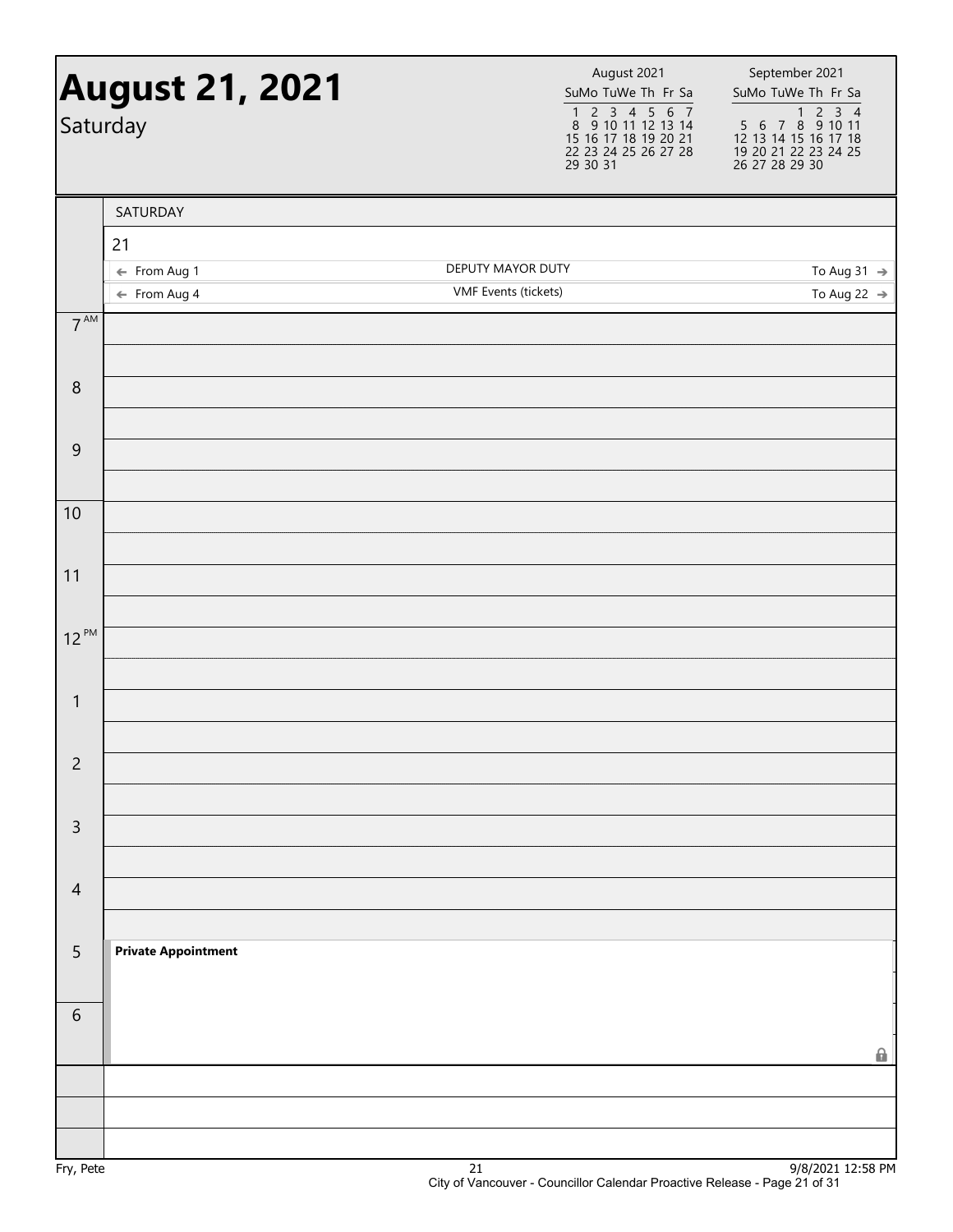| <b>August 22, 2021</b><br>Sunday |                         | August 2021<br>SuMo TuWe Th Fr Sa<br>$\begin{array}{cccccc}\n1 & 2 & 3 & 4 & 5 & 6 & 7 \\ 8 & 9 & 10 & 11 & 12 & 13 & 14\n\end{array}$<br>15 16 17 18 19 20 21<br>22 23 24 25 26 27 28<br>29 30 31 | September 2021<br>SuMo TuWe Th Fr Sa<br>$\begin{array}{@{}c@{\hspace{1em}}c@{\hspace{1em}}c@{\hspace{1em}}c@{\hspace{1em}}c@{\hspace{1em}}c@{\hspace{1em}}c@{\hspace{1em}}c@{\hspace{1em}}c@{\hspace{1em}}c@{\hspace{1em}}c@{\hspace{1em}}c@{\hspace{1em}}c@{\hspace{1em}}c@{\hspace{1em}}c@{\hspace{1em}}c@{\hspace{1em}}c@{\hspace{1em}}c@{\hspace{1em}}c@{\hspace{1em}}c@{\hspace{1em}}c@{\hspace{1em}}c@{\hspace{1em}}c@{\hspace{1em}}c@{\hspace{$<br>12 13 14 15 16 17 18<br>19 20 21 22 23 24 25<br>26 27 28 29 30 |
|----------------------------------|-------------------------|----------------------------------------------------------------------------------------------------------------------------------------------------------------------------------------------------|--------------------------------------------------------------------------------------------------------------------------------------------------------------------------------------------------------------------------------------------------------------------------------------------------------------------------------------------------------------------------------------------------------------------------------------------------------------------------------------------------------------------------|
|                                  | SUNDAY                  |                                                                                                                                                                                                    |                                                                                                                                                                                                                                                                                                                                                                                                                                                                                                                          |
|                                  | 22                      |                                                                                                                                                                                                    |                                                                                                                                                                                                                                                                                                                                                                                                                                                                                                                          |
|                                  | ← From Aug 1            | DEPUTY MAYOR DUTY                                                                                                                                                                                  | To Aug 31 $\rightarrow$                                                                                                                                                                                                                                                                                                                                                                                                                                                                                                  |
|                                  | $\leftarrow$ From Aug 4 | <b>VMF</b> Events (tickets)                                                                                                                                                                        |                                                                                                                                                                                                                                                                                                                                                                                                                                                                                                                          |
| $7^{\text{AM}}$                  |                         |                                                                                                                                                                                                    |                                                                                                                                                                                                                                                                                                                                                                                                                                                                                                                          |
| $\,8\,$                          |                         |                                                                                                                                                                                                    |                                                                                                                                                                                                                                                                                                                                                                                                                                                                                                                          |
|                                  |                         |                                                                                                                                                                                                    |                                                                                                                                                                                                                                                                                                                                                                                                                                                                                                                          |
| $\mathsf 9$                      |                         |                                                                                                                                                                                                    |                                                                                                                                                                                                                                                                                                                                                                                                                                                                                                                          |
| 10                               |                         |                                                                                                                                                                                                    |                                                                                                                                                                                                                                                                                                                                                                                                                                                                                                                          |
| $11$                             |                         |                                                                                                                                                                                                    |                                                                                                                                                                                                                                                                                                                                                                                                                                                                                                                          |
|                                  |                         |                                                                                                                                                                                                    |                                                                                                                                                                                                                                                                                                                                                                                                                                                                                                                          |
| $12^{PM}$                        |                         |                                                                                                                                                                                                    |                                                                                                                                                                                                                                                                                                                                                                                                                                                                                                                          |
| $\mathbf{1}$                     |                         |                                                                                                                                                                                                    |                                                                                                                                                                                                                                                                                                                                                                                                                                                                                                                          |
|                                  |                         |                                                                                                                                                                                                    |                                                                                                                                                                                                                                                                                                                                                                                                                                                                                                                          |
| $\overline{c}$                   |                         |                                                                                                                                                                                                    |                                                                                                                                                                                                                                                                                                                                                                                                                                                                                                                          |
| $\mathsf{3}$                     |                         |                                                                                                                                                                                                    |                                                                                                                                                                                                                                                                                                                                                                                                                                                                                                                          |
| $\overline{4}$                   |                         |                                                                                                                                                                                                    |                                                                                                                                                                                                                                                                                                                                                                                                                                                                                                                          |
|                                  |                         |                                                                                                                                                                                                    |                                                                                                                                                                                                                                                                                                                                                                                                                                                                                                                          |
| 5                                |                         |                                                                                                                                                                                                    |                                                                                                                                                                                                                                                                                                                                                                                                                                                                                                                          |
| 6                                |                         |                                                                                                                                                                                                    |                                                                                                                                                                                                                                                                                                                                                                                                                                                                                                                          |
|                                  |                         |                                                                                                                                                                                                    |                                                                                                                                                                                                                                                                                                                                                                                                                                                                                                                          |
|                                  |                         |                                                                                                                                                                                                    |                                                                                                                                                                                                                                                                                                                                                                                                                                                                                                                          |
|                                  |                         |                                                                                                                                                                                                    |                                                                                                                                                                                                                                                                                                                                                                                                                                                                                                                          |
|                                  |                         |                                                                                                                                                                                                    |                                                                                                                                                                                                                                                                                                                                                                                                                                                                                                                          |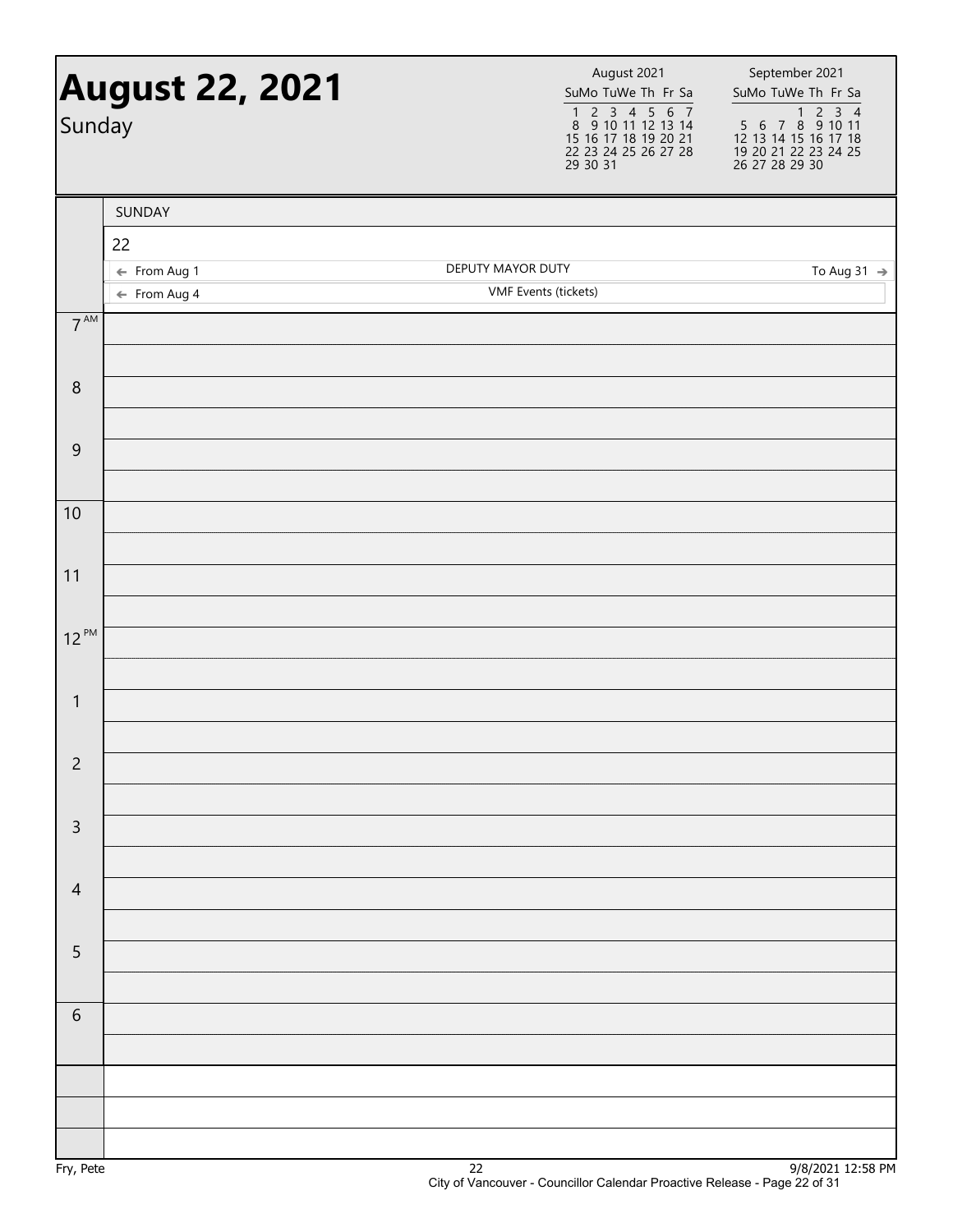| Monday          | <b>August 23, 2021</b>                                                                                                    |            | August 2021<br>SuMo TuWe Th Fr Sa<br>2 3 4 5 6 7<br>1<br>8 9 10 11 12 13 14<br>15 16 17 18 19 20 21<br>22 23 24 25 26 27 28<br>29 30 31               | September 2021<br>SuMo TuWe Th Fr Sa<br>$\mathsf{2}\,$<br>$3 \quad 4$<br>1<br>$6\ 7\ 8\ 9\ 10\ 11$<br>5<br>12 13 14 15 16 17 18<br>19 20 21 22 23 24 25<br>26 27 28 29 30 |
|-----------------|---------------------------------------------------------------------------------------------------------------------------|------------|-------------------------------------------------------------------------------------------------------------------------------------------------------|---------------------------------------------------------------------------------------------------------------------------------------------------------------------------|
|                 | <b>MONDAY</b>                                                                                                             |            |                                                                                                                                                       |                                                                                                                                                                           |
|                 | 23                                                                                                                        |            |                                                                                                                                                       |                                                                                                                                                                           |
|                 | ← From Aug 1                                                                                                              |            | DEPUTY MAYOR DUTY                                                                                                                                     | To Aug 31 $\rightarrow$                                                                                                                                                   |
| $7^{\text{AM}}$ |                                                                                                                           |            |                                                                                                                                                       |                                                                                                                                                                           |
| 8               |                                                                                                                           |            |                                                                                                                                                       |                                                                                                                                                                           |
| 9               |                                                                                                                           |            |                                                                                                                                                       |                                                                                                                                                                           |
| 10              | [EXT] Updated invitation: Council Caucus @ Weekly from 10am<br>to 12pm on Monday (PDT) (pete.fry@vancouver.ca)<br>s.22(1) |            | Invitation: Climate Caucus - Monday Conference Call @ Every 2<br>weeks from 10am to 11am on Monday from Mon Sep 9 to Mon<br>Climate Leadership Caucus |                                                                                                                                                                           |
| 11              |                                                                                                                           |            | [EXT] Invitation: Chinatown Idea Chat w Councillor Kirby-Yung<br>and Councillo @ Mon Aug 23, 2021 11am - 12pm (PDT)                                   | $\widetilde{\swarrow}$                                                                                                                                                    |
| $12^{PM}$       |                                                                                                                           | $\bigodot$ | janelle@chinatownfoundation.org                                                                                                                       | 0                                                                                                                                                                         |
|                 |                                                                                                                           |            |                                                                                                                                                       |                                                                                                                                                                           |
| $\mathbf{1}$    |                                                                                                                           |            |                                                                                                                                                       |                                                                                                                                                                           |
| $\overline{2}$  |                                                                                                                           |            |                                                                                                                                                       |                                                                                                                                                                           |
| $\mathsf{3}$    |                                                                                                                           |            |                                                                                                                                                       |                                                                                                                                                                           |
|                 |                                                                                                                           |            |                                                                                                                                                       |                                                                                                                                                                           |
| $\overline{4}$  |                                                                                                                           |            |                                                                                                                                                       |                                                                                                                                                                           |
|                 |                                                                                                                           |            |                                                                                                                                                       |                                                                                                                                                                           |
| 5               |                                                                                                                           |            |                                                                                                                                                       |                                                                                                                                                                           |
| 6               |                                                                                                                           |            |                                                                                                                                                       |                                                                                                                                                                           |
|                 |                                                                                                                           |            |                                                                                                                                                       |                                                                                                                                                                           |
|                 |                                                                                                                           |            |                                                                                                                                                       |                                                                                                                                                                           |
|                 |                                                                                                                           |            |                                                                                                                                                       |                                                                                                                                                                           |
|                 |                                                                                                                           |            |                                                                                                                                                       | 0/0/2021 12.50                                                                                                                                                            |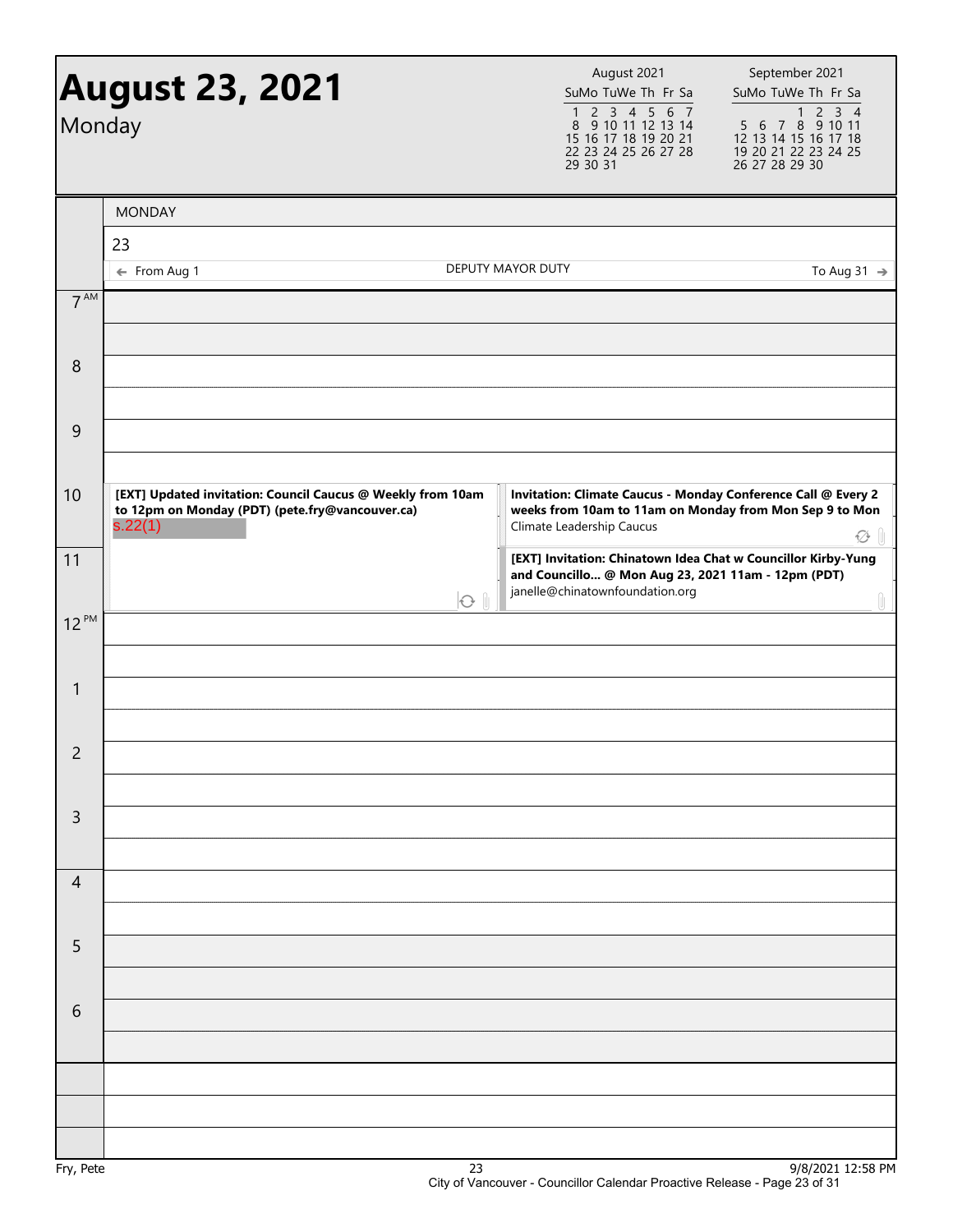| Tuesday          | <b>August 24, 2021</b>                              |                   | August 2021<br>SuMo TuWe Th Fr Sa<br>1 2 3 4 5 6 7<br>8 9 10 11 12 13 14<br>15 16 17 18 19 20 21<br>22 23 24 25 26 27 28<br>29 30 31 | September 2021<br>SuMo TuWe Th Fr Sa<br>$\begin{array}{@{}c@{\hspace{1em}}c@{\hspace{1em}}c@{\hspace{1em}}c@{\hspace{1em}}c@{\hspace{1em}}c@{\hspace{1em}}c@{\hspace{1em}}c@{\hspace{1em}}c@{\hspace{1em}}c@{\hspace{1em}}c@{\hspace{1em}}c@{\hspace{1em}}c@{\hspace{1em}}c@{\hspace{1em}}c@{\hspace{1em}}c@{\hspace{1em}}c@{\hspace{1em}}c@{\hspace{1em}}c@{\hspace{1em}}c@{\hspace{1em}}c@{\hspace{1em}}c@{\hspace{1em}}c@{\hspace{1em}}c@{\hspace{$<br>12 13 14 15 16 17 18<br>19 20 21 22 23 24 25<br>26 27 28 29 30 |
|------------------|-----------------------------------------------------|-------------------|--------------------------------------------------------------------------------------------------------------------------------------|--------------------------------------------------------------------------------------------------------------------------------------------------------------------------------------------------------------------------------------------------------------------------------------------------------------------------------------------------------------------------------------------------------------------------------------------------------------------------------------------------------------------------|
|                  | TUESDAY                                             |                   |                                                                                                                                      |                                                                                                                                                                                                                                                                                                                                                                                                                                                                                                                          |
|                  | 24                                                  |                   |                                                                                                                                      |                                                                                                                                                                                                                                                                                                                                                                                                                                                                                                                          |
|                  | ← From Aug 1                                        | DEPUTY MAYOR DUTY |                                                                                                                                      | To Aug 31 $\rightarrow$                                                                                                                                                                                                                                                                                                                                                                                                                                                                                                  |
| $7^{\text{AM}}$  |                                                     |                   |                                                                                                                                      |                                                                                                                                                                                                                                                                                                                                                                                                                                                                                                                          |
| $\boldsymbol{8}$ |                                                     |                   |                                                                                                                                      |                                                                                                                                                                                                                                                                                                                                                                                                                                                                                                                          |
|                  |                                                     |                   |                                                                                                                                      |                                                                                                                                                                                                                                                                                                                                                                                                                                                                                                                          |
| $\overline{9}$   |                                                     |                   |                                                                                                                                      |                                                                                                                                                                                                                                                                                                                                                                                                                                                                                                                          |
| 10               |                                                     |                   |                                                                                                                                      |                                                                                                                                                                                                                                                                                                                                                                                                                                                                                                                          |
|                  |                                                     |                   |                                                                                                                                      |                                                                                                                                                                                                                                                                                                                                                                                                                                                                                                                          |
| 11               |                                                     |                   |                                                                                                                                      |                                                                                                                                                                                                                                                                                                                                                                                                                                                                                                                          |
| $12^{PM}$        |                                                     |                   |                                                                                                                                      |                                                                                                                                                                                                                                                                                                                                                                                                                                                                                                                          |
|                  |                                                     |                   |                                                                                                                                      |                                                                                                                                                                                                                                                                                                                                                                                                                                                                                                                          |
| $\mathbf{1}$     | pOP by Blind Tiger                                  |                   |                                                                                                                                      |                                                                                                                                                                                                                                                                                                                                                                                                                                                                                                                          |
| $\overline{2}$   |                                                     |                   |                                                                                                                                      |                                                                                                                                                                                                                                                                                                                                                                                                                                                                                                                          |
| $\mathsf{3}$     |                                                     |                   |                                                                                                                                      |                                                                                                                                                                                                                                                                                                                                                                                                                                                                                                                          |
|                  |                                                     |                   |                                                                                                                                      |                                                                                                                                                                                                                                                                                                                                                                                                                                                                                                                          |
| $\overline{4}$   |                                                     |                   |                                                                                                                                      |                                                                                                                                                                                                                                                                                                                                                                                                                                                                                                                          |
| 5                | Masayo TADA - Japan Consulate<br>1133 West Broadway |                   |                                                                                                                                      |                                                                                                                                                                                                                                                                                                                                                                                                                                                                                                                          |
| 6                |                                                     |                   |                                                                                                                                      |                                                                                                                                                                                                                                                                                                                                                                                                                                                                                                                          |
|                  |                                                     |                   |                                                                                                                                      |                                                                                                                                                                                                                                                                                                                                                                                                                                                                                                                          |
|                  |                                                     |                   |                                                                                                                                      |                                                                                                                                                                                                                                                                                                                                                                                                                                                                                                                          |
| En/Doto          |                                                     | 24                |                                                                                                                                      | $0/8/2021$ 12.58 DM                                                                                                                                                                                                                                                                                                                                                                                                                                                                                                      |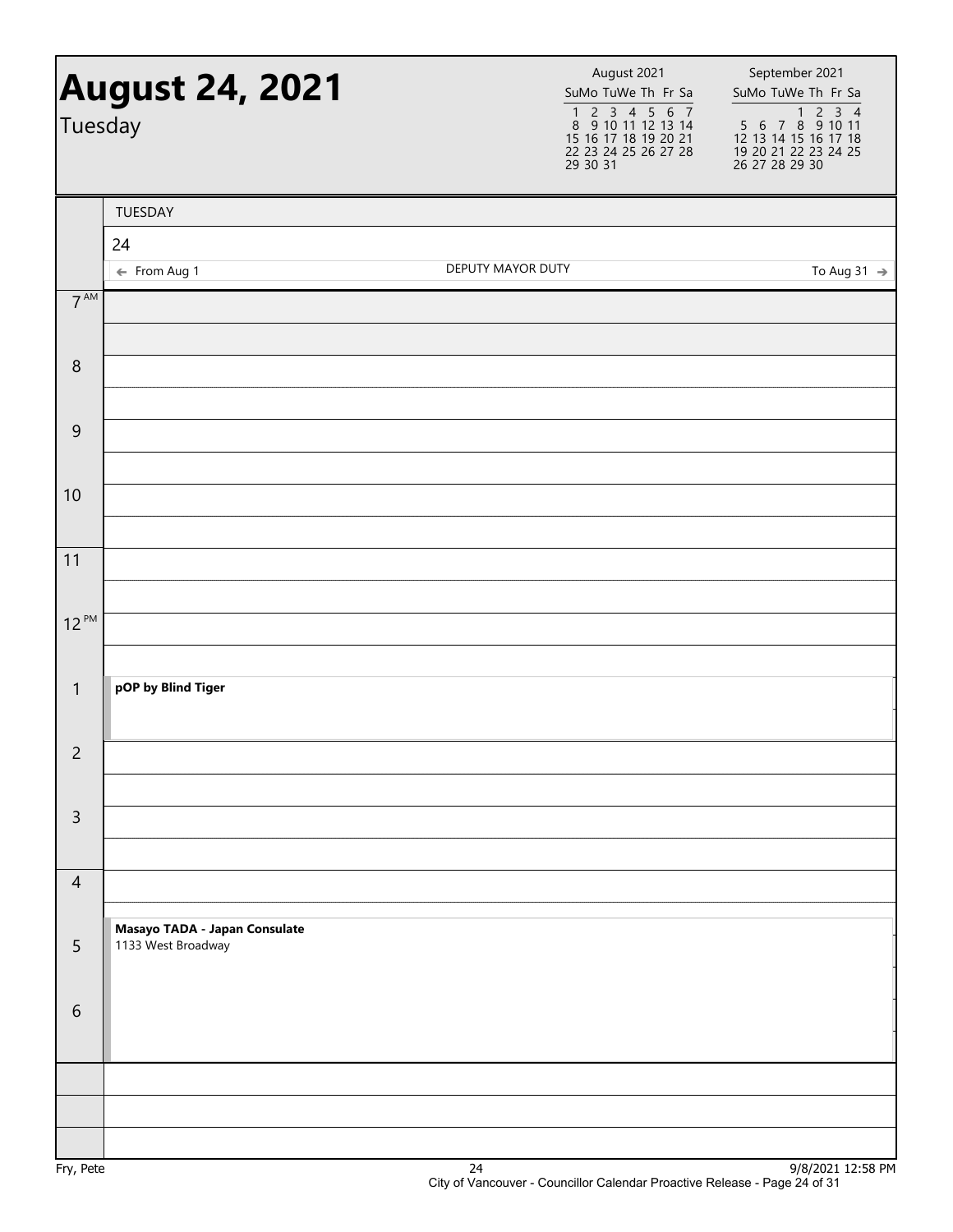|                 | <b>August 25, 2021</b><br>Wednesday                                                        |                                                                                                        | August 2021<br>SuMo TuWe Th Fr Sa<br>$\begin{array}{cccccc}\n1 & 2 & 3 & 4 & 5 & 6 & 7 \\ 8 & 9 & 10 & 11 & 12 & 13 & 14\n\end{array}$<br>15 16 17 18 19 20 21<br>22 23 24 25 26 27 28<br>29 30 31 | September 2021<br>SuMo TuWe Th Fr Sa<br>$\frac{1}{5}$ 6 7 8 9 10 11<br>12 13 14 15 16 17 18<br>19 20 21 22 23 24 25<br>26 27 28 29 30 |
|-----------------|--------------------------------------------------------------------------------------------|--------------------------------------------------------------------------------------------------------|----------------------------------------------------------------------------------------------------------------------------------------------------------------------------------------------------|---------------------------------------------------------------------------------------------------------------------------------------|
|                 | WEDNESDAY                                                                                  |                                                                                                        |                                                                                                                                                                                                    |                                                                                                                                       |
|                 | 25                                                                                         |                                                                                                        |                                                                                                                                                                                                    |                                                                                                                                       |
|                 | ← From Aug 1                                                                               | DEPUTY MAYOR DUTY                                                                                      |                                                                                                                                                                                                    | To Aug 31 $\rightarrow$                                                                                                               |
| $7^{\text{AM}}$ |                                                                                            |                                                                                                        |                                                                                                                                                                                                    |                                                                                                                                       |
| 8               |                                                                                            |                                                                                                        |                                                                                                                                                                                                    |                                                                                                                                       |
| $\overline{9}$  |                                                                                            |                                                                                                        |                                                                                                                                                                                                    |                                                                                                                                       |
| 10              |                                                                                            |                                                                                                        |                                                                                                                                                                                                    |                                                                                                                                       |
| 11              |                                                                                            |                                                                                                        |                                                                                                                                                                                                    |                                                                                                                                       |
| $12^{PM}$       | Blnd Tger Dumplings, 251 E Georgia St, Vancouver, BC V6A 1Z6, Canada<br>wilson@yumebau.com | [EXT] Invitation: Pete Fry @ Blnd Tiger @ Wed Aug 25, 2021 12pm - 1:30pm (PDT) (pete.fry@vancouver.ca) |                                                                                                                                                                                                    |                                                                                                                                       |
| $\mathbf{1}$    |                                                                                            |                                                                                                        |                                                                                                                                                                                                    | Û                                                                                                                                     |
| $\overline{2}$  | <b>Deborah Jones</b>                                                                       |                                                                                                        |                                                                                                                                                                                                    |                                                                                                                                       |
| $\mathsf{3}$    | Delamont                                                                                   |                                                                                                        |                                                                                                                                                                                                    |                                                                                                                                       |
| $\overline{4}$  |                                                                                            |                                                                                                        |                                                                                                                                                                                                    |                                                                                                                                       |
| 5               | <b>Private Appointment</b>                                                                 |                                                                                                        |                                                                                                                                                                                                    |                                                                                                                                       |
| 6               |                                                                                            |                                                                                                        |                                                                                                                                                                                                    |                                                                                                                                       |
|                 |                                                                                            |                                                                                                        |                                                                                                                                                                                                    | Ω.                                                                                                                                    |
|                 |                                                                                            |                                                                                                        |                                                                                                                                                                                                    |                                                                                                                                       |
| Fry, Pete       |                                                                                            | 25                                                                                                     |                                                                                                                                                                                                    | 9/8/2021 12:58 PM                                                                                                                     |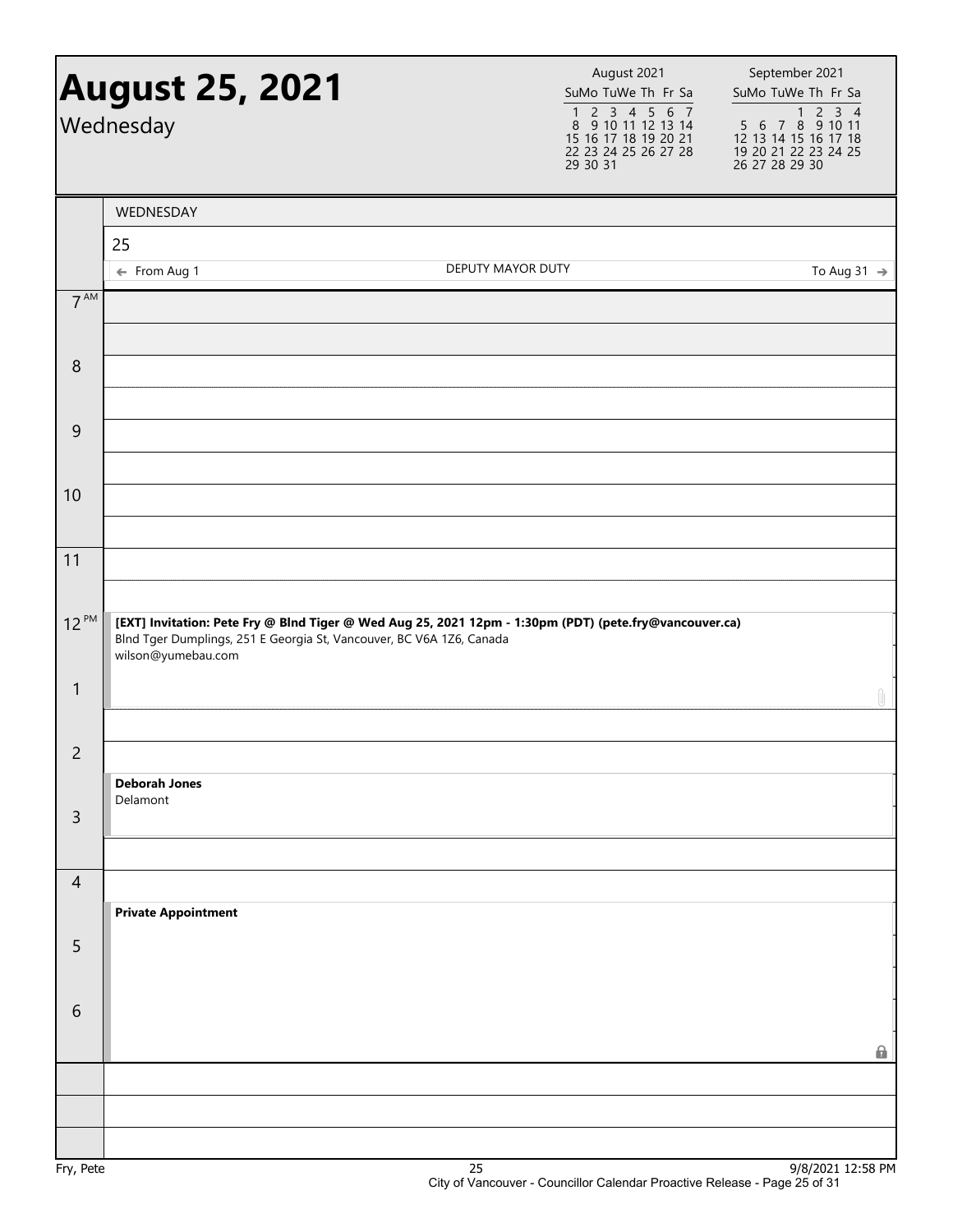|                  | <b>August 26, 2021</b><br>Thursday                                                                                                                |                   | August 2021<br>SuMo TuWe Th Fr Sa<br>$\begin{array}{cccccc}\n1 & 2 & 3 & 4 & 5 & 6 & 7 \\ 8 & 9 & 10 & 11 & 12 & 13 & 14\n\end{array}$<br>15 16 17 18 19 20 21<br>22 23 24 25 26 27 28<br>29 30 31 | September 2021<br>SuMo TuWe Th Fr Sa<br>$\begin{array}{@{}c@{\hspace{1em}}c@{\hspace{1em}}c@{\hspace{1em}}c@{\hspace{1em}}c@{\hspace{1em}}c@{\hspace{1em}}c@{\hspace{1em}}c@{\hspace{1em}}c@{\hspace{1em}}c@{\hspace{1em}}c@{\hspace{1em}}c@{\hspace{1em}}c@{\hspace{1em}}c@{\hspace{1em}}c@{\hspace{1em}}c@{\hspace{1em}}c@{\hspace{1em}}c@{\hspace{1em}}c@{\hspace{1em}}c@{\hspace{1em}}c@{\hspace{1em}}c@{\hspace{1em}}c@{\hspace{1em}}c@{\hspace{$<br>12 13 14 15 16 17 18<br>19 20 21 22 23 24 25<br>26 27 28 29 30 |
|------------------|---------------------------------------------------------------------------------------------------------------------------------------------------|-------------------|----------------------------------------------------------------------------------------------------------------------------------------------------------------------------------------------------|--------------------------------------------------------------------------------------------------------------------------------------------------------------------------------------------------------------------------------------------------------------------------------------------------------------------------------------------------------------------------------------------------------------------------------------------------------------------------------------------------------------------------|
|                  | THURSDAY                                                                                                                                          |                   |                                                                                                                                                                                                    |                                                                                                                                                                                                                                                                                                                                                                                                                                                                                                                          |
|                  | 26<br>← From Aug 1                                                                                                                                | DEPUTY MAYOR DUTY |                                                                                                                                                                                                    | To Aug 31 $\rightarrow$                                                                                                                                                                                                                                                                                                                                                                                                                                                                                                  |
| 7 <sup>AM</sup>  |                                                                                                                                                   |                   |                                                                                                                                                                                                    |                                                                                                                                                                                                                                                                                                                                                                                                                                                                                                                          |
|                  |                                                                                                                                                   |                   |                                                                                                                                                                                                    |                                                                                                                                                                                                                                                                                                                                                                                                                                                                                                                          |
| $\boldsymbol{8}$ |                                                                                                                                                   |                   |                                                                                                                                                                                                    |                                                                                                                                                                                                                                                                                                                                                                                                                                                                                                                          |
| $\overline{9}$   |                                                                                                                                                   |                   |                                                                                                                                                                                                    |                                                                                                                                                                                                                                                                                                                                                                                                                                                                                                                          |
|                  |                                                                                                                                                   |                   |                                                                                                                                                                                                    |                                                                                                                                                                                                                                                                                                                                                                                                                                                                                                                          |
| 10               | <b>Vladimir Volzhenin</b><br>Finches                                                                                                              |                   |                                                                                                                                                                                                    |                                                                                                                                                                                                                                                                                                                                                                                                                                                                                                                          |
| 11               |                                                                                                                                                   |                   |                                                                                                                                                                                                    |                                                                                                                                                                                                                                                                                                                                                                                                                                                                                                                          |
| $12^{PM}$        |                                                                                                                                                   |                   |                                                                                                                                                                                                    |                                                                                                                                                                                                                                                                                                                                                                                                                                                                                                                          |
|                  | [EXT] Updated invitation: Quantum Care   Lunch Meeting: Pete,                                                                                     |                   |                                                                                                                                                                                                    |                                                                                                                                                                                                                                                                                                                                                                                                                                                                                                                          |
| $\mathbf{1}$     | Eda & Masa @ Thu Aug 26, 2021 12:30 - 14:00 (PDT)<br>(pete.fry@vancouver.ca)<br>1931 Gallery Bistro, 750 Hornby St, Vancouver, BC V6Z 2H7, Canada |                   |                                                                                                                                                                                                    |                                                                                                                                                                                                                                                                                                                                                                                                                                                                                                                          |
|                  | s.22(1)                                                                                                                                           | <b>HOLD - QET</b> | šx <sup>w</sup> Xexan Xwtl'a7shn (Formerly QET Plaza) West Georgia and                                                                                                                             |                                                                                                                                                                                                                                                                                                                                                                                                                                                                                                                          |
| 2                | <b>JOINT GREEN MEETINGS</b><br>TBD<br>Fry, Pete                                                                                                   |                   | Hamilton Street                                                                                                                                                                                    |                                                                                                                                                                                                                                                                                                                                                                                                                                                                                                                          |
| $\mathsf{3}$     |                                                                                                                                                   |                   |                                                                                                                                                                                                    | Û                                                                                                                                                                                                                                                                                                                                                                                                                                                                                                                        |
|                  |                                                                                                                                                   | $\bigcirc$        |                                                                                                                                                                                                    |                                                                                                                                                                                                                                                                                                                                                                                                                                                                                                                          |
| $\overline{4}$   |                                                                                                                                                   |                   |                                                                                                                                                                                                    |                                                                                                                                                                                                                                                                                                                                                                                                                                                                                                                          |
|                  |                                                                                                                                                   |                   |                                                                                                                                                                                                    |                                                                                                                                                                                                                                                                                                                                                                                                                                                                                                                          |
| 5                |                                                                                                                                                   |                   |                                                                                                                                                                                                    |                                                                                                                                                                                                                                                                                                                                                                                                                                                                                                                          |
| 6                |                                                                                                                                                   |                   |                                                                                                                                                                                                    |                                                                                                                                                                                                                                                                                                                                                                                                                                                                                                                          |
|                  |                                                                                                                                                   |                   |                                                                                                                                                                                                    |                                                                                                                                                                                                                                                                                                                                                                                                                                                                                                                          |
|                  |                                                                                                                                                   |                   |                                                                                                                                                                                                    |                                                                                                                                                                                                                                                                                                                                                                                                                                                                                                                          |
|                  |                                                                                                                                                   |                   |                                                                                                                                                                                                    |                                                                                                                                                                                                                                                                                                                                                                                                                                                                                                                          |
| En/Doto          | ንደ                                                                                                                                                |                   |                                                                                                                                                                                                    | $Q/Q/20211255$ DM                                                                                                                                                                                                                                                                                                                                                                                                                                                                                                        |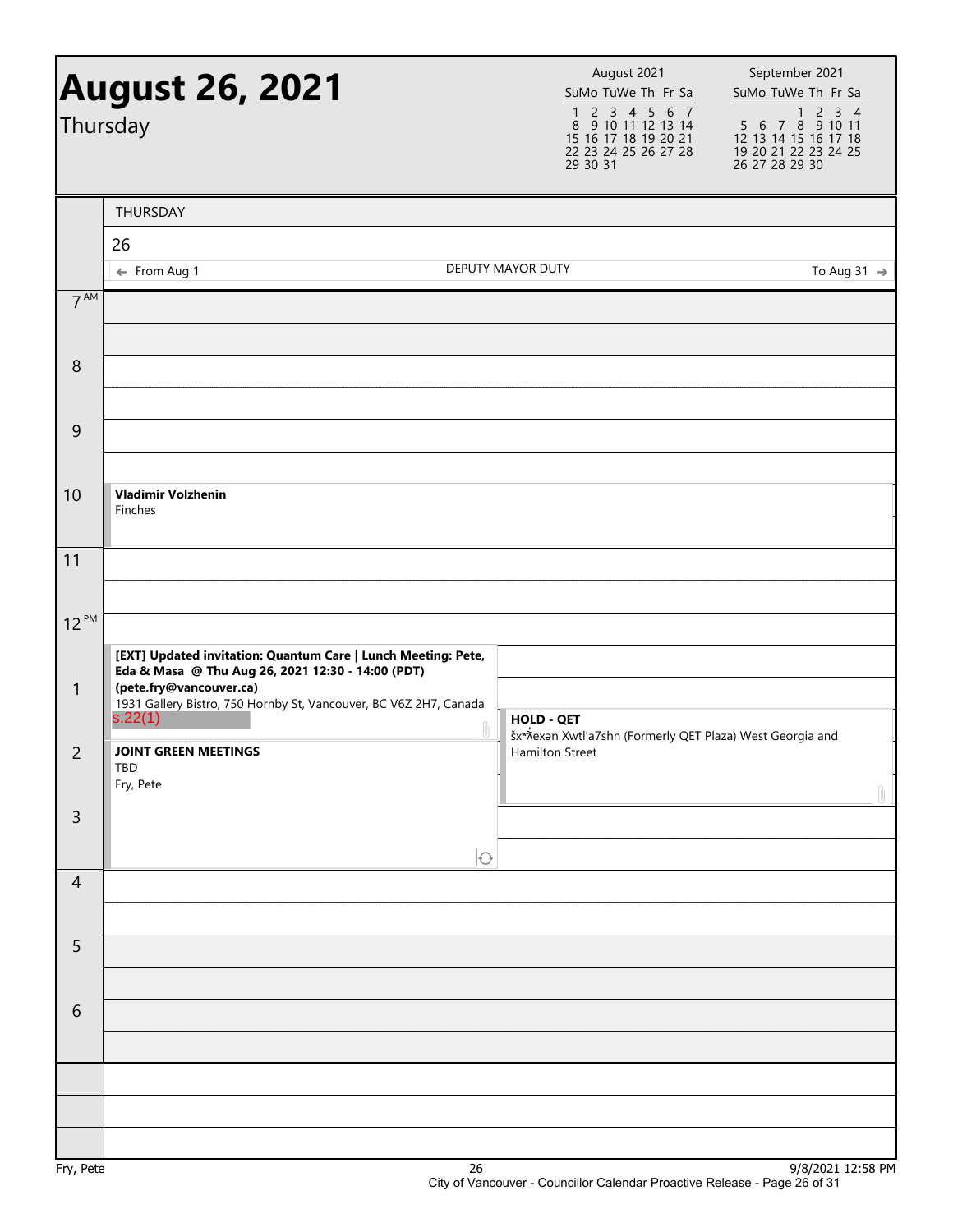| Friday          | <b>August 27, 2021</b>        |                   | August 2021<br>SuMo TuWe Th Fr Sa<br>1 2 3 4 5 6 7<br>8 9 10 11 12 13 14<br>15 16 17 18 19 20 21<br>22 23 24 25 26 27 28<br>29 30 31 | September 2021<br>SuMo TuWe Th Fr Sa |
|-----------------|-------------------------------|-------------------|--------------------------------------------------------------------------------------------------------------------------------------|--------------------------------------|
|                 | <b>FRIDAY</b>                 |                   |                                                                                                                                      |                                      |
|                 | 27<br>$\leftarrow$ From Aug 1 | DEPUTY MAYOR DUTY |                                                                                                                                      | To Aug 31 $\rightarrow$              |
| $7^{\text{AM}}$ |                               |                   |                                                                                                                                      |                                      |
| $\,8\,$         |                               |                   |                                                                                                                                      |                                      |
| $\mathsf 9$     |                               |                   |                                                                                                                                      |                                      |
| 10              |                               |                   |                                                                                                                                      |                                      |
| 11              |                               |                   |                                                                                                                                      |                                      |
| $12^{PM}$       |                               |                   |                                                                                                                                      |                                      |
| $\mathbf{1}$    |                               |                   |                                                                                                                                      |                                      |
| $\overline{c}$  |                               |                   |                                                                                                                                      |                                      |
| $\mathsf 3$     |                               |                   |                                                                                                                                      |                                      |
| $\overline{4}$  |                               |                   |                                                                                                                                      |                                      |
| $\sqrt{5}$      |                               |                   |                                                                                                                                      |                                      |
| $\sqrt{6}$      |                               |                   |                                                                                                                                      |                                      |
|                 |                               |                   |                                                                                                                                      |                                      |
|                 |                               |                   |                                                                                                                                      |                                      |
|                 |                               |                   |                                                                                                                                      |                                      |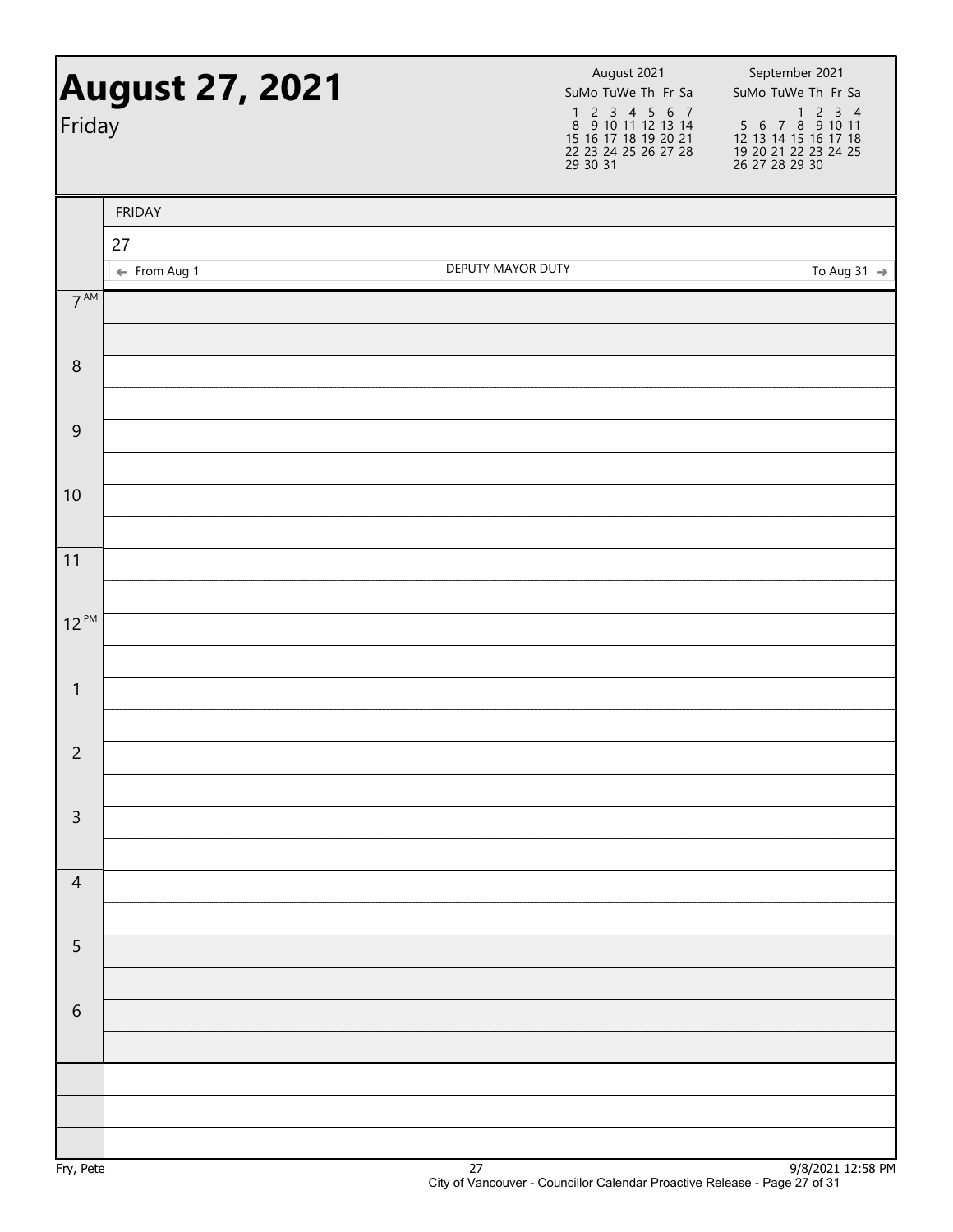|                    | <b>August 28, 2021</b><br>Saturday         | August 2021<br>SuMo TuWe Th Fr Sa<br>1 2 3 4 5 6 7<br>8 9 10 11 12 13 14<br>15 16 17 18 19 20 21<br>22 23 24 25 26 27 28<br>29 30 31 | September 2021<br>SuMo TuWe Th Fr Sa |
|--------------------|--------------------------------------------|--------------------------------------------------------------------------------------------------------------------------------------|--------------------------------------|
|                    | SATURDAY                                   |                                                                                                                                      |                                      |
|                    | 28                                         |                                                                                                                                      |                                      |
|                    | ← From Aug 1                               | DEPUTY MAYOR DUTY                                                                                                                    | To Aug 31 $\rightarrow$              |
| $7^{\text{AM}}$    |                                            |                                                                                                                                      |                                      |
| $\,8\,$            |                                            |                                                                                                                                      |                                      |
| $\boldsymbol{9}$   |                                            |                                                                                                                                      |                                      |
| 10                 |                                            |                                                                                                                                      |                                      |
| 11                 |                                            |                                                                                                                                      |                                      |
| $12^{PM}$          |                                            |                                                                                                                                      |                                      |
| $\mathbf{1}$       | <b>CIRCLES Festival</b><br>Andy Livingston |                                                                                                                                      |                                      |
| $\overline{c}$     |                                            |                                                                                                                                      |                                      |
| $\mathsf{3}$       |                                            |                                                                                                                                      |                                      |
| $\overline{4}$     |                                            |                                                                                                                                      |                                      |
| 5                  |                                            |                                                                                                                                      |                                      |
| $\sqrt{6}$         |                                            |                                                                                                                                      |                                      |
|                    |                                            |                                                                                                                                      |                                      |
|                    |                                            |                                                                                                                                      |                                      |
|                    |                                            |                                                                                                                                      |                                      |
| En, D <sub>0</sub> |                                            | າດ                                                                                                                                   | $0/0/2021$ 12.50 DM                  |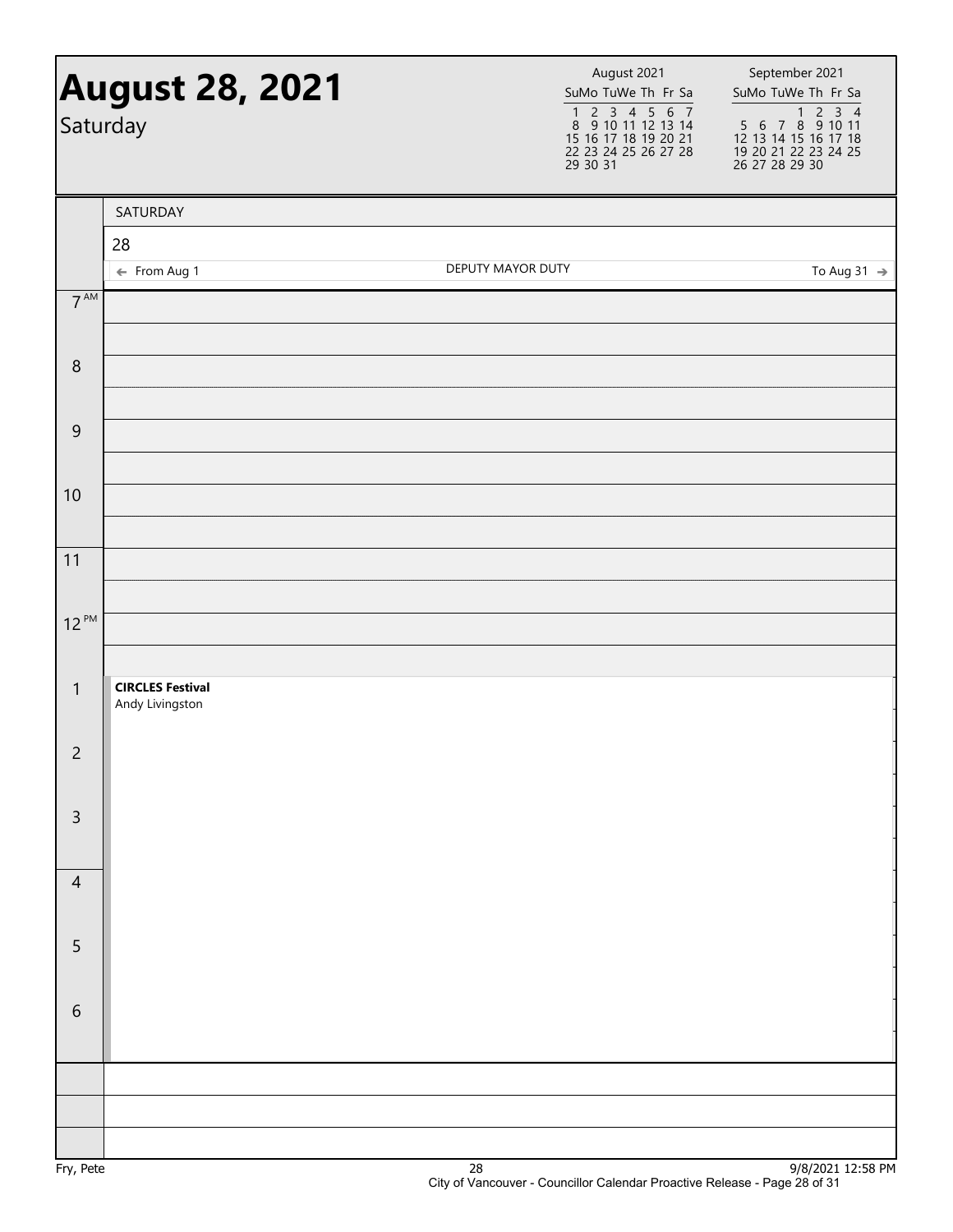| Sunday          | <b>August 29, 2021</b>       |                   | August 2021<br>SuMo TuWe Th Fr Sa<br>1 2 3 4 5 6 7<br>8 9 10 11 12 13 14<br>15 16 17 18 19 20 21<br>22 23 24 25 26 27 28<br>29 30 31 | September 2021<br>SuMo TuWe Th Fr Sa<br>$\begin{array}{r} \hline 1\,2\,3\,4\\ 5\,6\,7\,8\,9\,10\,11\\ 12\,13\,14\,15\,16\,17\,18\\ 19\,20\,21\,22\,23\,24\,25\\ 26\,27\,28\,29\,30 \end{array}$ |
|-----------------|------------------------------|-------------------|--------------------------------------------------------------------------------------------------------------------------------------|-------------------------------------------------------------------------------------------------------------------------------------------------------------------------------------------------|
|                 | SUNDAY                       |                   |                                                                                                                                      |                                                                                                                                                                                                 |
|                 | 29                           |                   |                                                                                                                                      |                                                                                                                                                                                                 |
|                 | ← From Aug 1                 | DEPUTY MAYOR DUTY |                                                                                                                                      | To Aug 31 $\rightarrow$                                                                                                                                                                         |
| $7^{\text{AM}}$ |                              |                   |                                                                                                                                      |                                                                                                                                                                                                 |
| $\,8\,$         |                              |                   |                                                                                                                                      |                                                                                                                                                                                                 |
| $\mathsf 9$     |                              |                   |                                                                                                                                      |                                                                                                                                                                                                 |
| 10              |                              |                   |                                                                                                                                      |                                                                                                                                                                                                 |
| 11              |                              |                   |                                                                                                                                      |                                                                                                                                                                                                 |
|                 |                              |                   |                                                                                                                                      |                                                                                                                                                                                                 |
| $12^{PM}$       |                              |                   |                                                                                                                                      |                                                                                                                                                                                                 |
| $\mathbf{1}$    |                              |                   |                                                                                                                                      |                                                                                                                                                                                                 |
| $\overline{c}$  |                              |                   |                                                                                                                                      |                                                                                                                                                                                                 |
| $\overline{3}$  | PNE: Meet your local leaders |                   |                                                                                                                                      |                                                                                                                                                                                                 |
| $\overline{4}$  |                              |                   |                                                                                                                                      |                                                                                                                                                                                                 |
| 5               |                              |                   |                                                                                                                                      |                                                                                                                                                                                                 |
| $\sqrt{6}$      |                              |                   |                                                                                                                                      |                                                                                                                                                                                                 |
|                 |                              |                   |                                                                                                                                      |                                                                                                                                                                                                 |
|                 |                              |                   |                                                                                                                                      |                                                                                                                                                                                                 |
|                 |                              |                   |                                                                                                                                      |                                                                                                                                                                                                 |
|                 |                              | $\sim$            |                                                                                                                                      | 0.0012021325500                                                                                                                                                                                 |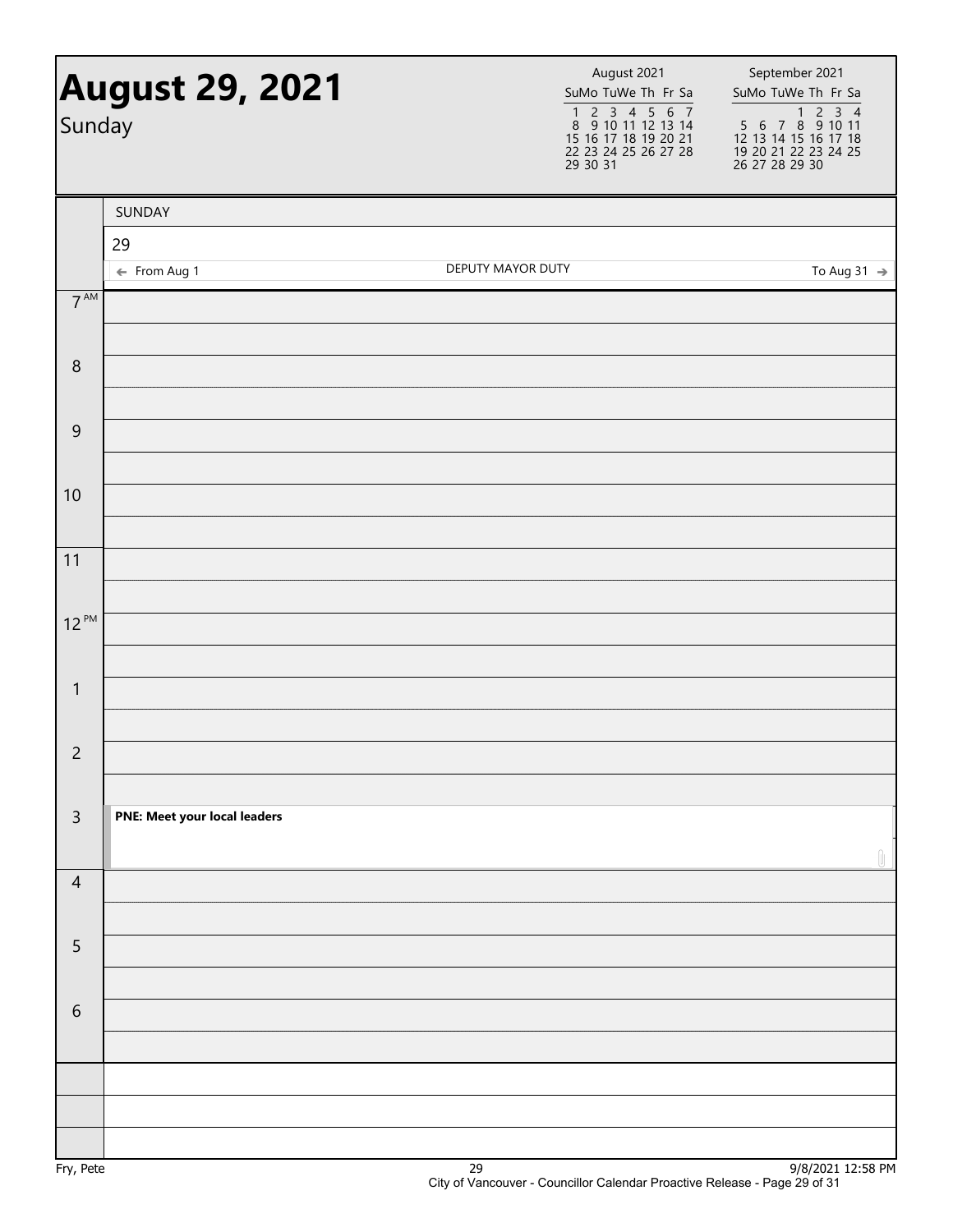| Monday         | <b>August 30, 2021</b> |              |                                                                                               | August 2021<br>SuMo TuWe Th Fr Sa<br>$\begin{array}{cccccc}\n1 & 2 & 3 & 4 & 5 & 6 & 7 \\ 8 & 9 & 10 & 11 & 12 & 13 & 14\n\end{array}$<br>15 16 17 18 19 20 21<br>22 23 24 25 26 27 28<br>$\overline{29}$ $\overline{30}$ $\overline{31}$ | September 2021<br>SuMo TuWe Th Fr Sa<br>1 2 3 4<br>5 6 7 8 9 10 11<br>12 13 14 15 16 17 18<br>19 20 21 22 23 24 25<br>26 27 28 29 30 |
|----------------|------------------------|--------------|-----------------------------------------------------------------------------------------------|-------------------------------------------------------------------------------------------------------------------------------------------------------------------------------------------------------------------------------------------|--------------------------------------------------------------------------------------------------------------------------------------|
|                | <b>MONDAY</b>          |              |                                                                                               |                                                                                                                                                                                                                                           |                                                                                                                                      |
|                | 30                     |              |                                                                                               |                                                                                                                                                                                                                                           |                                                                                                                                      |
|                | ← From Aug 1           |              | DEPUTY MAYOR DUTY<br>PLEASE RESTART COMPUTER TODAY: To Prepare for Tomorrow's Council Meeting |                                                                                                                                                                                                                                           | To Aug 31 $\rightarrow$<br>$\bigcirc$                                                                                                |
| $7^{AM}$       |                        |              |                                                                                               |                                                                                                                                                                                                                                           |                                                                                                                                      |
|                |                        |              |                                                                                               |                                                                                                                                                                                                                                           |                                                                                                                                      |
| 8              |                        |              |                                                                                               |                                                                                                                                                                                                                                           |                                                                                                                                      |
|                |                        |              |                                                                                               |                                                                                                                                                                                                                                           |                                                                                                                                      |
| 9              | <b>NATHAN E.</b>       |              |                                                                                               |                                                                                                                                                                                                                                           |                                                                                                                                      |
|                | call                   | <b>Trish</b> |                                                                                               |                                                                                                                                                                                                                                           |                                                                                                                                      |
| 10             | $\ddot{}$              |              | <b>Kyle and Arts Factory</b>                                                                  | <b>Stephanie S</b><br>call                                                                                                                                                                                                                | [EXT] Updated<br>invitation: Council<br><b>Caucus @ Weekly from</b>                                                                  |
| 11             |                        |              |                                                                                               |                                                                                                                                                                                                                                           | 10am to 12pm on<br><b>Monday (PDT)</b><br>(pete.fry@vancouver.ca)<br>s.22(1)<br>$\Theta$ $\parallel$                                 |
| $12^{PM}$      |                        |              |                                                                                               |                                                                                                                                                                                                                                           |                                                                                                                                      |
|                |                        |              |                                                                                               |                                                                                                                                                                                                                                           |                                                                                                                                      |
| $\mathbf{1}$   |                        |              |                                                                                               |                                                                                                                                                                                                                                           |                                                                                                                                      |
|                |                        |              |                                                                                               |                                                                                                                                                                                                                                           |                                                                                                                                      |
| $\overline{c}$ |                        |              |                                                                                               |                                                                                                                                                                                                                                           |                                                                                                                                      |
| $\mathsf{3}$   |                        |              |                                                                                               |                                                                                                                                                                                                                                           |                                                                                                                                      |
|                |                        |              |                                                                                               |                                                                                                                                                                                                                                           |                                                                                                                                      |
| $\overline{4}$ |                        |              |                                                                                               |                                                                                                                                                                                                                                           |                                                                                                                                      |
|                |                        |              |                                                                                               |                                                                                                                                                                                                                                           |                                                                                                                                      |
| 5              |                        |              |                                                                                               |                                                                                                                                                                                                                                           |                                                                                                                                      |
|                |                        |              |                                                                                               |                                                                                                                                                                                                                                           |                                                                                                                                      |
| 6              |                        |              |                                                                                               |                                                                                                                                                                                                                                           |                                                                                                                                      |
|                |                        |              |                                                                                               |                                                                                                                                                                                                                                           |                                                                                                                                      |
|                |                        |              |                                                                                               |                                                                                                                                                                                                                                           |                                                                                                                                      |
|                |                        |              |                                                                                               |                                                                                                                                                                                                                                           |                                                                                                                                      |
|                |                        |              |                                                                                               |                                                                                                                                                                                                                                           | 0/0/2021                                                                                                                             |